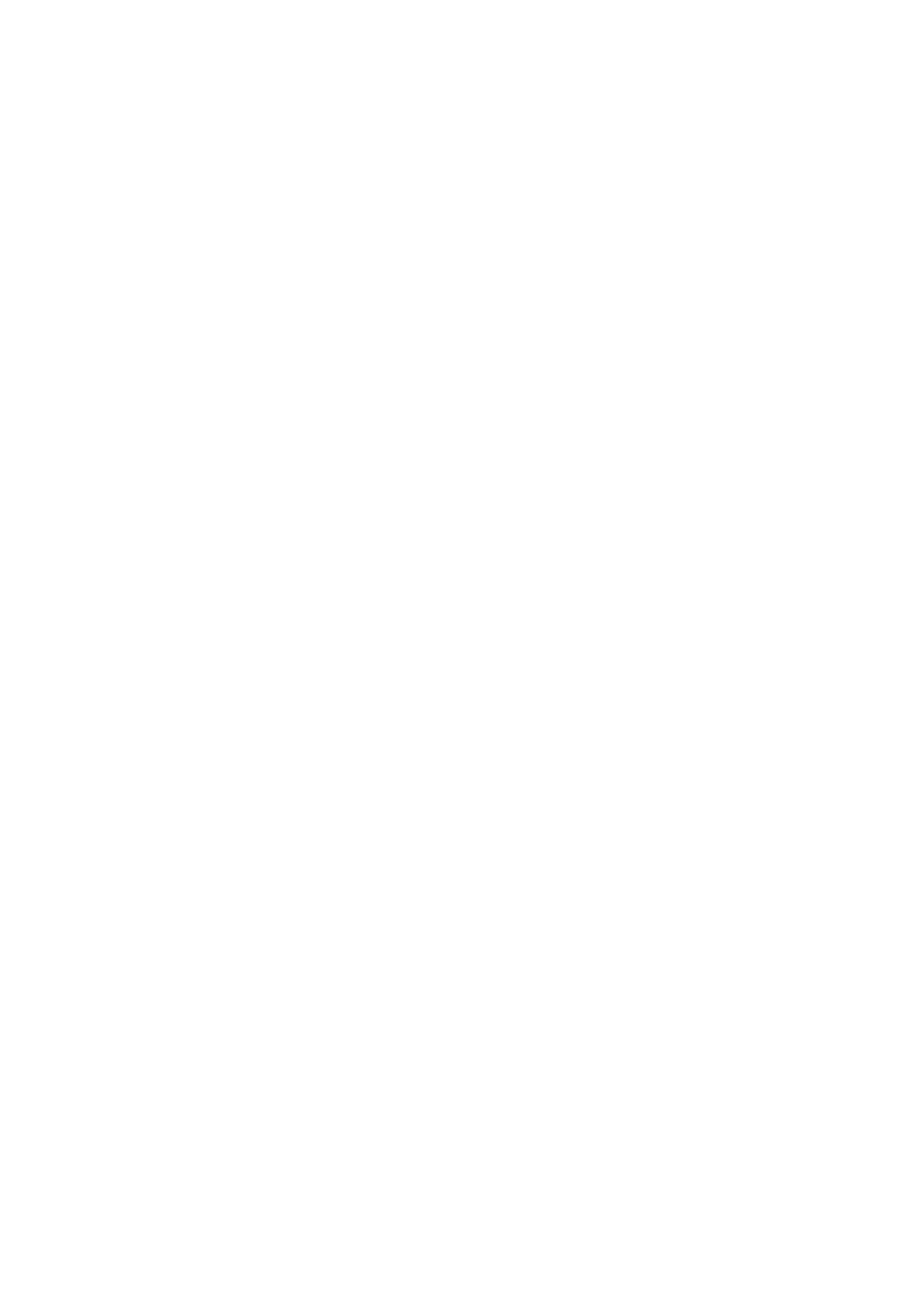# **REGIONAL REVIEW ON STATUS AND TRENDS IN AQUACULTURE DEVELOPMENT IN ASIA-PACIFIC – 2015**

by **Rohana Subasinghe** Senior Aquaculture Consultant Fisheries and Aquaculture Department, FAO Colombo, Sri Lanka

FOOD AND AGRICULTURE ORGANIZATION OF THE UNITED NATIONS Rome, 2017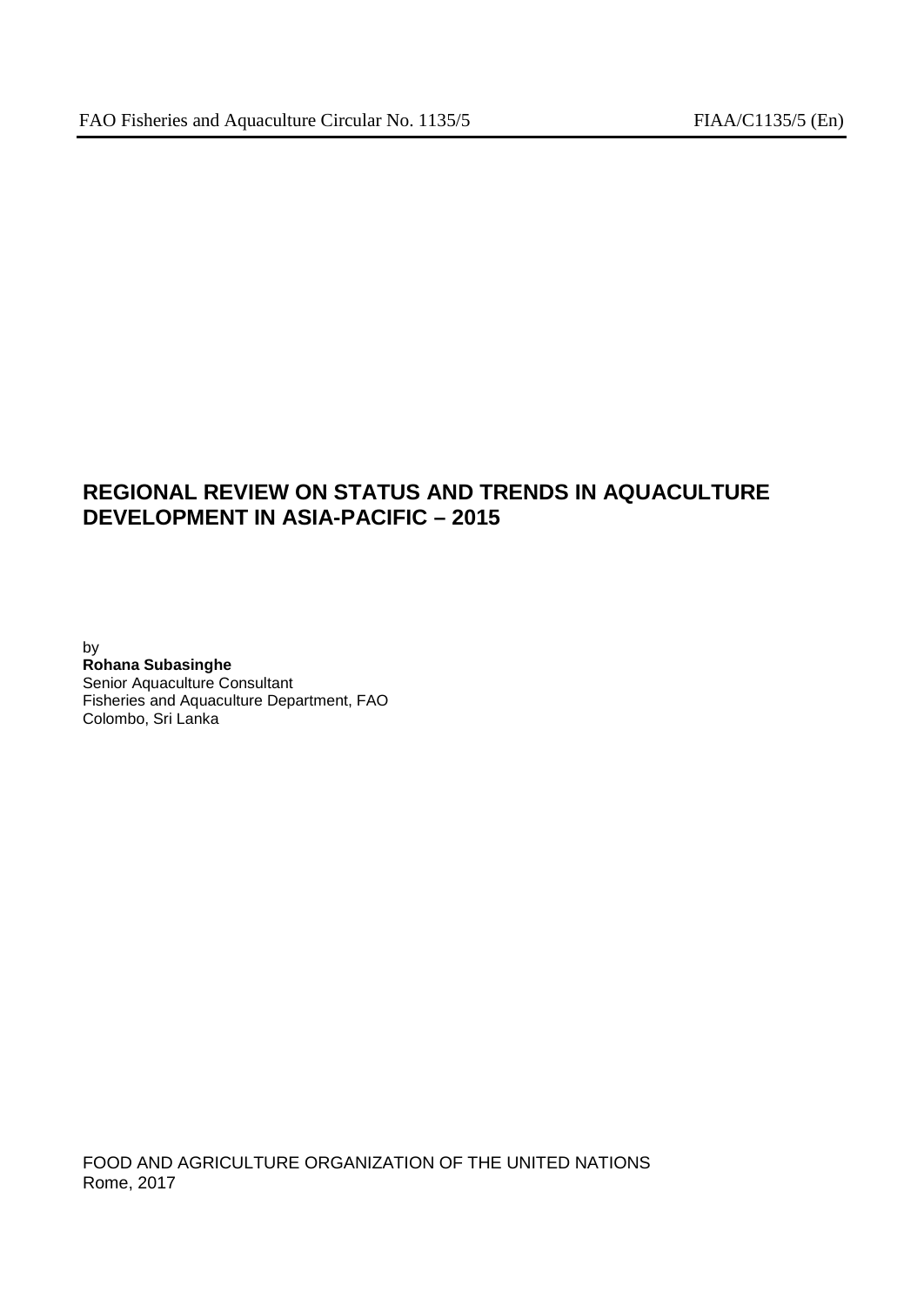The designations employed and the presentation of material in this information product do not imply the expression of any opinion whatsoever on the part of the Food and Agriculture Organization of the United Nations (FAO) concerning the legal or development status of any country, territory, city or area or of its authorities, or concerning the delimitation of its frontiers or boundaries. The mention of specific companies or products of manufacturers, whether or not these have been patented, does not imply that these have been endorsed or recommended by FAO in preference to others of a similar nature that are not mentioned.

The views expressed in this information product are those of the author(s) and do not necessarily reflect the views or policies of FAO.

ISBN 978-92-5-109657-4

© FAO, 2017

FAO encourages the use, reproduction and dissemination of material in this information product. Except where otherwise indicated, material may be copied, downloaded and printed for private study, research and teaching purposes, or for use in non-commercial products or services, provided that appropriate acknowledgement of FAO as the source and copyright holder is given and that FAO's endorsement of users' views, products or services is not implied in any way.

All requests for translation and adaptation rights, and for resale and other commercial use rights should be made via www.fao.org/contact-us/licence-request or addressed to copyright@fao.org. FAO information products are available on the FAO website (www.fao.org/publications) and can be purchased through publications-sales@fao.org.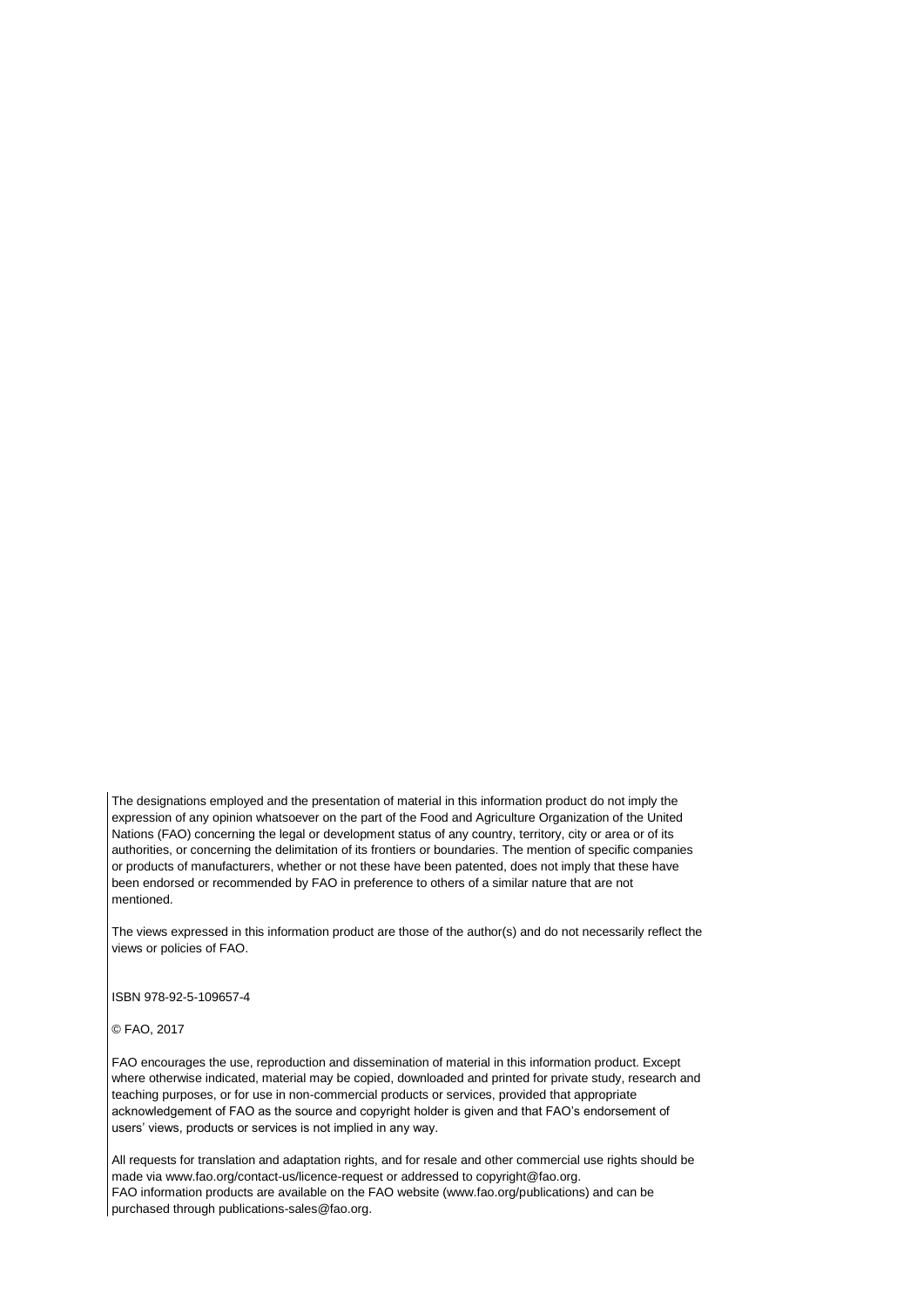#### **PREPARATION OF THIS DOCUMENT**

The present document "Regional review on status and trends in aquaculture development in Asia-Pacific – 2015" was prepared by FAO/FIAA as one of the six regional reviews commissioned in 2016. The review was compiled by Rohana Subasinghe, an FAO Senior Consultant, and edited by Brian Harvey. Francis Chopin, Ruth Garcia, Mohammad R. Hasan, Weimin Miao and Melba Reantaso are acknowledged for their critical review of the document. Finalization of the document, including technical editing, review and linguistic quality, was carried out by Malcolm Beveridge (FAO/FIAA). Xiaowei Zhou, FIAS, developed the main FAO statistical datasets with different levels of details used for the analysis in the document, and provided clarification to specific questions that arose in the course of its writing. The document was edited and formatted in line with FAO house style by Danielle Rizcallah who also assisted in the preparation of the final layout.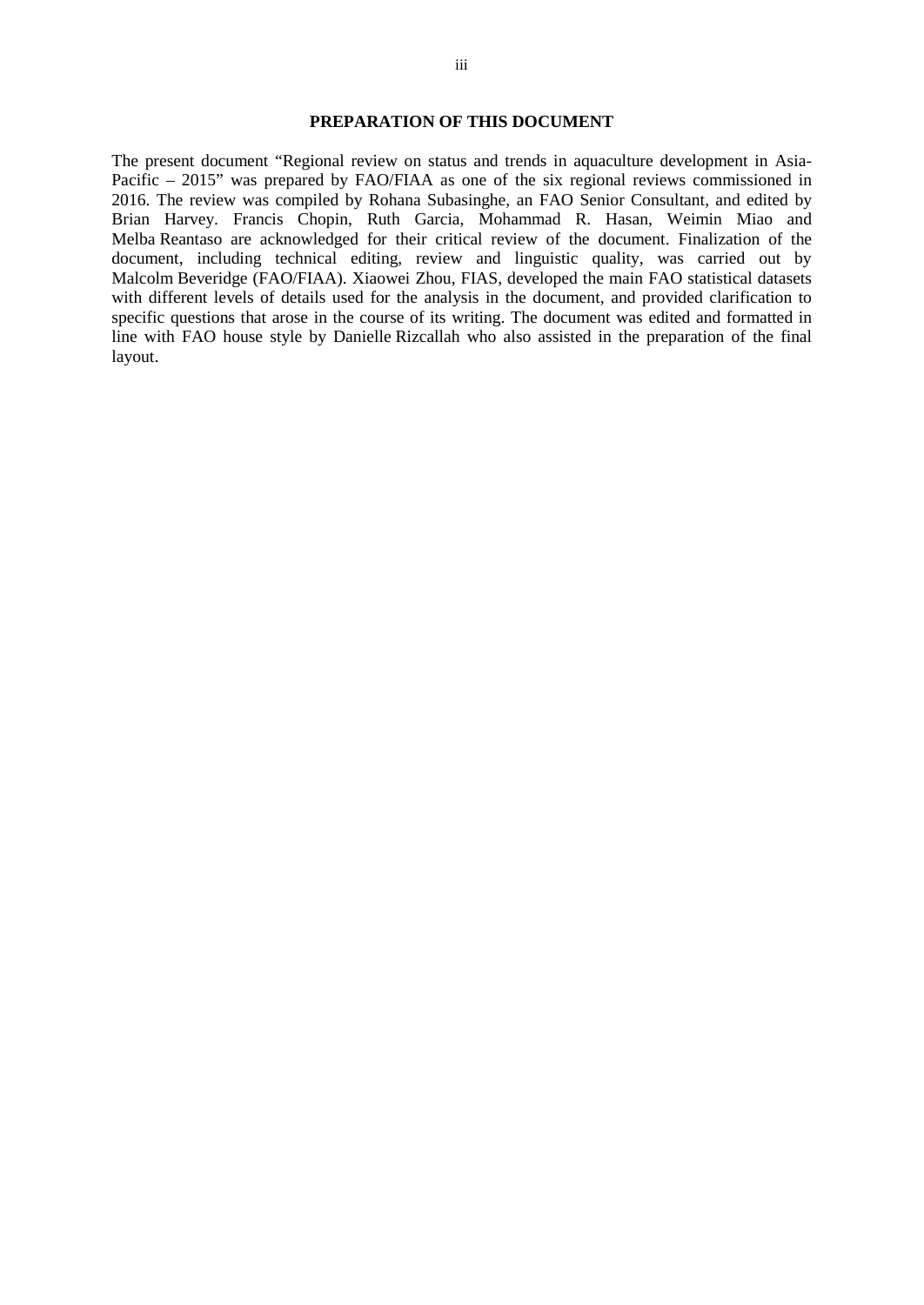### **FAO.** 2017.

*Regional review on status and trends in aquaculture development in Asia-Pacific – 2015*, by Rohana Subasinghe. FAO Fisheries and Aquaculture Circular No. 1135/5. Rome, Italy.

### **ABSTRACT**

Aquaculture is still the fastest growing food producing sector in the world. In 2014, aquaculture produced 73.8 million tonnes of aquatic animals, with an estimated first-sale value of US\$160.2 billion and 27.3 million tonnes of aquatic plants worth US\$5.6 billion. Almost all fish produced from aquaculture are destined for human consumption, although by-products may be used for non-food purposes. Thirty-five countries produced more farmed than wild-caught fish in 2014 and four top producers in Asia-Pacific, namely, the People's Republic of Bangladesh, the People's Republic of China, the Republic of India and the Socialist Republic of Viet Nam are included in this group. Historically, the Asia-Pacific region (in particular the People's Republic of China, South Asia and South-East Asia sub-regions) has dominated global aquaculture production, both in quantity and value; the region contributed 65.2 million tonnes of aquatic animals, amounting to 88 percent of the global total in 2014. The value of Asia-Pacific regional aquatic animal production in 2014 was 79 percent of the global total, amounting to US\$127 billion.

Between 2010 and 2014, Asia-Pacific region registered 5.7 percent growth with notable negative annual percent rate of growth (APR) in both Other Asia and Oceania sub-regions. The production in Asia is expected to increase in order to meet the growing global and regional demand for fish in the coming decade. The sector will increase and improve its sustainability providing more and more aquatic food that is safer to eat, while providing significant social benefits with reduced environmental impacts.

In 2014, 84 percent of the global population engaged in the fisheries and aquaculture sector was in Asia. In terms of resources, Asian aquaculture still does not overly suffer from lack of major resources. Support services have been improving and kept phase with sectoral development. As the sector is continually being intensified, more and more advances and support services are necessary to increase sector efficiency. Intensification of aquaculture in Asia will continue in the coming decades. Over the past decade, intensification has decreased the use of land and freshwater per unit of farmed fish produced, but has also led to an increase in the use of energy and commercial aquafeed as well as an increase in water pollution per unit of farmed fish produced. In terms of consumption, it is apparent that more fish and shrimp are now consumed in Asia than ever. While this trend is continuing, the demand for improved high quality, nutritious, safer to eat and easy to cook (precooked) aquatic products will continue in the region.

Asia suffered serious disease outbreaks, particularly in the shrimp farming sector, during the last five years. It appears that for Asian aquaculture to be more efficient and sustainable, continuing efforts towards intensification of the sector should pay more attention not only to increasing resource efficiency but also to reducing environmental impacts to a minimum. If the benefits of aquaculture should also be made equitable it is paramount that both small-scale and large-scale aquafarmers and industrialists coexist, sharing profits and enjoying benefits. In a market economy world, this can only be achieved through better governance by enacting people-centred and poverty-addressing policies and regulatory frameworks.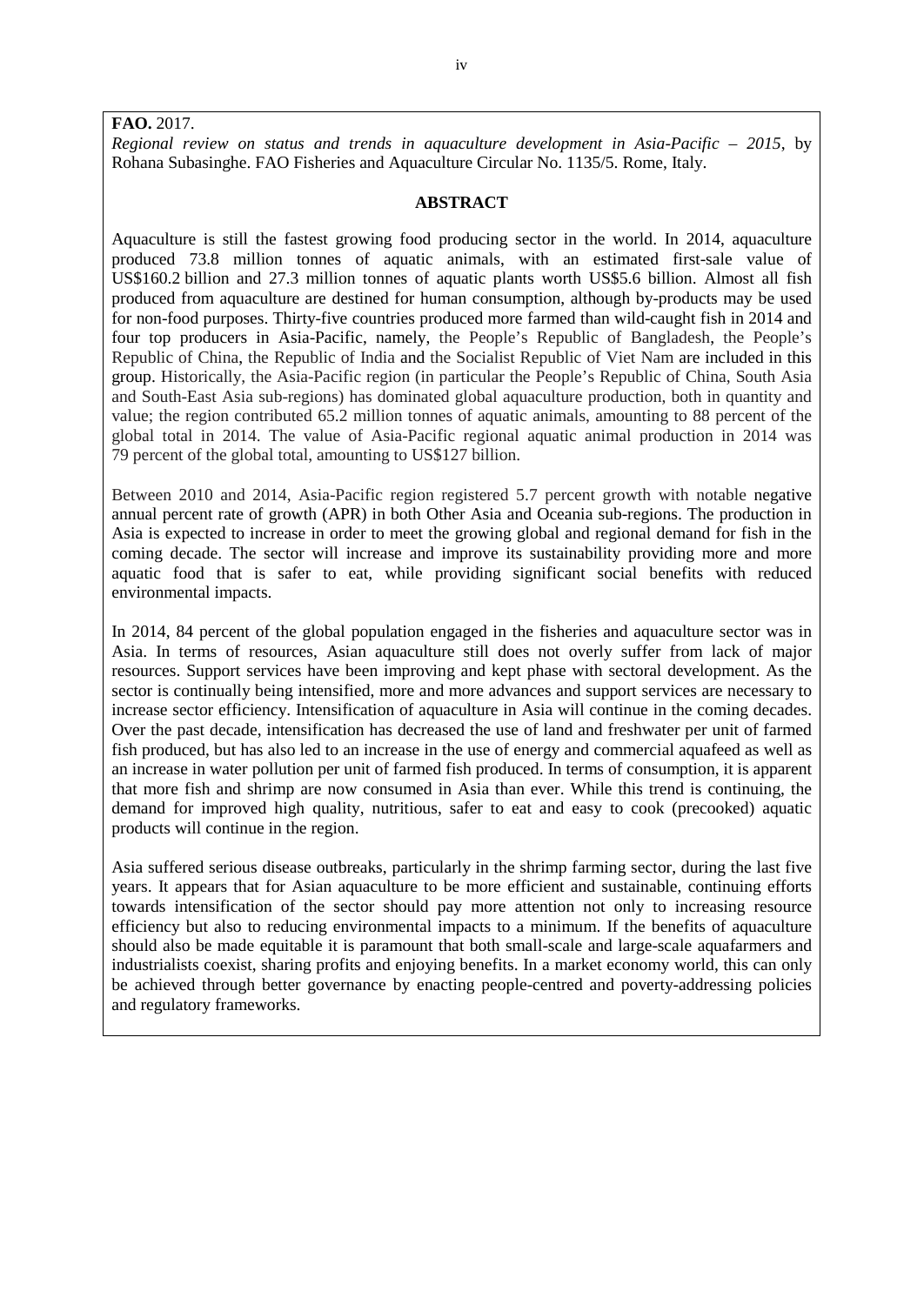While many countries in Asia-Pacific have made commendable efforts to set up policies, administrative, legal and regulatory frameworks to properly develop and manage aquaculture, some countries in the region still lag behind. And in some of the countries that have made conducive policies, their implementation is delayed by the lack of financial and skilled human resources. This issue must be addressed as a priority if the aquaculture sector in Asia-Pacific is to continue to develop sustainably.

For complementary views on aquaculture in the Region, please see the Report from the COFI Sub-Committee on Aquaculture, Brasilia, Brazil, 3–9 October 2015, available at the following link: www.fao.org/cofi/43341-04a74a5d167de0034251e8eaf83de443e.pdf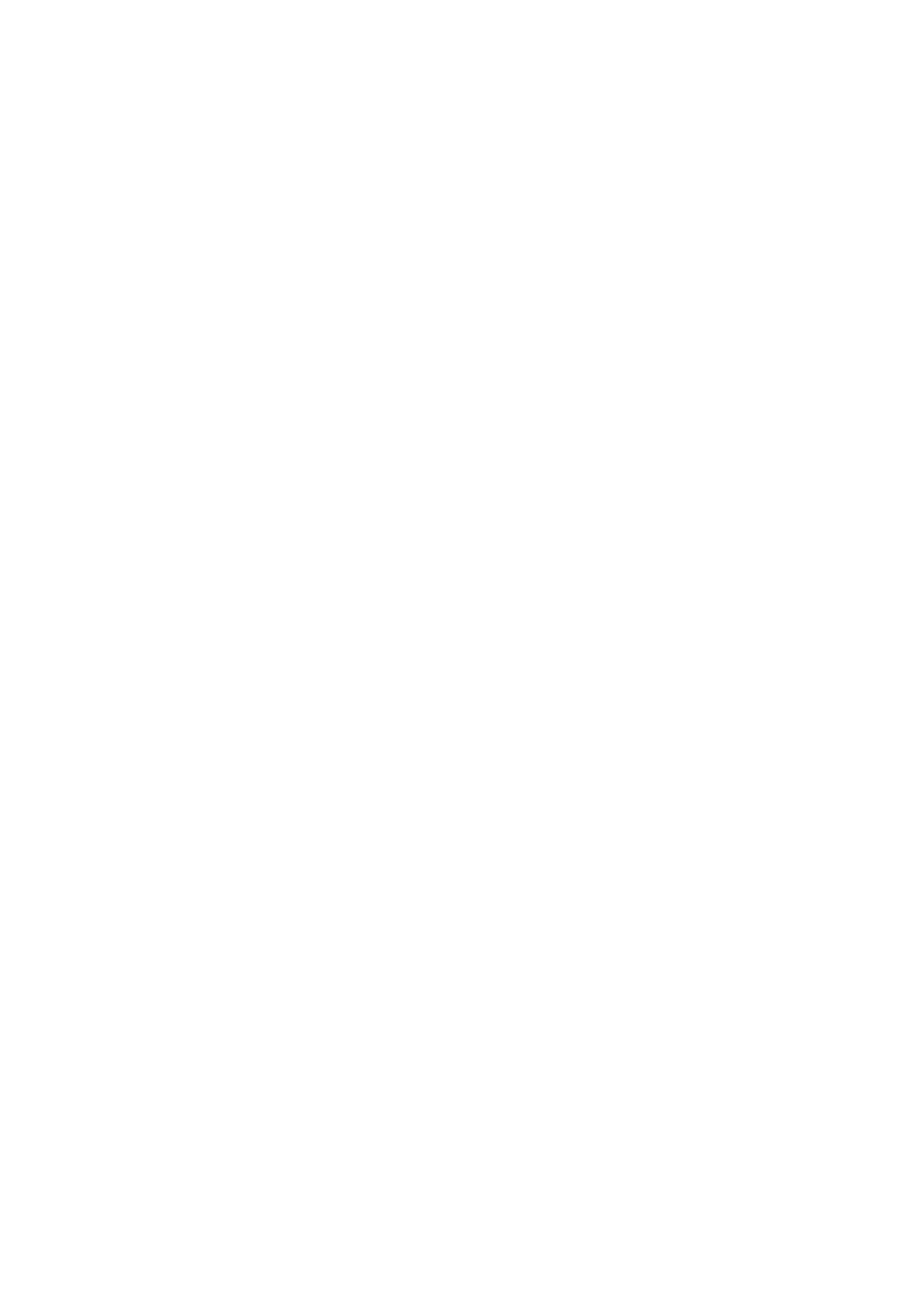# **CONTENTS**

|    |                     |                                                                                     | Page                           |
|----|---------------------|-------------------------------------------------------------------------------------|--------------------------------|
|    |                     | PREPARATION OF THIS DOCUMENT                                                        | 111                            |
|    | <b>ABSTRACT</b>     |                                                                                     | iv                             |
|    |                     | ABBREVIATIONS AND ACRONYMS                                                          | ix                             |
|    |                     |                                                                                     |                                |
| 1. | <b>INTRODUCTION</b> |                                                                                     |                                |
| 2. |                     | SOCIAL AND ECONOMIC BACKGROUND OF THE REGION                                        | $\mathbf{1}$<br>$\overline{2}$ |
| 3. |                     | GENERAL CHARACTERISTICS OF THE SECTOR                                               | $\mathfrak{Z}$                 |
|    | 3.1                 | Farming systems                                                                     | 3                              |
|    | 3.2                 | Status and trends                                                                   | 5                              |
|    |                     | 3.2.1<br>Relative contributions of countries: the People's Republic of China        | $8\,$                          |
|    |                     | 3.2.2<br>Production by species                                                      | 12                             |
|    | 3.3                 | Highlights of regional and sub-regional trends in aquaculture production in the     |                                |
|    |                     | Asia-Pacific region                                                                 | 15                             |
|    | 3.4                 | Outstanding issues and success stories                                              | 16                             |
|    | 3.5                 | The way forward                                                                     | 16                             |
| 4. |                     | RESOURCES, SERVICES AND TECHNOLOGIES                                                | 17                             |
|    | 4.1.                | Status and trends                                                                   | 17                             |
|    |                     | 4.1.1 Land and water resources                                                      | 17                             |
|    |                     | 4.1.2 Feed                                                                          | 17                             |
|    |                     | 4.1.3 Seed                                                                          | 18                             |
|    |                     | 4.1.4 Aquatic animal health management                                              | 18                             |
|    |                     | 4.1.5 Technology                                                                    | 19                             |
|    | 4.2                 | Outstanding issues and success stories                                              | 20                             |
|    | 4.3                 | The way forward                                                                     | 20                             |
| 5. |                     | AQUACULTURE AND ENVIRONMENTAL INTEGRITY                                             | 20                             |
|    | 5.1                 | Status and trends                                                                   | 20                             |
|    | 5.2                 | Outstanding issues and success stories                                              | 21                             |
|    | 5.3                 | The way forward                                                                     | 22                             |
| 6. |                     | <b>MARKETS AND TRADE</b>                                                            | 22                             |
|    | 6.1                 | Status and trends                                                                   | 22                             |
|    | 6.2                 | Outstanding issues and success stories                                              | 23                             |
|    | 6.3                 | The way forward                                                                     | 23                             |
| 7. |                     | CONTRIBUTION OF AQUACULTURE TO FOOD SECURITY, SOCIAL AND                            |                                |
|    |                     | <b>ECONOMIC DEVELOPMENT</b>                                                         | 23                             |
|    | 7.1                 | Status and trends                                                                   | 24                             |
|    | 7.2                 | Outstanding issues and success stories                                              | 24                             |
|    | 7.3                 | The way forward                                                                     | 25                             |
| 8. |                     | EXTERNAL PRESSURES ON THE SECTOR (CLIMATIC CHANGES, DISASTERS,                      |                                |
|    | ETC.)               |                                                                                     | 25                             |
|    | 8.1                 | Status and trends                                                                   | 25                             |
|    | 8.2                 | Outstanding issues and success stories                                              | 26                             |
|    | 8.3                 | The way forward                                                                     | 26                             |
| 9. |                     | GOVERNANCE AND MANAGEMENT OF THE SECTOR<br>Status and trends                        | 27                             |
|    | 9.1<br>9.2          |                                                                                     | 27                             |
|    |                     | Outstanding issues and success stories                                              | 27                             |
|    | 9.3                 | The way forward<br>10. AQUACULTURE CONTRIBUTION TO THE FAO STRATEGIC OBJECTIVES, TO | 28                             |
|    |                     | THE SDGS AND THE BLUE GROWTH INITIATIVE                                             | 28                             |
|    | 10.1                | Status and trends                                                                   | 28                             |
|    | 10.2                | Outstanding issues and success stories                                              | 29                             |
|    | 10.3                | The way forward                                                                     | 30                             |
|    | 11. REFERENCES      |                                                                                     | 31                             |
|    |                     |                                                                                     |                                |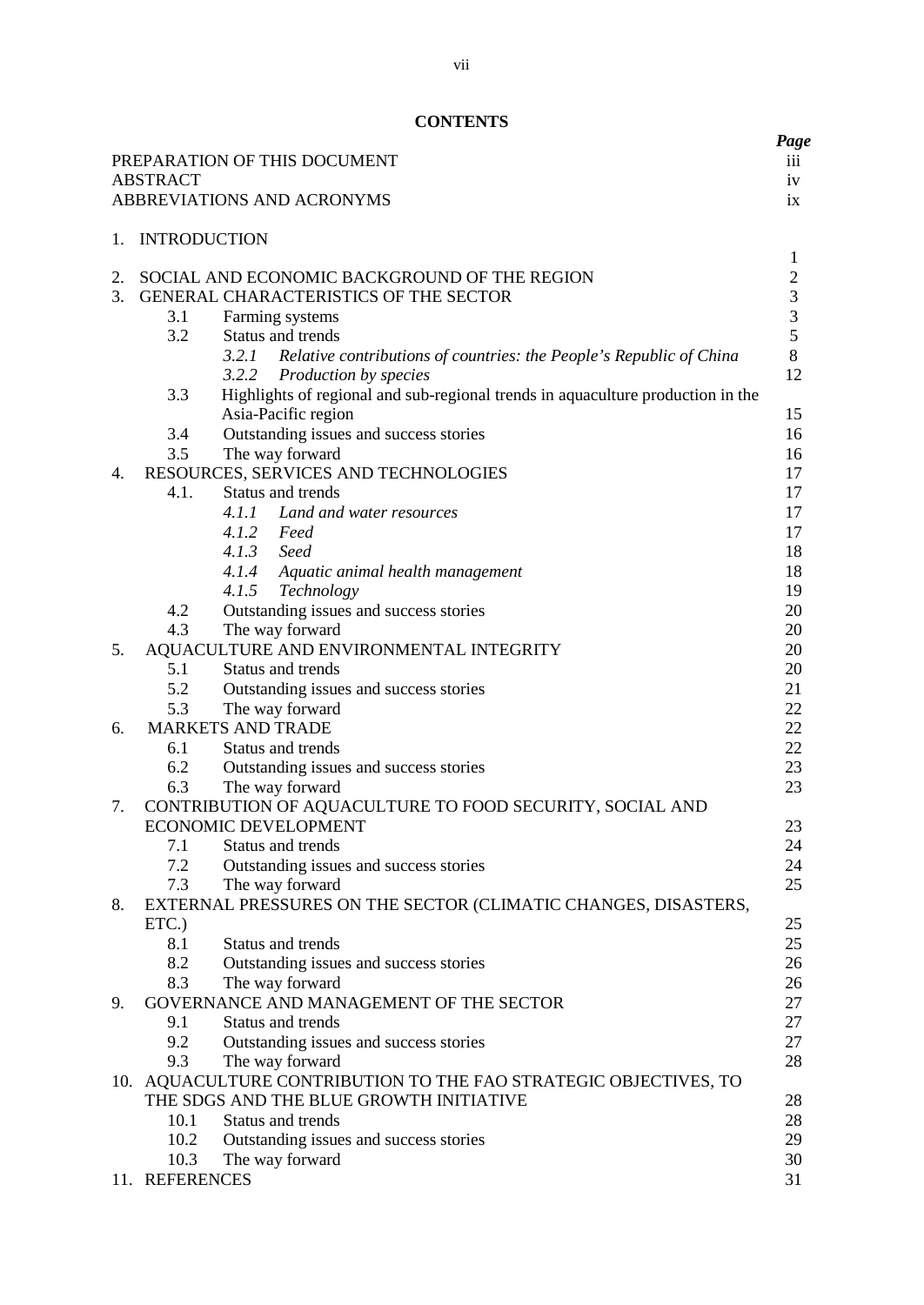# **LIST OF TABLES**

|                                                                                                                                                                                       | Page |
|---------------------------------------------------------------------------------------------------------------------------------------------------------------------------------------|------|
| Table 1. Estimated percent contributions of capture fisheries and aquaculture to the gross                                                                                            |      |
| domestic product (GDP) in selected Asian countries, 2013–2014                                                                                                                         | 3    |
| Table 2. Contribution of different aquaculture species categories by volume (million tonnes)<br>and value (billion US\$) to the Asia-Pacific regional aquaculture production over the |      |
| past 25 years                                                                                                                                                                         | 7    |
| Table 3. Aquaculture production (excluding aquatic plants) in the Asia-Pacific region, 2014                                                                                           | 8    |
| Table 4. Contribution of the People's Republic of China to Asia-Pacific regional aquaculture                                                                                          |      |
| production by volume (million tonnes) from 1990 to 2014                                                                                                                               | 9    |
| Table 5. Top 10 aquaculture producers in the world by value (million US\$) and volume                                                                                                 |      |
| (thousand tonnes)                                                                                                                                                                     | 10   |
| Table 6. Asia-Pacific sub-regional percent contribution to regional production by volume                                                                                              | 11   |
| Table 7. Rates of growth of aquaculture (excluding aquatic plants) in different sub-regions of                                                                                        |      |
| the Asia-Pacific region between 2010 and 2014                                                                                                                                         | 11   |
| Table 8. Percentage contribution of aquaculture production (volume and value) by the sub-                                                                                             |      |
| regions to the Asia-Pacific total                                                                                                                                                     | 12   |
| Table 9. Top 15 culture species in the Asia-Pacific region in 2014 by quantity (thousand                                                                                              |      |
| tonnes) excluding aquatic plants                                                                                                                                                      | 12   |
| Table 10. Top five species production in the Asia-Pacific sub-regions in 2014                                                                                                         | 13   |
| Table 11: Top eight tilapia-producing countries in the Asia-Pacific region, 2014                                                                                                      | 13   |

## **LIST OF FIGURES**

| Figure 1.  | World capture fisheries and aquaculture production, $1950 - 2014$                                                  | 5      |
|------------|--------------------------------------------------------------------------------------------------------------------|--------|
| Figure 2.  | Aquaculture production (excluding aquatic plants) in Asia-Pacific region and the                                   |        |
|            | rest of the world, $1950 - 2014$                                                                                   | 6      |
| Figure 3a. | Contribution of different aquaculture species categories by volume to the global<br>aquaculture production in 2014 | 6      |
| Figure 3b. | Contribution of different aquaculture species categories by value to global                                        |        |
|            | aquaculture production in 2014                                                                                     | 6      |
| Figure 4a. | Contribution of different aquaculture species category by volume to the Asia-                                      |        |
|            | Pacific aquaculture production in 2014                                                                             | 7      |
| Figure 4b. | Contribution of different aquaculture species categories by value to the Asia-                                     |        |
|            | Pacific aquaculture production in 2014                                                                             | $\tau$ |
| Figure 5.  | Contribution of the People's Republic of China to Asia-Pacific regional                                            |        |
|            | aquaculture production by volume from 1990 to 2014                                                                 | 9      |
| Figure 6.  | Contribution of Chinese crustacean aquaculture production to Asia-Pacific                                          |        |
|            | regional crustacean aquaculture production by volume from 1990 to 2014                                             | 9      |
| Figure 7.  | Sub-regional contribution of aquaculture production by volume to Asia-Pacific                                      |        |
|            | regional total                                                                                                     | 10     |
| Figure 8.  | Sub-regional contribution of aquaculture production by value to Asia-Pacific                                       |        |
|            | regional total                                                                                                     | 11     |
| Figure 9.  | Trends in shrimp (P. monodon and P vannamei) production in Asia-Pacific from                                       |        |
|            | 1990 to 2014                                                                                                       | 19     |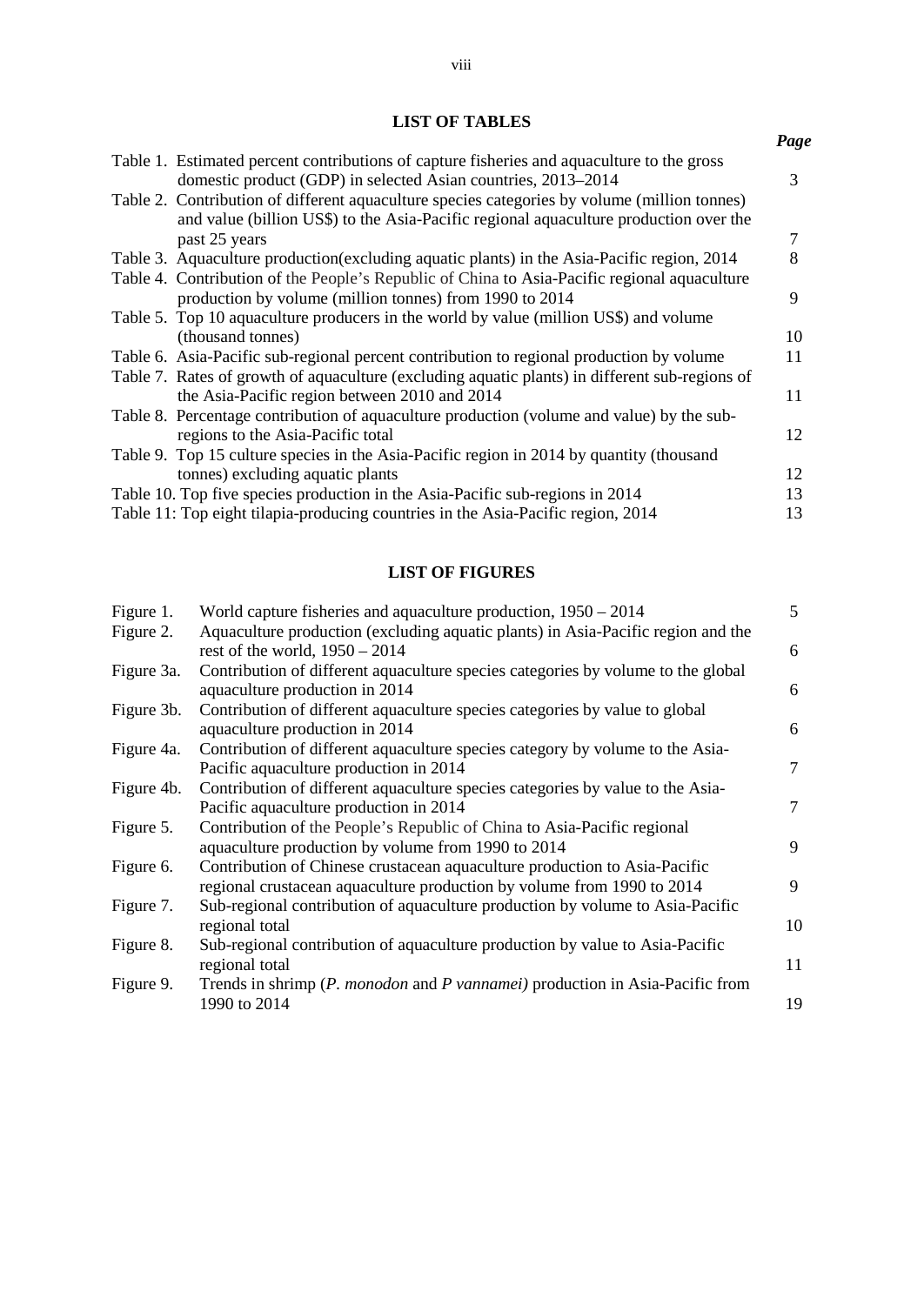# **ABBREVIATIONS AND ACRONYMS**

| <b>ADB</b>     | <b>Asian Development Bank</b>                                            |
|----------------|--------------------------------------------------------------------------|
| <b>AHPND</b>   | Acute Hepatopancreatic Necrosis Disease                                  |
| <b>AMR</b>     | <b>Antimicrobial Resistance</b>                                          |
| <b>APEC</b>    | Asia-Pacific Economic Cooperation                                        |
| <b>APFIC</b>   | Asia-Pacific Fishery Commission                                          |
| <b>APR</b>     | annual percent rate of growth                                            |
| <b>BMPs</b>    | better management practices                                              |
| <b>BOB-IGO</b> | Bay of Bengal Inter Governmental Organization                            |
| <b>CACFish</b> | Central Asian and Caucasus Regional Fisheries and Aquaculture Commission |
| <b>CCRF</b>    | Code of Conduct for Responsible Fisheries                                |
| <b>EEZs</b>    | exclusive economic zones                                                 |
| <b>EHP</b>     | Enterocytozoon hepatopenaei                                              |
| <b>EIAs</b>    | <b>Environmental Impact Assessments</b>                                  |
| <b>EUS</b>     | Epizootic Ulcerative Syndrome                                            |
| <b>FAO</b>     | Food and Agriculture Organization of the United Nations                  |
| GAPs           | Good Aquaculture Practices/Global Action Plan                            |
| <b>GDP</b>     | gross domestic product                                                   |
| <b>GEF</b>     | Global Environmental Facility                                            |
| <b>GIFT</b>    | Genetic Improvement of Farmed Tilapia                                    |
| <b>IEEs</b>    | <b>Initial Environmental Examination</b>                                 |
| <b>IFPRI</b>   | <b>International Food Policy Research Institute</b>                      |
| <b>IMTA</b>    | integrated multitrophic aquaculture                                      |
| <b>IUU</b>     | Illegal, Unreported and Unregulated (Fishing)                            |
| <b>MDGs</b>    | Millennium Development Goals                                             |
| <b>NACA</b>    | Network of Aquaculture Centres in Asia-Pacific                           |
| <b>NGOs</b>    | Non-Governmental Organizations                                           |
| <b>OECD</b>    | Organisation for Economic Co-operation and Development                   |
| <b>PICTs</b>   | Pacific Island Countries and Territories                                 |
| <b>PPP</b>     | Public, Private Partnership                                              |
| <b>RFMO</b>    | Regional Fisheries Management Organization                               |
| <b>SDGs</b>    | Sustainable Development Goals                                            |
| <b>SEAFDEC</b> | Southeast Asian Fisheries Development Center                             |
| <b>SMEs</b>    | Small to Medium sized Enterprises                                        |
| <b>SPC</b>     | South Pacific Commission                                                 |
| SPF            | specific pathogen-free                                                   |
| <b>SPR</b>     | specific pathogen-resistant                                              |
| <b>SPS</b>     | sanitary phyto sanitary                                                  |
| <b>TiLV</b>    | tilapia lake virus                                                       |
| <b>UNDP</b>    | <b>United Nations Development Programme</b>                              |
| <b>VAC</b>     | integrated garden [V], fishpond [A] and livestock [C] system             |
| <b>VASEP</b>   | Viet Nam Association for Sea Food Exports                                |
| <b>WHO</b>     | World Health Organization                                                |
| <b>WTO</b>     | World Trade Organization                                                 |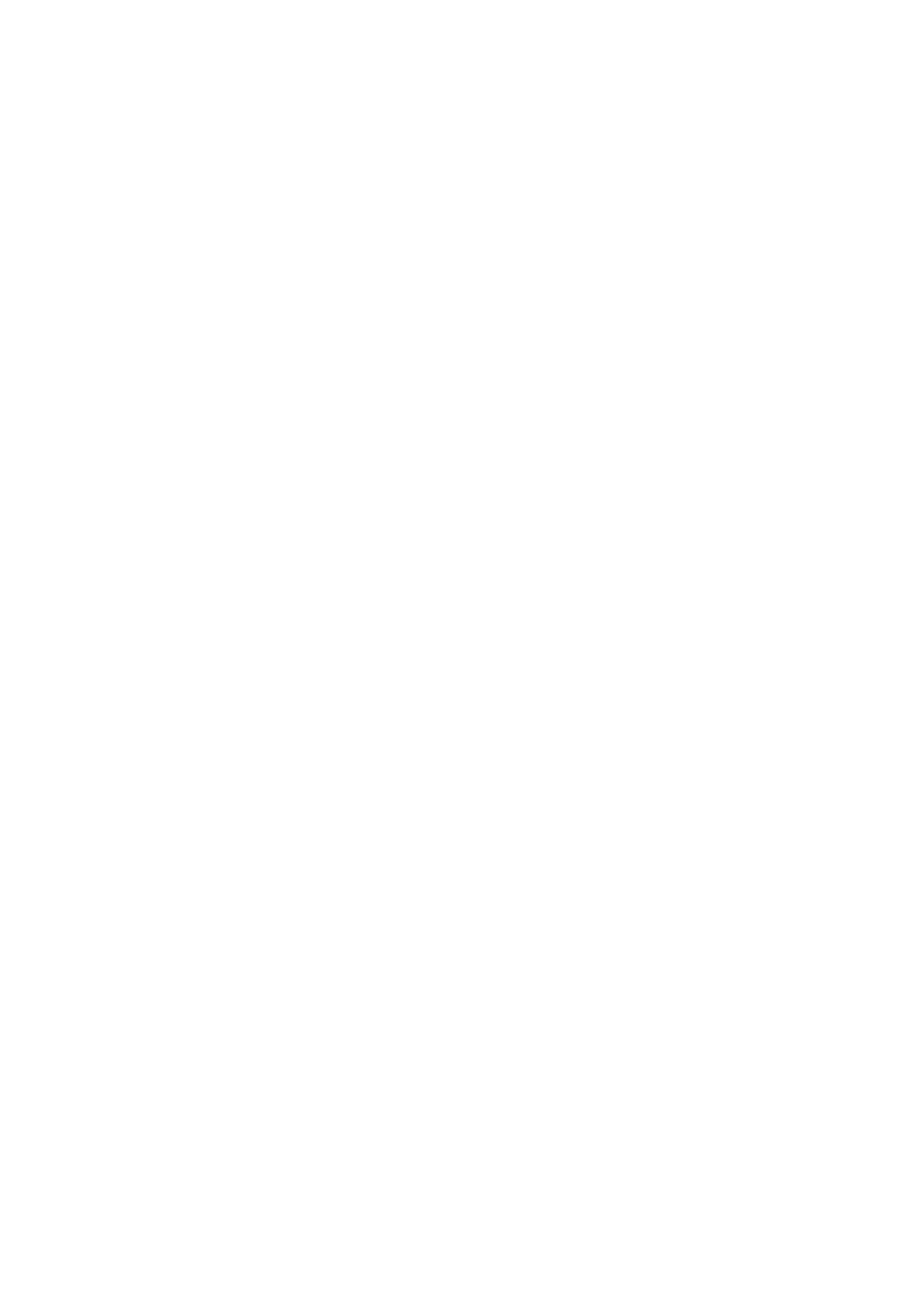#### **1. INTRODUCTION**

Global production of aquatic animals and plants through aquaculture has been steadily increasing over the past three decades. Historically, Asia-Pacific region has dominated global aquaculture production, and this trend is continuing. Two comprehensive Asia-Pacific regional aquaculture reviews (APFIC, 2014 and FAO/NACA, 2011) and a global review of the status of fisheries and aquaculture (FAO, 2016a) have recently been published by FAO.

As these reviews are comprehensive and robust, the current review attempts to update the existing data, information and knowledge by appraising the regional and national trends during the period 2010 to 2015, as appropriate.

In keeping with the three recent reviews (APFIC, 2014; FAO, 2016a; FAO/NACA, 2011), and considering the diverse economic and development landscape of the Asia-Pacific region, the region has been geographically regrouped into five sub-regions for the current review. They are:

*South Asia***:** the People's Republic of Bangladesh, the Kingdom of Bhutan, the Republic of India, the Republic of Maldives, the Federal Democratic Republic of Nepal, the Islamic Republic of Pakistan and the Democratic Socialist Republic of Sri Lanka.

*Southeast Asia***:** Brunei Darussalam, the Kingdom of Cambodia, the Republic of Indonesia, the Lao People's Democratic Republic, Malaysia, the Republic of the Union of Myanmar, the Republic of the Philippines, the Republic of Singapore, the Kingdom of Thailand, the Democratic Republic of Timor-Leste and the Socialist Republic of Viet Nam.

*China***:** the People's Republic of China, China, Hong Kong Special Administrative Region, China, Macao Special Administrative Region and Taiwan Province of China.

*Other Asia***:** Japan, the Republic of Kazakhstan, the Democratic People's Republic of Korea, Mongolia, the Republic of Korea, the Kyrgyz Republic, the Republic of Tajikistan and the Republic of Uzbekistan.

*Oceania***:** American Samoa, Australia, the Cook Islands, the Republic of Fiji, French Polynesia, Guam, the Republic of Kiribati, the Republic of the Marshall Islands, the Federated States of Micronesia, the Republic of Nauru, New Caledonia, New Zealand, Niue, Territory of Norfolk Island, the Commonwealth of the Northern Mariana Islands, the Republic of Palau, the Independent State of Papua New Guinea, Pitcairn Island, the Independent State of Samoa, Solomon Islands, Tokelau, the Kingdom of Tonga, Tuvalu, the Republic of Vanuatu, and Wallis and Futuna Islands.

Oceania includes the 22 Pacific Island Countries and States (PICTs), the Independent State of Papua New Guinea, Australia and New Zealand. PICTs are, in particular, significantly different in both demography and economics from other Asian counties, Australia, New Zealand and the Independent State of Papua New Guinea. This fundamental difference is reflected in the disparity in regional aquaculture development. Thus, in this review, although the term Asia-Pacific is used to describe the region as a whole, where necessary and as applicable this disparity between the PICTs and the other countries has been addressed in the text.

This review of aquaculture status and trends covers the states, entities and areas of Asia and the Pacific region that report aquaculture statistics to the Food and Agriculture Organization of the United Nations (FAO), and is based on the data provided in the FAO FishStat database (FAO, 2016b).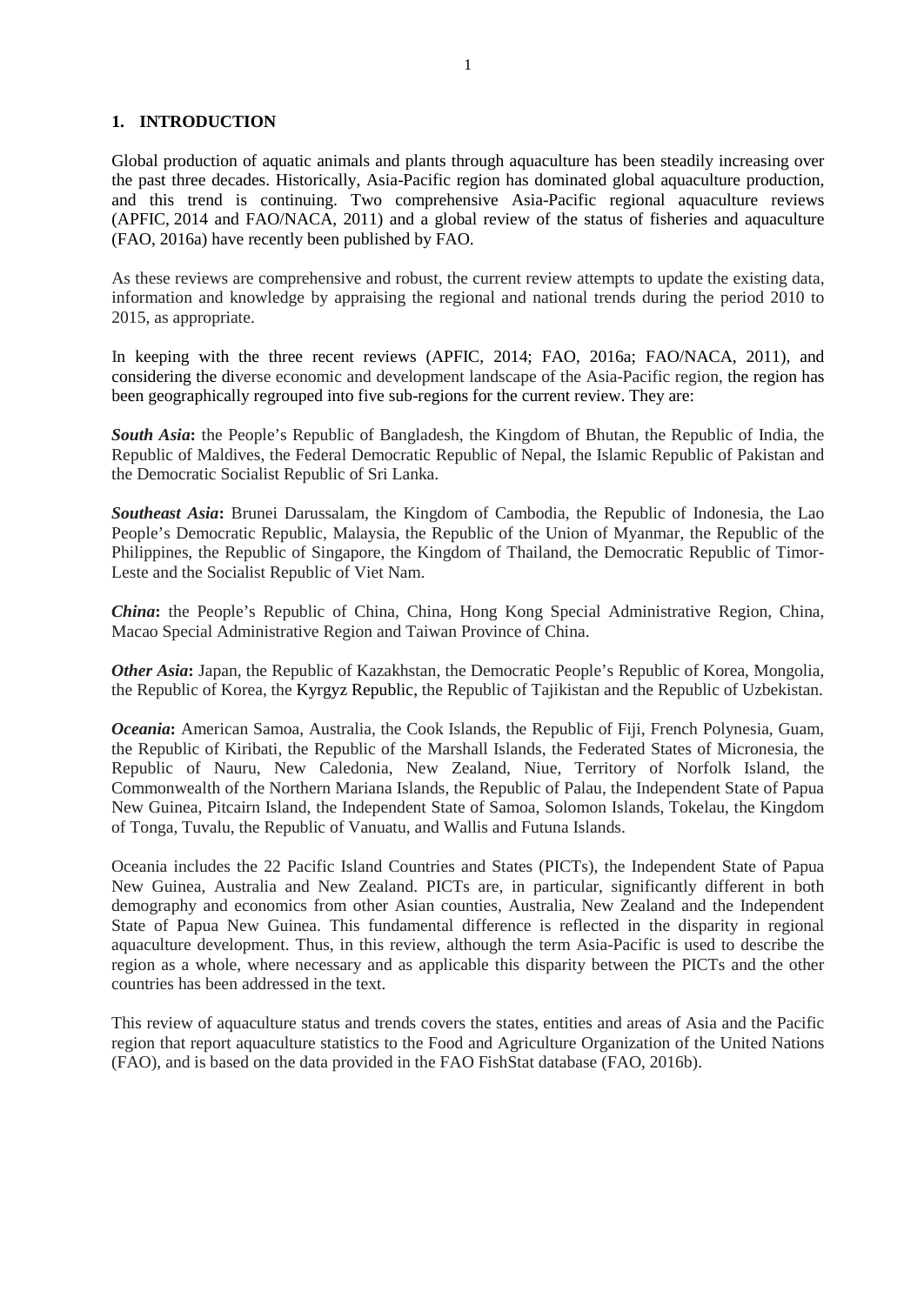#### **2. SOCIAL AND ECONOMIC BACKGROUND OF THE REGION**

The Asia-Pacific region is vast, varied and rich in development experiences. Consequently, the development challenges faced by the region are diverse. Although the impact of low economic growth in developed economies that started in 2008 lingers in the region, relatively strong economic growth was witnessed in the Asia-Pacific over the last decade. Significant increases in productivity, particularly in labour productivity, also took place throughout the region (ESCAP, 2016).

The population in Asia and the Pacific is growing at a rate less than one per cent per annum. In 2013, the total population of the Asia-Pacific region stood at 4.3 billion, which was 60 per cent of the world's population. The region hosts the two most populous countries in the world: the People's Republic of China with 1.4 billion people and the Republic of India with 1.25 billion people. Overall population growth in the region is slowing with an average growth rate of 0.96 per cent per annum in 2013 compared to the one percent growth during the first decade of the millennium; different speeds of population growth in the sub-regions are apparent (ESCAP, 2013).

The Asia-Pacific region stands out for its economic growth achievements, albeit in a somewhat uneven manner. Real per caput incomes in developing economies of the region have doubled on average since the early 1990s. Chinese per caput income has increased seven fold since 1990, while the Kingdom of Bhutan, the Kingdom of Cambodia and the Socialist Republic of Viet Nam tripled their per caput income during the same period (1990–2015). These impressive economic growths coupled with other policy changes have helped the region lift millions of its people out of extreme poverty – ahead of the 2015 Millennium Development Goals (MDGs) deadline – and reduced by half the proportion of people whose income is less than US\$1.00 a day. With expectation of only a slight increase in economic growth rate in 2015 and 2016, the region has to be more vigilant in ensuring that it does not lose sight of the goals of reducing extreme poverty and working towards ensuring that the gains of prosperity are evenly shared. This is critically important; even during the high growth period there was pervasive, sharp and growing inequality of incomes and opportunities. Rural-urban and geographical gaps in socioeconomic development remain, and inequalities among women and men are enhancing the vulnerabilities of those on the margins of society (ESCAP, 2016).

The developing country economies of the Asia-Pacific region grew an average 7.6 percent a year between 1990 and 2010, far exceeding the 3.4 percent global average. The rise in affluence, in conjunction with growing populations (the latter at a reduced rate), continue to drive greater demand for more protein-rich food and better nutrition. This has enormous implications for the intensity of production. Food consumption in Asia and the Pacific has grown steadily, from 2 379 kilocalories per caput per day in 1990 to 2 665 in 2009. But some 733 million people in the region still live in absolute poverty (defined as living on less than US\$1.25 a day, in 2005 purchasing power parity); 537 million remain undernourished. These are the two faces of Asia-Pacific – one of progress and prosperity, the other of continued poverty (ADB, 2013).

The region as a whole has registered a reduction in the proportion of the undernourished population from 22 percent in 1990–1992 to 13 percent in 2010–2012. If the trend continues, the region is likely to achieve target 1.C of the MDGs, which is to halve, between 1990 and 2015, the proportion of people who suffer from hunger (ESCAP, 2013).

According to OECD (2016), the size of the "global middle class" will increase from 1.8 billion in 2009 to 3.2 billion by 2020 and to 4.9 billion by 2030. The bulk of the growth will come from Asia: by 2030 Asia will represent 66 percent of the global middle-class population and 59 percent of middle-class consumption, compared to 28 percent and 23 percent respectively in 2009.

As the global population moves towards nine billion, it has been estimated that global food production must increase by at least 60 percent by 2030. The increase in food production includes an estimated 200 million tonnes of fish, mostly to be produced through aquaculture. According to World Bank (2013), in order to bridge the supply demand gap for aquatic foods in the world by 2030, global aquatic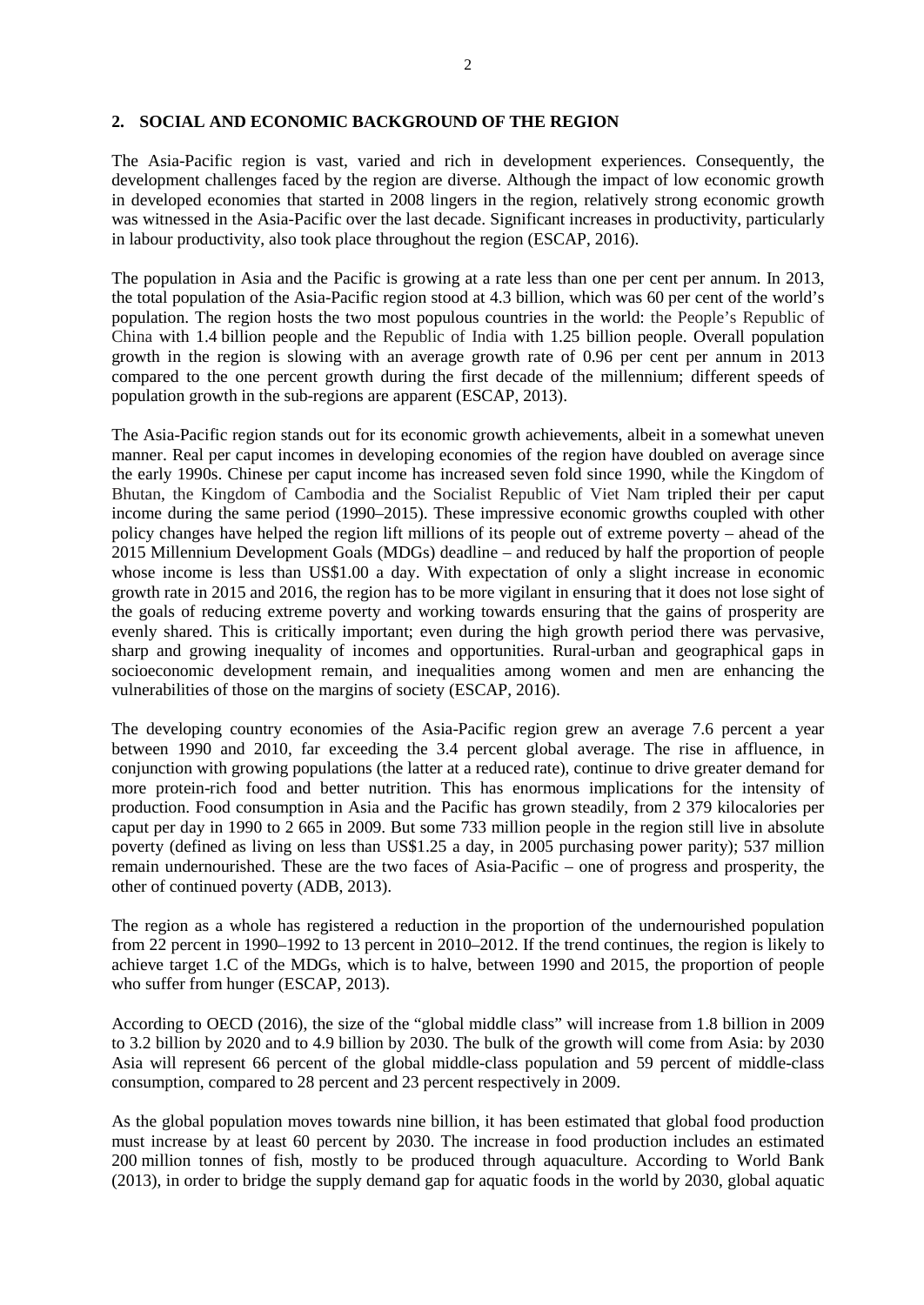animal production must almost double and the increase can only come from aquaculture. Since the bulk of food will be consumed in Asia in the coming decades, fish will continue to a major component of Asian diets in the coming decades.

Fisheries and aquaculture play an important role in Asia-Pacific regional economies and food security. For example, fisheries and aquaculture are important economic sectors in the Socialist Republic of Viet Nam, contributing nearly eight percent to the national gross domestic product (GDP). Aquaculture alone contributes over one percent to the GDP in the People's Republic of Bangladesh, the Republic of Indonesia and the Lao People's Democratic Republic. Fisheries and aquaculture together contribute about one percent to Chinese GDP and a little over one percent of the Thai GDP. However, the PICTs in the Oceania sub-region still lag in achieving the potential of aquaculture for improving national economies and food security, although capture fisheries is an important economic activity. Table 1 shows the estimated percent contribution of capture fisheries and aquaculture to the GDP of several Asia-Pacific countries.

| <b>Table 1.</b> Estimated percent contributions of capture fisheries and aquaculture to the gross domestic |  |  |  |  |
|------------------------------------------------------------------------------------------------------------|--|--|--|--|
| product (GDP) in selected Asian countries, 2013–2014                                                       |  |  |  |  |

| Country                          | Capture* | <b>Aquaculture</b> |
|----------------------------------|----------|--------------------|
| <b>Bangladesh</b>                | 0.382    | 2.807              |
| China                            | 0.208    | 0.730              |
| <b>Indonesia</b>                 | 0.441    | 1.187              |
| Lao People's Democratic Republic | 0.000    | 1.387              |
| <b>Malaysia</b>                  | 0.247    | 0.305              |
| <b>Philippines</b>               | 0.436    | 0.750              |
| <b>Thailand</b>                  | 1.683    | 0.652              |
| <b>Viet Nam</b>                  | 4.030    | 3.853              |

\*Capture values used the global commodities production exports values of 2013. *Source:* World Bank (2016) and FAO (2016b).

Aquaculture has over three thousand years of history in the People's Republic of China and Asia has been contributing the lion's share to global production. This trend is continuing and is predicted to do so for the next decades. These aspects are dealt with in detail elsewhere in this review.

### **3. GENERAL CHARACTERISTICS OF THE SECTOR**

### **3.1 Farming systems**

As the region producing the lion's share of global aquaculture, Asia and the Pacific features an array of aquatic farming systems operated as extensive, semi-intensive and/or intensive production practices, in all major aquatic environments including freshwater, brackishwater and marine. Systems range from small-scale backyard-type low technology operations to sophisticated, high technology industrial ones, reflecting an increasing trend of modernization and intensification of aquaculture throughout the region. The aquaculture systems include ponds, cages, pens, raceways and other systems, depending on the species cultured and the availability of land and water in the locality. Pond culture has been the dominant production system in the region for most species of finfish and crustaceans (mostly shrimps and prawns).

The Asia-Pacific region reports a staggering list of 225 cultured organisms at the family or species level, indicating the diversity of the aquaculture sector in the region (APFIC, 2014):

- 33 molluscs
- 18 aquatic plants
- 129 finfish
- 31 crustaceans (crabs, shrimp prawns, lobsters, crayfish)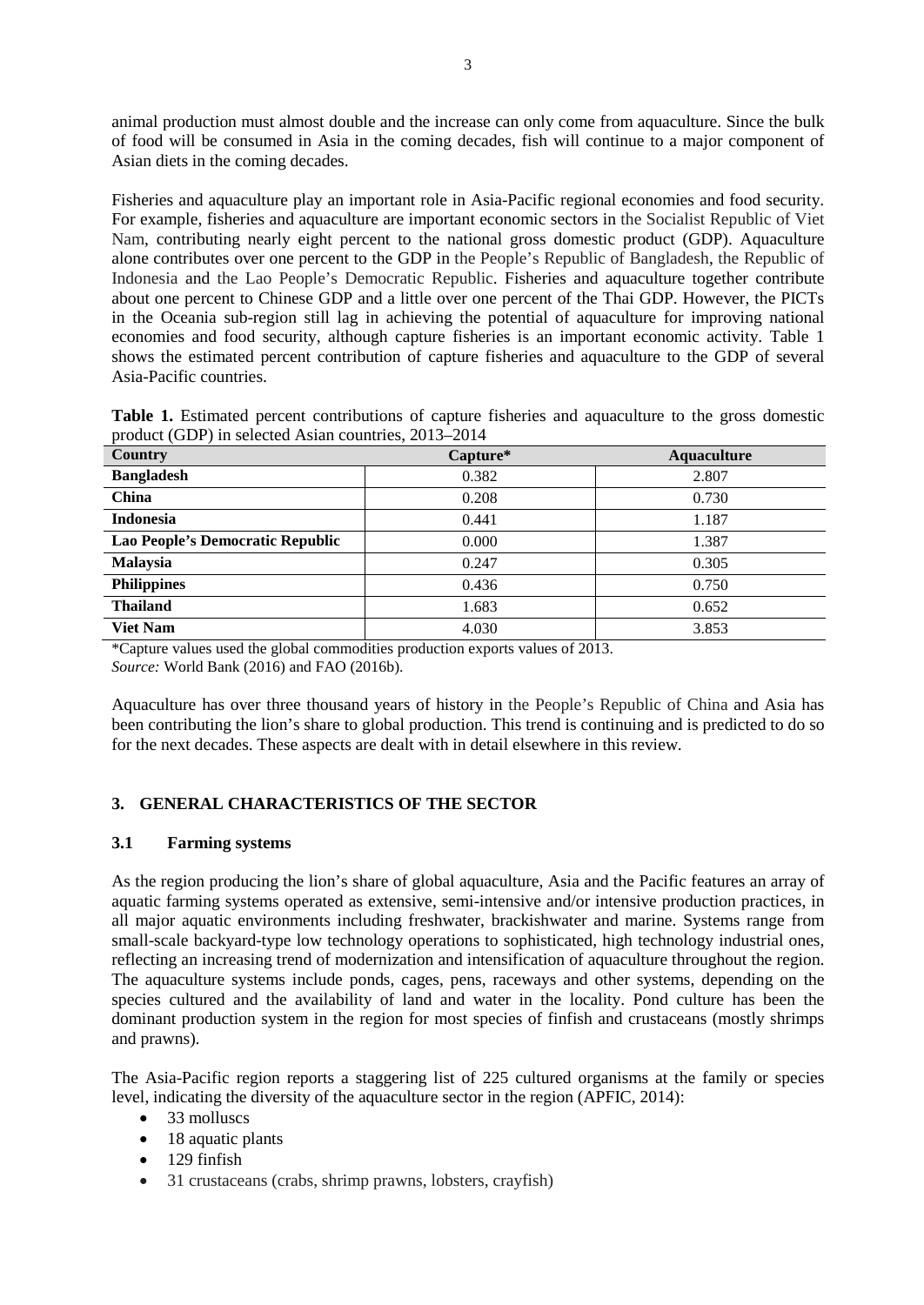- 2 amphibians (frogs)
- 2 reptiles (turtles)
- 10 other invertebrates (jellyfish, sea urchins, sea cucumber)

Culture of freshwater fish (carps and especially tilapias) in cages is also common in some parts of the region (particularly in Southeast Asia). High technology industrial-level offshore cage systems have recently been introduced for culturing high value marine species such as Asian seabass/barramundi (*Lates calcarifer*), groupers (*Epinephelus* spp., *Cromileptes altivelis* and *Plectropomus leopardus*) and cobia (*Rachycentrum canadum*) in some Southeast Asian countries. However, offshore cage farming may not become widespread in Asia, as its development is clearly hampered by availability of local capital investment and the hydrography of the surrounding seas, which does not allow the technology to be easily transferred (De Silva and Phillips, 2007; FAO/NACA, 2011). Pond-based shrimp aquaculture practices are also being improved, and penaeid shrimp are now farmed in polystyrene-lined earthen ponds and/or indoor tanks, especially in the People's Republic of China. All these high technology systems require considerable capital investment, the availability of which has become a major constraint to the general intensification of aquaculture in the region.

In the Socialist Republic of Viet Nam, besides major traditional aquatic production systems, a small, highly productive integrated farming system called VAC (integrated garden [V], fishpond [A] and livestock [C] system) continues to be operated by small farm households. These systems are important for household and community food security and family income (FAO/NACA, 2011). Similar VAC-like systems are practiced in some islands of Oceania, for rearing tilapia and carps as monocultures or in polyculture, along with the staple root crop of taro, other vegetables and livestock. These integrated systems, which sometimes include giant river prawn *Macrobrachium rosenbergii*, play an important role in national food security in these island countries (FAO/SAP and SPC, 2010).

Integrated rice-fish culture is practiced in traditional freshwater agriculture systems in Southeast Asia, particularly in the People's Republic of China, the Republic of Indonesia and the Republic of the Philippines. In a few countries like the People's Republic of Bangladesh and the Socialist Republic of Viet Nam, alternate cropping of rice and shrimp is practiced in some coastal areas, maximising yearround productivity in keeping with the natural climatic conditions. In the People's Republic of Bangladesh, most shrimp (*Penaeus monodon*) farmers practice very low technology pond aquaculture with marginal unit production (less than 250 kg per ha per year). Some interesting results have emerged in the People's Republic of Bangladesh, demonstrating that clustering farmers into groups and empowering them with technical advice, better management practices (BMPs) and minimal financial support could increase production up to one tonne per ha per year.

Driven by the need to adapt to climate change and reduce greenhouse gas emission, integrated multitrophic aquaculture (IMTA) systems in the coastal areas of the People's Republic of China are being expanded. These systems include extensive culture of *Laminaria* seaweed, molluscs (abalone and scallops), sea cucumber and some other species low in the food chain, and are expected to contribute to climate change adaptation (FAO/NACA, 2011).

Global aquatic plant (mostly seaweed) production in 2014 was 27.3 million tonnes (a little over a quarter of the total aquaculture – animals and plants – production) valued at US\$5.6 billion (less than 5 percent of the global total value). Once again, Asia is the main producer of seaweed in the world, with the Republic of Indonesia alone producing 10 million tonnes (FAO, 2016a).

Pacific Island Countries and Territories contribute small quantities of tilapia, shrimp, seaweed and several ornamental species (pearl oysters, giant clam, etc.) to Asia-Pacific regional aquaculture production.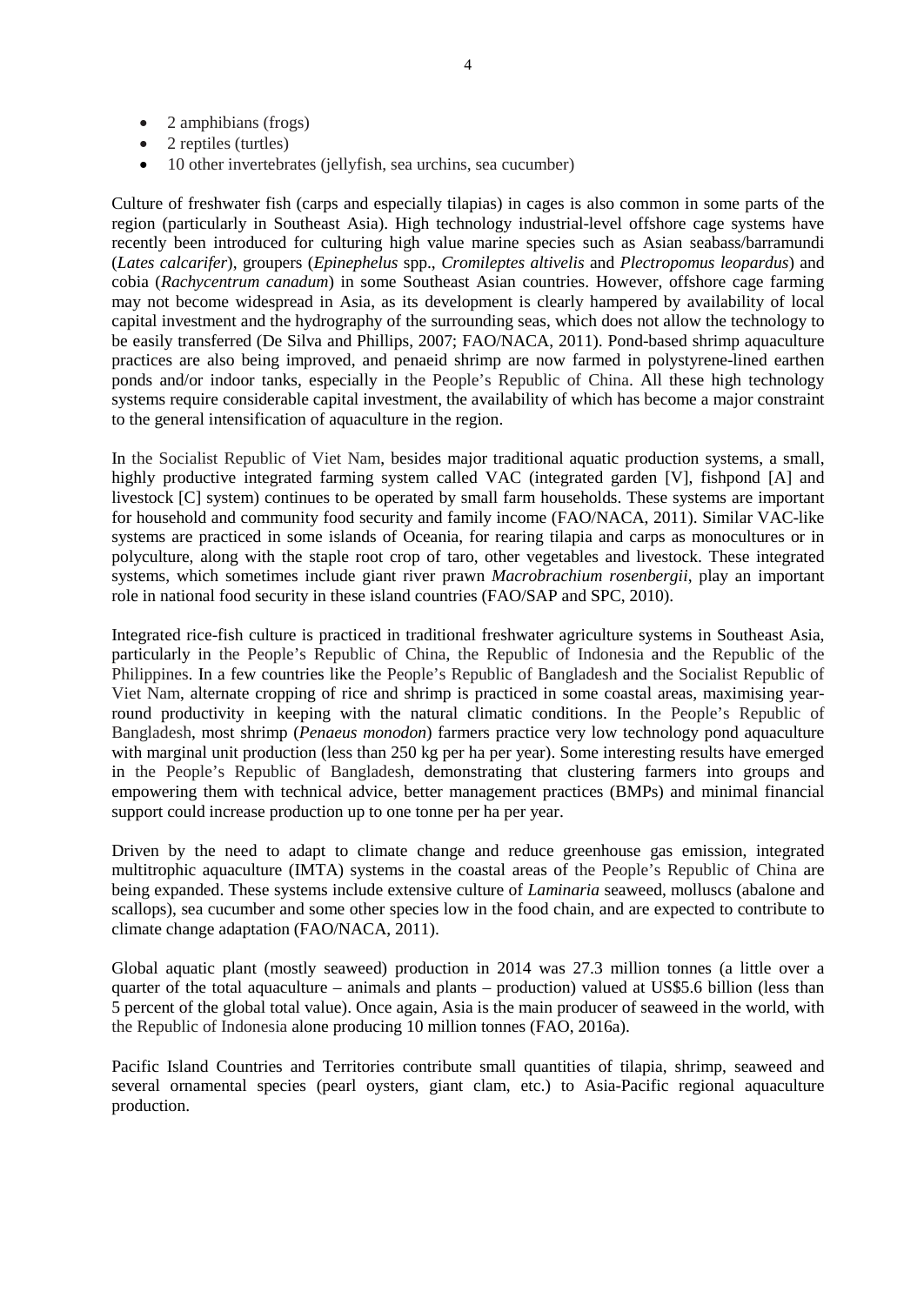#### **3.2 Status and trends**

With capture fishery production relatively static since the late 1980s, aquaculture has been responsible for the impressive growth in the supply of aquatic animal food for human consumption (Figure 1). Status and trends in aquaculture in Asia-Pacific are best regarded in the context of overall global production.



**Figure 1.** World capture fisheries and aquaculture production, 1950 – 2014

Total global capture fishery production in 2014 was 93.4 million tonnes, of which 81.5 million tonnes was from marine waters and 11.9 million tonnes from inland waters. Production of aquatic animals from aquaculture in 2014 amounted to 73.8 million tonnes, with an estimated first-sale value of US\$160.2 billion. World aquaculture production of aquatic animals accounted for 44.1 percent of total production (including for non-food uses) in 2014, up from 42.1 percent in 2012 and 31.1 percent in 2004 (FAO, 2016a). Aquatic plant farming, overwhelmingly of seaweeds, has been growing rapidly and in 2014 world produced 27.3 million tonnes of seaweed (FAO, 2016b). In terms of global production volume, that of farmed fish and aquatic plants combined surpassed that of capture fisheries in 2013. FAO recently declared that, in terms of food supply, aquaculture provided more fish than capture fisheries for the first time in 2014 (FAO, 2016a). According to FAO (2016a), globally, all continents have shown a general trend of an increasing share of aquaculture production in total fish production, although in Oceania this share has declined in the last three years.

Historically, the Asia-Pacific region (in particular the People's Republic of China, South Asia and South-east Asia sub-regions) has dominated global aquaculture production, both in quantity and value; the region contributed 65 186 257 tonnes of aquatic animals, amounting to 88 percent of the global total in 2014 (FAO, 2016b). The value of Asia-Pacific regional aquatic animal production in 2014 was 79 percent of the global total, amounting to US\$127 billion. As in the past, the Asia-Pacific region contributed significantly to the global total of seaweed by producing 27 million tonnes, valued at US\$5.60 million (99 percent of the global value). Figure 2 shows the comparative trends in aquatic animal production through aquaculture in the world and Asia-Pacific region.

*Source:* FAO (2016b).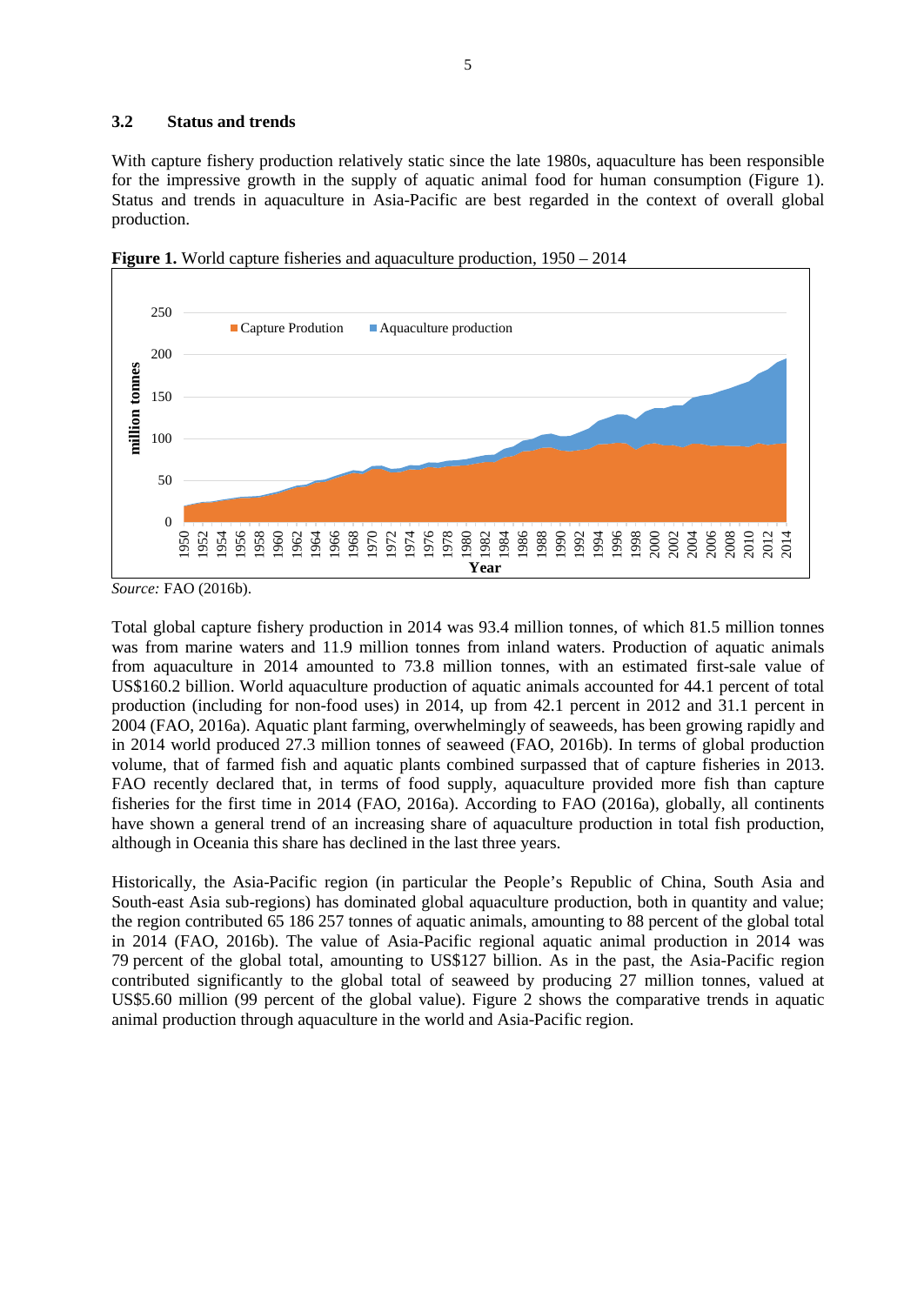

**Figure 2.** Aquaculture production (excluding aquatic plants) in Asia-Pacific region and the rest of the world, 1950 – 2014

Global aquaculture production is divided into five main species categories: finfish, molluscs, crustaceans, aquatic plants and others. "Others" include amphibians and niche species. Figure 3 shows the comparative contribution of these five species categories to the global aquaculture production in 2014 by volume (Figure 3a) and by value (Figure 3b). Figures 4a and 4b provide the comparison of volume and value of the five aquatic species categories produced in Asia-Pacific region in 2014. Nearly 50 percent of the global aquatic animal production in 2014 was finfish, representing a little over 60 percent of the total value. In contrast, a little over 25 percent of seaweeds represents only 3 percent of the total value. It is also interesting to note the relative value of crustaceans (22 percent) against its relative volume (7 percent) in the global context.

**Figure 3a.** Contribution of different aquaculture species categories by volume to the global aquaculture production in 2014



*Source:* FAO (2016a).

**Figure 3b.** Contribution of different aquaculture species categories by value to global aquaculture production in 2014



*Source:* FAO (2016a).

*Source:* FAO (2016a).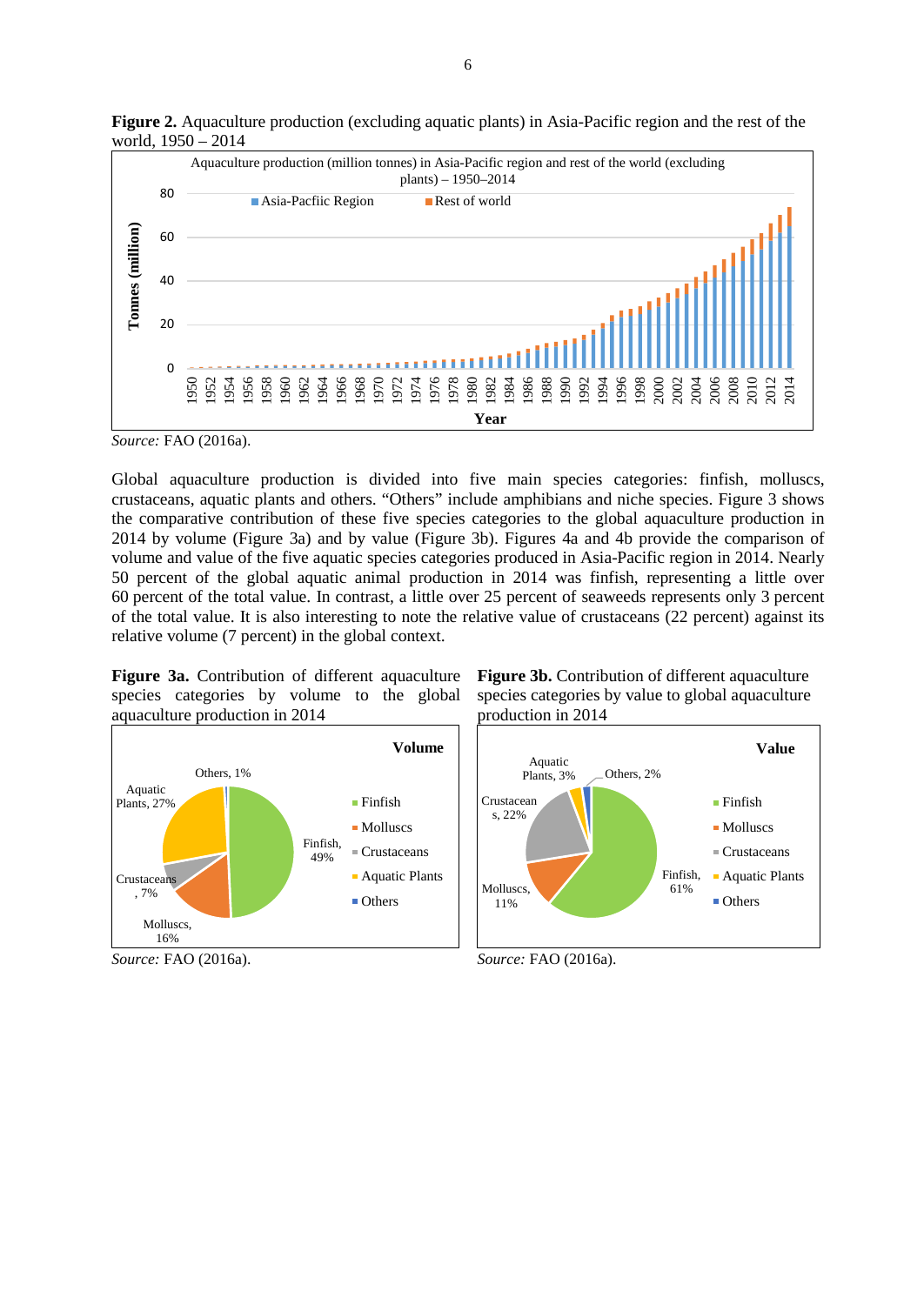

**Figure 4a.** Contribution of different aquaculture species category by volume to the Asia-Pacific aquaculture production in 2014

*Source:* FAO (2016a).

**Figure 4b.** Contribution of different aquaculture species categories by value to the Asia-Pacific aquaculture production in 2014



*Source:* FAO (2016a).

In 2014, the relative volumes and values of aquaculture species categories in the Asia-Pacific region generally reflected their world status (Table 2).

| <b>Table 2.</b> Contribution of different aquaculture species categories by volume (million tonnes) and value |  |
|---------------------------------------------------------------------------------------------------------------|--|
| (billion US\$) to the Asia-Pacific regional aquaculture production over the past 25 years                     |  |

|                    |        | 1990  | 2000   |       | 2010   |       | 2014   |       |
|--------------------|--------|-------|--------|-------|--------|-------|--------|-------|
| <b>Category</b>    | Volume | Value | Volume | Value | Volume | Value | Volume | Value |
| <b>Finfish</b>     | 7.25   | 11.61 | 17.95  | 21.18 | 33.42  | 56.21 | 43.16  | 72.25 |
| <b>Molluscs</b>    | 2.87   | 2.78  | 8.77   | 7.64  | 12.93  | 11.62 | 14.94  | 13.79 |
| <b>Crustaceans</b> | 0.62   | 1.77  | 1.51   | 2.88  | 4.98   | 5.62  | 6.15   | 5.59  |
| Aquatic plants     | 3.71   | 0.06  | 9.21   | 0.50  | 18.84  | 3.07  | 27.14  | 3.66  |
| <b>Others</b>      | 0.05   | 0.68  | 0.16   | 0.92  | 0.88   | 3.31  | 0.94   | 3.89  |
| <b>Total</b>       | 14.49  | 16.90 | 37.60  | 33.12 | 71.05  | 79.82 | 92.33  | 99.17 |

*Source:* FAO (2016a).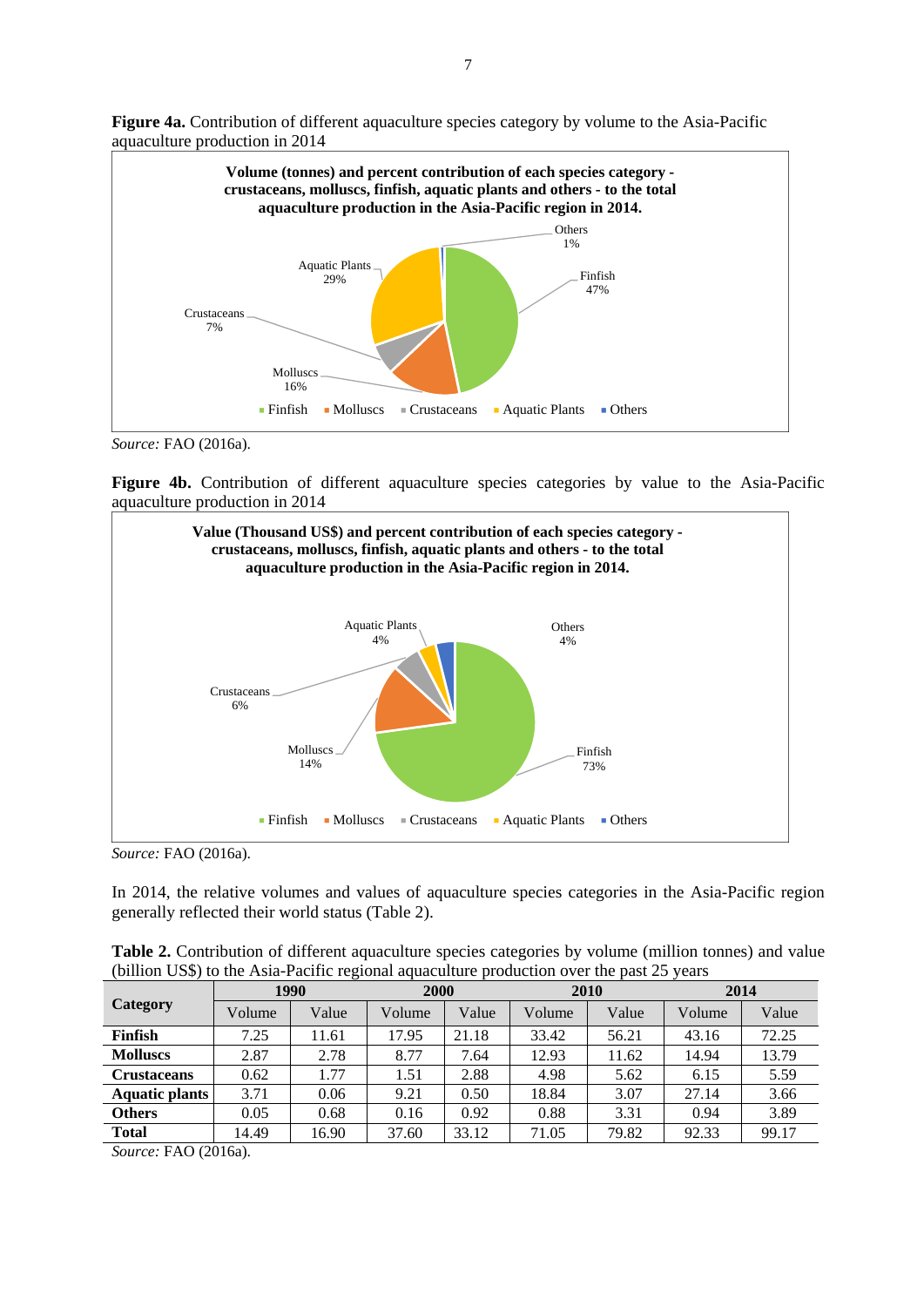| $5.44$ , $201$ $-201$ $-201$<br><b>Countries</b> | <b>Production (tonnes)</b> |
|--------------------------------------------------|----------------------------|
| China                                            | 45 470 943                 |
| India                                            | 4 881 019                  |
| <b>Indonesia</b>                                 | 4 298 290                  |
| <b>Viet Nam</b>                                  | 3 397 064                  |
|                                                  |                            |
| <b>Bangladesh</b>                                | 1 956 925                  |
| <b>Myanmar</b>                                   | 962 156                    |
| <b>Thailand</b>                                  | 934 758                    |
| <b>Philippines</b>                               | 788 029                    |
| Japan                                            | 657 020                    |
| <b>Republic of Korea</b>                         | 480 394                    |
| <b>Taiwan Province of China</b>                  | 339 609                    |
| Malaysia                                         | 275 682                    |
| <b>Pakistan</b>                                  | 148 381                    |
| Cambodia                                         | 120 055                    |
| <b>New Zealand</b>                               | 109 874                    |
| Lao People's Democratic Republic                 | 108 360                    |
| <b>Australia</b>                                 | 74 914                     |
| <b>Democratic People's Republic of Korea</b>     | 64 150                     |
| <b>Nepal</b>                                     | 43 400                     |
| Sri Lanka                                        | 34 211                     |
| <b>Uzbekistan</b>                                | 24 0 20                    |
| <b>Singapore</b>                                 | 4971                       |
| <b>China, Hong Kong SAR</b>                      | 3897                       |
| <b>Papua New Guinea</b>                          | 2 1 5 0                    |
| <b>French Polynesia</b>                          | 2087                       |
| <b>New Caledonia</b>                             | 1656                       |
| <b>Brunei Darussalam</b>                         | 711                        |
| Tajikistan                                       | 444                        |
| <b>Kazakhstan</b>                                | 410                        |
| Fiji                                             | 220                        |
| <b>Bhutan</b>                                    | 134                        |
| Guam                                             | 110                        |
| <b>Vanuatu</b>                                   | 80                         |
| <b>Timor-Leste</b>                               | 56                         |
| <b>Northern Mariana Islands</b>                  | 26                         |
| <b>American Samoa</b>                            | 20                         |
| Palau                                            | 11                         |
| <b>Cook Islands</b>                              | 8                          |
| Samoa                                            | 6                          |
| Tuvalu                                           | 3                          |
| <b>Kiribati</b>                                  | $\overline{c}$             |
| <b>Solomon Islands</b>                           | $\overline{c}$             |
| <b>Marshall Islands</b>                          | 1                          |
| Tonga                                            | $\overline{0}$             |
| <b>Nauru</b>                                     | $\overline{0}$             |
| Micronesia (Federated States of)                 | $\overline{0}$             |
|                                                  |                            |

**Table 3.** Aquaculture production(excluding aquatic plants) in the Asia-Pacific region, 2014

It is worth noting the massive aquaculture growth in the Asia-Pacific region, increasing its volume of aquatic production from a mere 14.5 million tonnes in 1990 to an impressive 92.0 million tonnes in 25 years. All species categories have shown the same increasing trend during the period.

### *3.2.1 Relative contributions of countries: the People's Republic of China*

Because the Asia-Pacific region is so large (fifty countries/states) with economic, cultural and demographic differences as well as different priorities for aquatic production and consumption, there are significant differences in aquatic production among countries (Table 3). There are five countries in the Region that produce over a million tonnes of aquatic animals a year. The People's Republic of China produced 69.7 percent of the Asia-Pacific regional production in 2014 while 22.3 percent was produced by the next four countries in the list (the Republic of India, the Republic of Indonesia, the Socialist Republic of Viet Nam and the People's Republic of Bangladesh). For decades, the People's Republic of China has been contributing the lion's share of aquaculture production, of both animals and plants, in the region (Table 4 and Figure 5).

The People's Republic of China's contribution to Asia-Pacific regional aquaculture production, by volume, increased from 8.3 million tonnes in 1990 to 59 million tonnes in 2014. Although the Chinese aquaculture production by volume increased over the past 25 years, the People's Republic of China's percentage contribution to the Asia-Pacific regional production declined from 75 percent in 2000 to 64 percent in 2014.

In terms of species categories, the People's Republic of China's finfish contribution to the region fell from 78 percent in 1998 to

64 percent in 2014. Aquatic plants fell from 76 percent in 2003 to 49 percent in 2014. Although mollusc production contribution has been nearly static, Chinese shrimp production increased its contribution to the region, despite the disease epizootics that occurred during the past few years (Figure 6). This downward trend of relative contribution over the past 15 years has been due to declining production of certain species (aquatic plants and freshwater finfish – carps) in the People's Republic of China.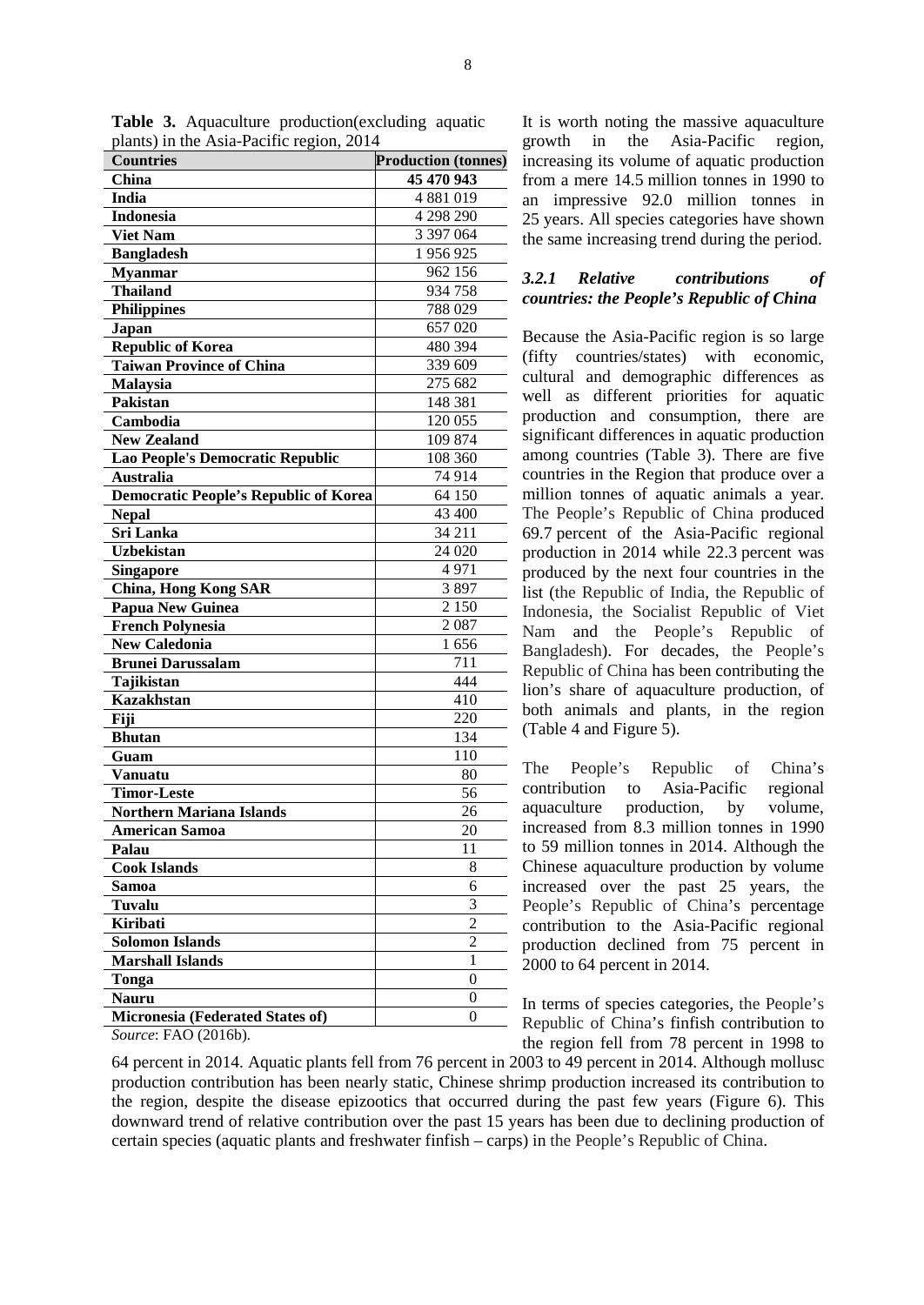| <b>Region/Country</b>                                                         | 1990 | 2000  | 2010  | 2014            |  |  |  |
|-------------------------------------------------------------------------------|------|-------|-------|-----------------|--|--|--|
| <b>Asia-Pacific</b>                                                           | 6.18 | 8.88  | 22.91 | 33.18           |  |  |  |
| <b>China</b>                                                                  | 8.31 | 28.72 | 48.15 | 59.14           |  |  |  |
| <b>Total</b>                                                                  | 4.49 | 37.60 | 71.65 | 02.22<br>ل د. ک |  |  |  |
| $\Gamma$ $\Lambda$ $\Omega$ $\Lambda$ $\Lambda$ $\Lambda$ $\Lambda$<br>$\sim$ |      |       |       |                 |  |  |  |

**Table 4.** Contribution of the People's Republic of China to Asia-Pacific regional aquaculture production by volume (million tonnes) from 1990 to 2014

**Figure 5.** Contribution of the People's Republic of China to Asia-Pacific regional aquaculture production by volume from 1990 to 2014



*Source:* FAO (2016b).

Figure 6. Contribution of Chinese crustacean aquaculture production to Asia-Pacific regional crustacean aquaculture production by volume from 1990 to 2014



*Source:* FAO (2016b).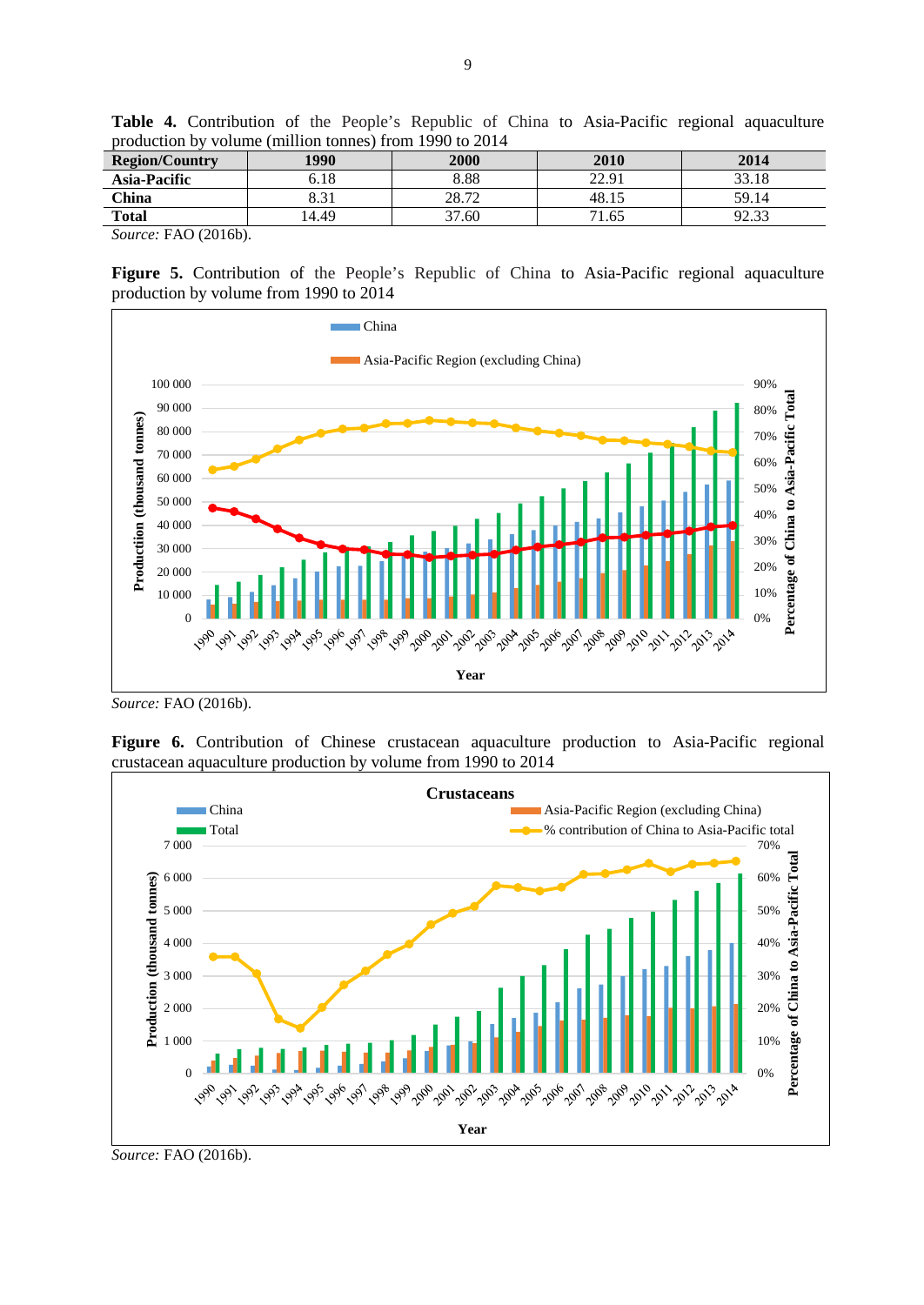In 2014, the People's Republic of China contributed 59 million tonnes valued at US\$77 billion to the Asia-Pacific regional total (64 percent in volume and 61 percent in value). Table 5 presents the top 10 global aquaculture producers (excluding aquatic plants) in 2014. Asia-Pacific accounts for seven of those 10 countries. Although seven countries in Asia-Pacific are listed among the top 10 aquaculture producers in the world, sub-regional production within Asia-Pacific is highly variable (Table 6). Figures 7 and 8 show the trends in sub-regional contributions to Asia-Pacific aquaculture production (excluding aquatic plants) by volume (Figure 7) and by value (Figure 8) during the past 25 years.

| Country           | Value (million US\$) | <b>Country</b>    | <b>Volume (thousand tonnes)</b> |
|-------------------|----------------------|-------------------|---------------------------------|
| China             | 73 296               | <b>China</b>      | 45 471                          |
| India             | 10 768               | India             | 4881                            |
| <b>Chile</b>      | 10 276               | <b>Indonesia</b>  | 4 2 9 8                         |
| <b>Indonesia</b>  | 8915                 | <b>Viet Nam</b>   | 3 3 9 7                         |
| <b>Viet Nam</b>   | 7 1 7 3              | <b>Bangladesh</b> | 1957                            |
| <b>Norway</b>     | 7 0 6 8              | <b>Norway</b>     | 1 3 3 2                         |
| <b>Bangladesh</b> | 4853                 | <b>Chile</b>      | 1 2 1 5                         |
| Japan             | 3728                 | Egypt             | 1 1 3 7                         |
| <b>Thailand</b>   | 2636                 | <b>Myanmar</b>    | 962                             |
| Egypt             | 2 0 2 5              | <b>Thailand</b>   | 935                             |
| <b>Other</b>      | 29 645               | <b>Other</b>      | 8 2 4 7                         |
| <b>Total</b>      | 160 383              | <b>Total</b>      | 73 832                          |

**Table 5.** Top 10 aquaculture producers in the world by value and volume

*Source*: FAO (2016b).



**Figure 7.** Sub-regional contribution of aquaculture production by volume to Asia-Pacific regional total

*Source:* FAO (2016b).

It is clear that the overall contribution of Chinese aquaculture to Asia-Pacific regional production has been declining over the past fifteen years. However, as species categories, percentage share of Chinese crustaceans and other species in Asia-Pacific regional production is still increasing, although a slight decrease is registered in 2012 and 2013 due to the outbreak of AHPND (Acute Hepatopancreatic Necrosis Disease) in whiteleg shrimp aquaculture*.* The main reason for the general decline in Chinese contribution to the Asia-Pacific regional production appears to be the continuing increase in aquaculture production in the South and Southeast Asian sub-regions. South and Southeast Asia are important regions, which contribute 7 and 22 percent in volume to Asia-Pacific regional production. As mentioned earlier, the contribution of Oceania to regional production has not been impressive (Table 6).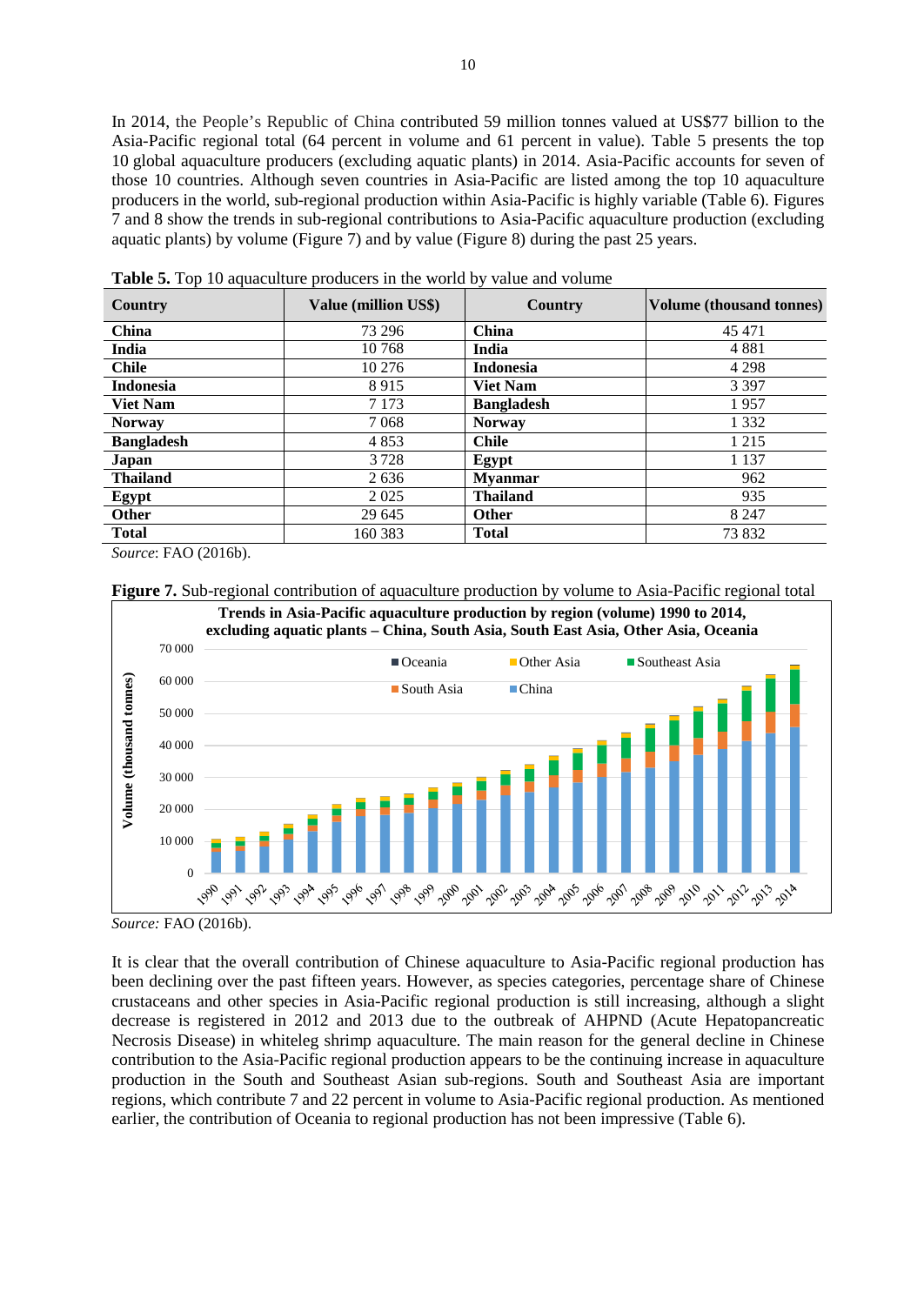

**Figure 8.** Sub-regional contribution of aquaculture production by value to Asia-Pacific regional total

*Source:* FAO (2016b).

| Table 6. Asia-Pacific sub-regional percent contribution to regional production by volume |  |  |
|------------------------------------------------------------------------------------------|--|--|
|                                                                                          |  |  |

| <b>Region/Sub-Region/Country</b> | 1990  | 2000  | 2010  | 2014  |
|----------------------------------|-------|-------|-------|-------|
| China                            | 8.31  | 28.72 | 48.15 | 59.14 |
| South Asia                       | 1.23  | 2.63  | 5.27  | 7.07  |
| <b>Southeast Asia</b>            | 1.80  | 3.67  | 14.38 | 22.78 |
| <b>Other Asia</b>                | 3.09  | 2.43  | 3.04  | 3.12  |
| <b>Oceania</b>                   | 0.05  | 0.14  | 0.21  | 0.22  |
| <b>Asia-Pacific Total</b>        | 14.49 | 37.60 | 71.05 | 92.33 |

Positive overall growth of aquaculture (5.7 percent) was registered in Asia-Pacific region during 2010– 2014. It is interesting to note the significantly reduced APR (annual percentage rate) in Southeast Asia, possibly owing to the reduction in shrimp production due to disease outbreaks witnessed during the past five years (Table 7). The People's Republic of China increased its APR to 7.6 percent during 2010– 2014, an almost one percent increase from that of 2006–2010. However, Other Asia and Oceania both showed negative growth. The overall regional growth decline of 0.12 percent during the past five years may have resulted in the decreased APR in Other Asia and Oceania.

**Table 7.** Rates of growth of aquaculture (excluding aquatic plants) in different sub-regions of the Asia-Pacific region between 2010 and 2014

| <b>Region/Sub-region/Country</b> | APR (2001-2005) | APR (2006–2010) | APR (2010-2014) |
|----------------------------------|-----------------|-----------------|-----------------|
| <b>South Asia</b>                | 5.44            | 5.30            | 5.45            |
| <b>Southeast Asia</b>            | 14.63           | 9.85            | 6.60            |
| <b>China</b>                     | 7.98            | 5.68            | 7.60            |
| <b>Other Asia</b>                | l.83            | $-0.99$         | $-0.78$         |
| <b>Oceania</b>                   | 7.30            | 4.11            | $-0.07$         |
| <b>Asia Pacific Region</b>       | 6.60            | 5.82            | 5.70            |

*Source:* FAO (2016b).

APR = year X to year  $Z = [(value in year Z/value in year X) (1/N)-1] x 100$ 

It is also interesting to note the unprecedented decline of Other Asia's contribution to regional total, from 21 percent in 1990 to 3 percent in 2014 (Table 8).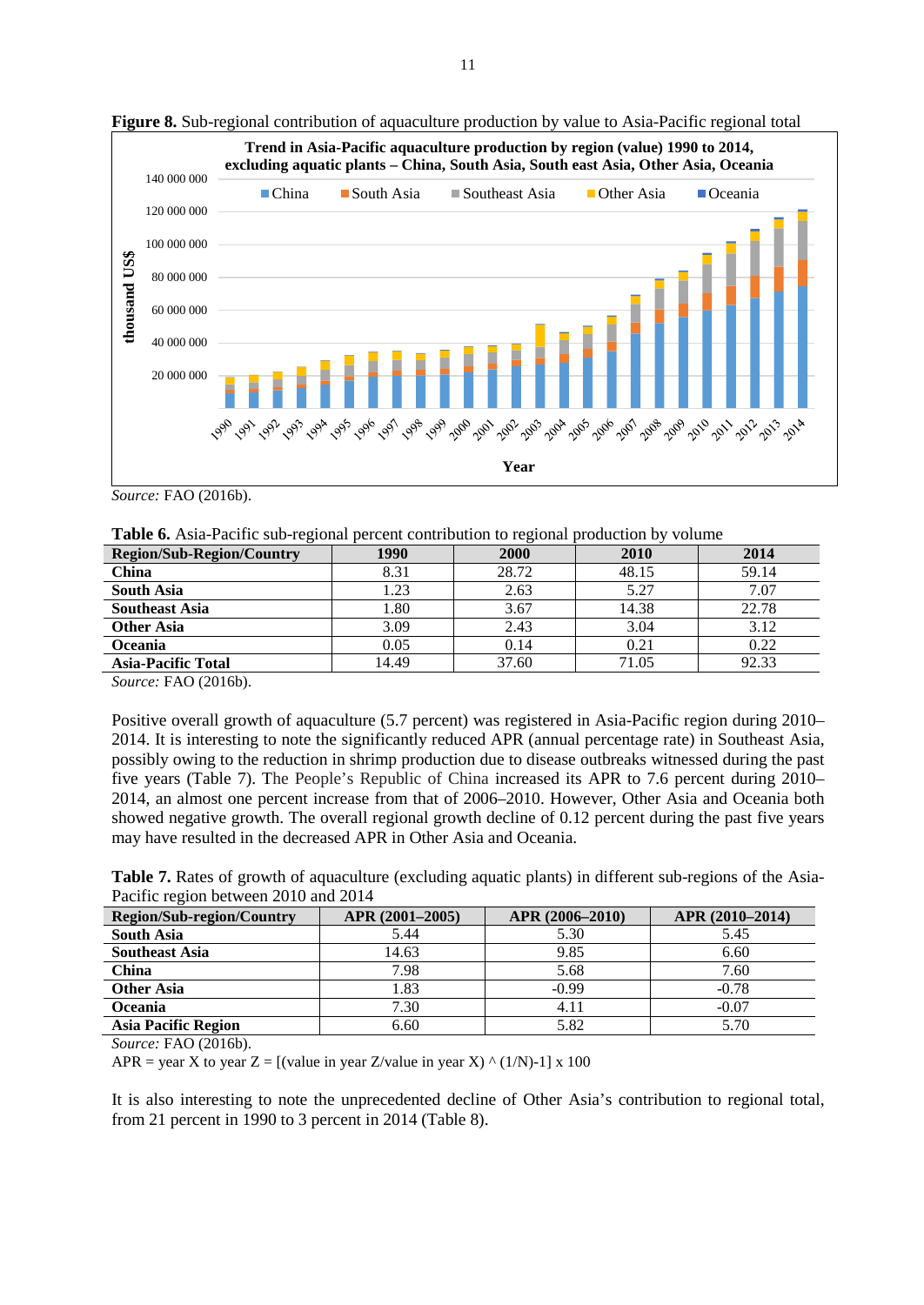| <b>Region/Sub-Region/Country</b>                                   |         | 1990 |         | 2000 |         | 2010 |      | 2014 |
|--------------------------------------------------------------------|---------|------|---------|------|---------|------|------|------|
|                                                                    | $%$ Vol | %Val | $%$ Vol | %Val | $%$ Vol | %Val | %Vol | %Val |
| China                                                              | 57      | 33   | 76      | 46   | 68      | 50   | 64   | 49   |
| South Asia                                                         | 8       |      |         |      |         |      |      |      |
| Southeast Asia                                                     | 12      | 22   | 10      | 23   | 20      | 28   | 25   | 27   |
| Other Asia                                                         | 21      | 41   | h       | 24   | 4       | 17   | ⌒    | 12   |
| Oceania                                                            |         |      |         |      | 0       |      |      |      |
| Asia-Pacific Total                                                 | 100     | 100  | 100     | 100  | 100     | 100  | 100  | 100  |
| $\Gamma$ $\Lambda$ $\Omega$ $\Lambda$ $\Omega$ $\Lambda$<br>$\sim$ |         |      |         |      |         |      |      |      |

**Table 8.** Percentage contribution of aquaculture production (volume and value) by the sub-regions to the Asia-Pacific total

The Asia-Pacific region, Asia sub-region in particular, remains an important production area for aquaculture, showing a steady growth in all culture environments. Inland aquaculture production tripled from 10.8 million tonnes in 1994 to 43.3 million tonnes in 2014 and marine production increased by over 5.4 percent APR (7.6 million tonnes in 1994 to 21.9 million tonnes in 2014 over the same period). These increases far exceed the growth of aquaculture in the rest of the world. The rates of growth of aquaculture (animals only) between 2000 and 2014 in different environments (freshwater, brackishwater and marine) are 6.3, 7.0 and 3.9 respectively (FAO, 2016b).

Oceania's total aquaculture production amounted to 186 759 tonnes worth US\$1.2 billion in 2012. There was a slight decrease in production from 2010 to 2012 (0.53 percent in volume) but over the last ten years (2002 to 2012) there was an average yearly growth of 4.43 percent. Oceania's production is dominated by the production of high value molluscs together with freshwater and diadromous fish. The biggest producers by far in 2012 were New Zealand (100 161 tonnes) and Australia (80 004 tonnes). Third in the sub-region is French Polynesia with a production of 2 654 tonnes in 2012 (APFIC, 2014).

#### *3.2.2 Production by species*

| <b>Inland waters</b> |                       | <b>Marine waters</b> |  |  |
|----------------------|-----------------------|----------------------|--|--|
| 5498                 | Cupped oysters nei    | 4 3 7 1              |  |  |
| 4 8 2 2              | Japanese carpet shell | 3974                 |  |  |
| 3 8 6 0              | Whiteleg shrimp       | 2 2 6 0              |  |  |
| 3 2 3 1              | Scallops nei          | 1 649                |  |  |
| 2 7 7 0              | Marine molluscs nei   | 1 1 3 4              |  |  |
| 2768                 | Milkfish              | 977                  |  |  |
| 2617                 | Sea mussels nei       | 806                  |  |  |
| 1670                 | Constricted tagelus   | 787                  |  |  |
| 1615                 | Giant tiger prawn     | 629                  |  |  |
| 797                  | Pacific cupped oyster | 494                  |  |  |
| 783                  | <b>Blood cockle</b>   | 461                  |  |  |
| 761                  | Sea snails            | 233                  |  |  |
| 760                  | Freshwater fishes nei |                      |  |  |
| 721                  | Japanese sea cucumber |                      |  |  |
| 660                  | Yesso scallop         | 217                  |  |  |
| 2034                 | Marine fishes nei     | 690                  |  |  |
|                      |                       |                      |  |  |

**Table 9.** Top 15 culture species in the Asia-Pacific region in 2014 by quantity (thousand tonnes) excluding aquatic plants

In 2014, grass carp and silver carp accounted for more than ten million tonnes in freshwater sector; cupped oyster and Japanese carpet shell oyster accounted for over eight million tonnes in marine sector. Table 9 shows the top fifteen cultured species in Asia-Pacific region by quantity. The top five species produced in the sub-regions of Asia-Pacific are given in Table 10. The People's Republic of China produced 5.3 million tonnes of grass carp while South Asian production was topped by Indian major carp species

*Source:* FAO (2016b).

*Catla catla* (catla) and *Labeo rohita* (rohu) with production of 3.6 million tonnes, mainly in the Republic of India. Southeast Asian production was dominated by pangasiid catfishes (striped/tra catfish [*Pangasianodon hypophthalmus*] and basa catfish [*Pangasius bocourti*]) (1.6 million tonnes), while the sub-region also recorded 1.3 million tonnes of tilapias.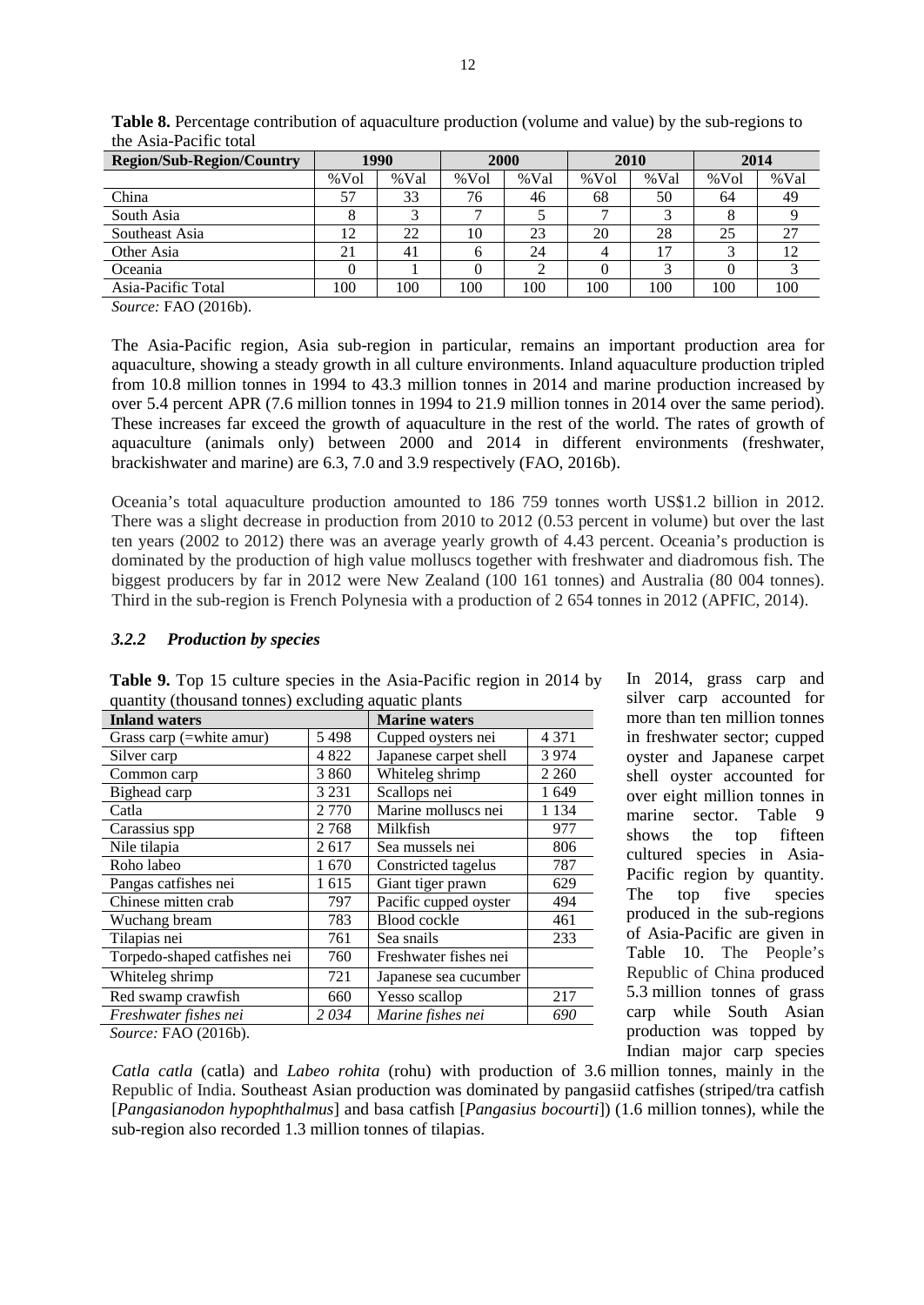|                       | <b>Top five Species</b>     | 2014 (tonnes) |  |  |
|-----------------------|-----------------------------|---------------|--|--|
|                       | Grass carp (=white amur)    | 537 7965      |  |  |
| <b>China</b>          | Cupped oysters nei          | 435 269 4     |  |  |
|                       | Silver carp                 | 422 604 6     |  |  |
|                       | Japanese carpet shell       | 396 705 1     |  |  |
|                       | Bighead carp                | 320 382 5     |  |  |
|                       | Pangas catfishes nei        | 161 621 5     |  |  |
|                       | Nile tilapia                | 139 282 4     |  |  |
| <b>Southeast Asia</b> | Whiteleg shrimp             | 108 592 7     |  |  |
|                       | Milkfish                    | 969 787       |  |  |
|                       | Freshwater fishes nei       | 851 268       |  |  |
|                       | Catla                       | 269 998 7     |  |  |
|                       | Roho labeo                  | 107 363 3     |  |  |
| <b>South Asia</b>     | Silver carp                 | 556821        |  |  |
|                       | Freshwater fishes nei       | 539 126       |  |  |
|                       | Mrigal carp                 | 371477        |  |  |
|                       | Pacific cupped oyster       | 283 232       |  |  |
|                       | Yesso scallop               | 192 300       |  |  |
| <b>Other Asia</b>     | Pacific cupped oyster       | 184 100       |  |  |
|                       | Japanese amberjack          | 135 800       |  |  |
|                       | Silver seabream             | 61500         |  |  |
|                       | New Zealand mussel          | 97438         |  |  |
|                       | Atlantic salmon             | 41 591        |  |  |
| Oceania               | Flat and cupped oysters nei | 11 403        |  |  |
|                       | Chinook salmon              | 10 840        |  |  |
|                       | Southern bluefin tuna       | 7 5 4 4       |  |  |

**Table 10.** Top five species production in the Asia-Pacific sub-regions in 2014

Although tilapia production is disaggregated into Nile tilapia and tilapia nei (other tilapia species) in the FAO database, as a group, tilapia was the fourth highest species (3.38 million tonnes) produced in Asia-Pacific in 2014 (Table 11). The People's Republic of China and the Republic of Indonesia produced over 50 percent of this group, amounting to 2.7 million tonnes. In the brackishwater/marine sector, production of *P. vannamei* (whiteleg shrimp) has increased from 1.27 million tonnes in 2008 to 2.30 million tonnes in 2014, the highest production in the region in history. Ranking and composition of species produced in 2014 in Asia-Pacific remains the same as in 2008.

**Table 11:** Top eight tilapia-producing countries in the Asia-Pacific region, 2014

| <b>Country</b>                                                                | <b>Production (tonnes)</b> |
|-------------------------------------------------------------------------------|----------------------------|
| China                                                                         | 1698483                    |
| Indonesia                                                                     | 1 040 594                  |
| Bangladesh                                                                    | 283 937                    |
| Philippines                                                                   | 259 198                    |
| Viet Nam                                                                      | 244 483                    |
| Thailand                                                                      | 188 946                    |
| Taiwan Province of China                                                      | 69 726                     |
| Myanmar                                                                       | 47 699                     |
| $\Gamma$ $\Lambda$ $\Omega$ $\Lambda$ $\Lambda$ $\Lambda$ $\Lambda$<br>$\sim$ |                            |

*Source:* FAO (2016a).

There are six species of marine finfish cultured in Oceania, with Atlantic salmon being the most important. All of this production was from Tasmania, Australia, where some large and modern salmon farms operate. Second was chinook (spring or king) salmon (*Oncorhynchus tshawytscha*) and thirdly barramundi or giant seaperch (*Lates calcarifer*). There is also some production of freshwater and diadromous finfish, including Nile tilapia (*Oreochromis niloticus*), freshwater fish nei, common carp (*Cyprinus carpio*) and silver perch (*Bidyanus bidyanus*).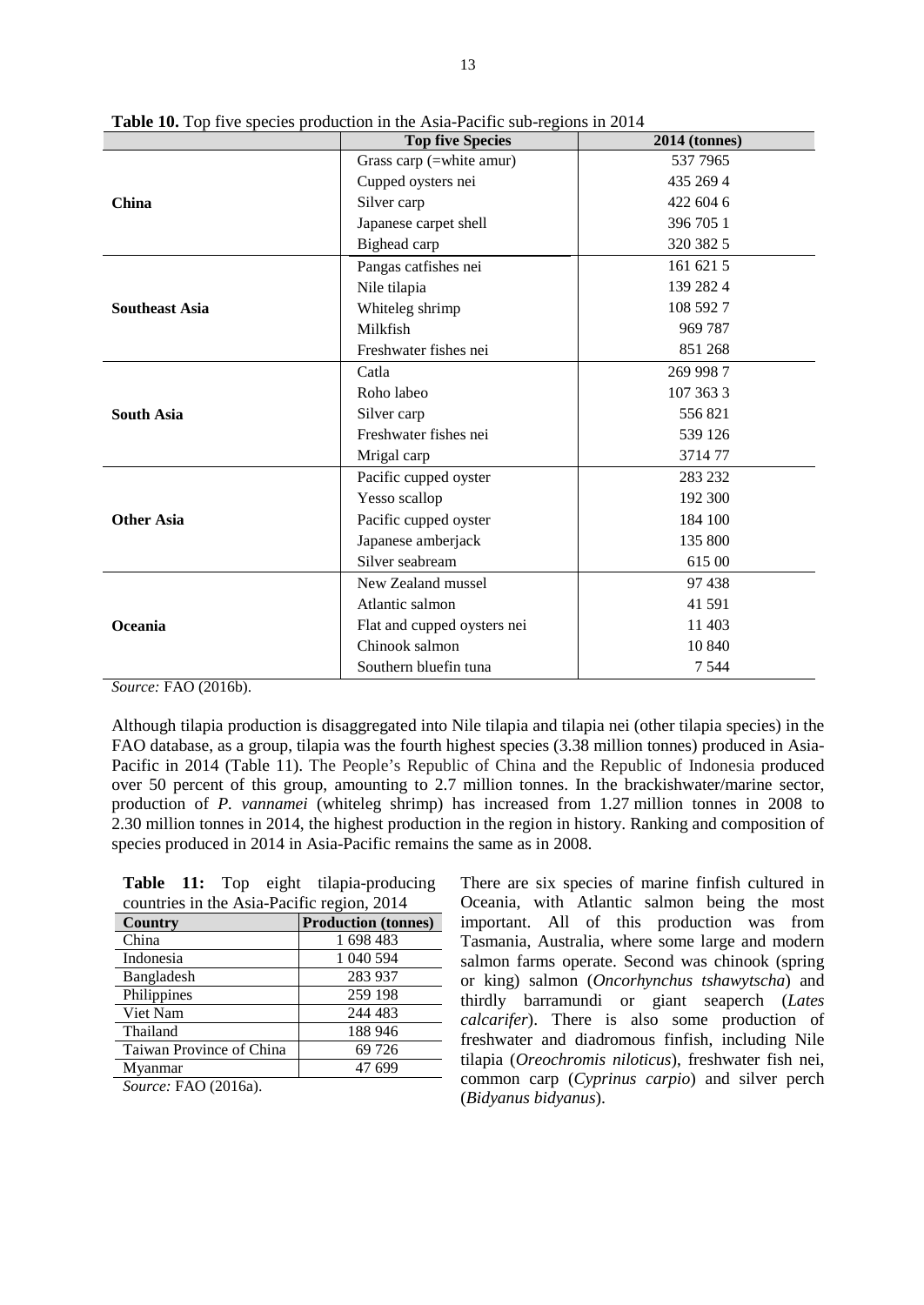#### **Special note on Oceania**

Considering the vast diversity of economies in the Asia-Pacific, it may be opportune to consider the Pacific sub-region (Pacific Island Countries and Territories – PICTs) in two blocks when discussing fisheries and aquaculture issues. The first includes Australia, New Zealand, French territories (French Polynesia, New Caledonia, Wallis and Futuna Islands) and United States of America Territories (American Samoa, Guam, the Commonwealth of the Northern Mariana Islands); the second includes other countries and islands.

In examining aquaculture production in PICTs, it is clear that both French and United States of America territories enjoy a high degree of economic support from France and the United States of America, including large subsidies targeting aquaculture. The Independent State of Papua New Guinea should perhaps also be considered separately due to its relatively large population (over twice as many people as all the other 21 countries of the region combined). Australia and New Zealand are the developed countries of the sub-region and their economies are distinctly different from those of the developing countries of the sub-region. Clearly, these islands and territories have aquaculture conditions that are very different to the rest of the region.

Aquaculture interests and aspirations of the islands of the Pacific seem to be high although production in most Pacific Island Countries and Territories (PICTs) is still marginal. Two French territories were responsible for over 93 percent of the value of all aquaculture production in the region in 2014 (Gillett, 2016). French Polynesia produced pearls worth US\$87.9 million while New Caledonia produced shrimp worth US\$17.9 million. The total value of Pacific sub-regional aquaculture production in 2014 was US\$116 005 524, about 3.6 percent of the value of all fisheries and aquaculture in the sub-region (Gillett, 2016).

Gillett (2016) described several Pacific islands as "atypical islands", due to the high degree of economic support by France and substantial French subsidies targeting aquaculture. If the few atypical islands and the Independent State of Papua New Guinea are eliminated, the remaining "typical Pacific islands" produce significant volumes from aquaculture, from a limited range of species such as blacklip pearl (*Pinctada margaritifera*), shrimps (*Penaeus monodon, P. vannamei* and *P. stylirostris*), giant clams (*Tridacna* spp. and *Hipoppus* spp), red seaweed (*Kappaphycus alvarezii*), tilapia (*O. niloticus*), milkfish (*Chanos chanos*), groupers (*Epinephelus* spp.) and hard and soft corals. Gillett (2016) identified a number of notable features regarding the status of PICTS:

- aquaculture production is significant (i.e. worth more than US\$50 000) in only about half of PICTs;
- five countries or territories have aquaculture production worth more than US\$1 million, with three of those being the aforementioned atypical ones; and
- giant clam culture is important in the sub-region, but several producers have the perception that over-production from subsidised operations in French Polynesia is placing a major constraint on the trade (Gillett, 2016).

The contribution of aquaculture to PICTS regional GDP in 2007 was 12 percent (Gillett, 2009). Although it appears unrealistic, the contribution in 2010 was reported as 22 percent by Ponia (2010).

Fish and vegetable production using aquaponics is attracting more attention among SPC member countries and territories in the Pacific Islands. Because there is not yet much of a track record with aquaponics under local conditions, it can be difficult for people not familiar with the subject to separate fact from fad and make sound decisions (SPC Aquaculture Portal, 2014).

Some PICTs are engaged in successful pearl culture, which, although not directly contributing to food security supports livelihoods of many. The region specializes in black pearls, which come from the blacklip pearl oyster, *Pinctada margaritifera*. French Polynesia dominates the market at the moment, and earns significant income annually, making pearls its second largest earner after tourism. The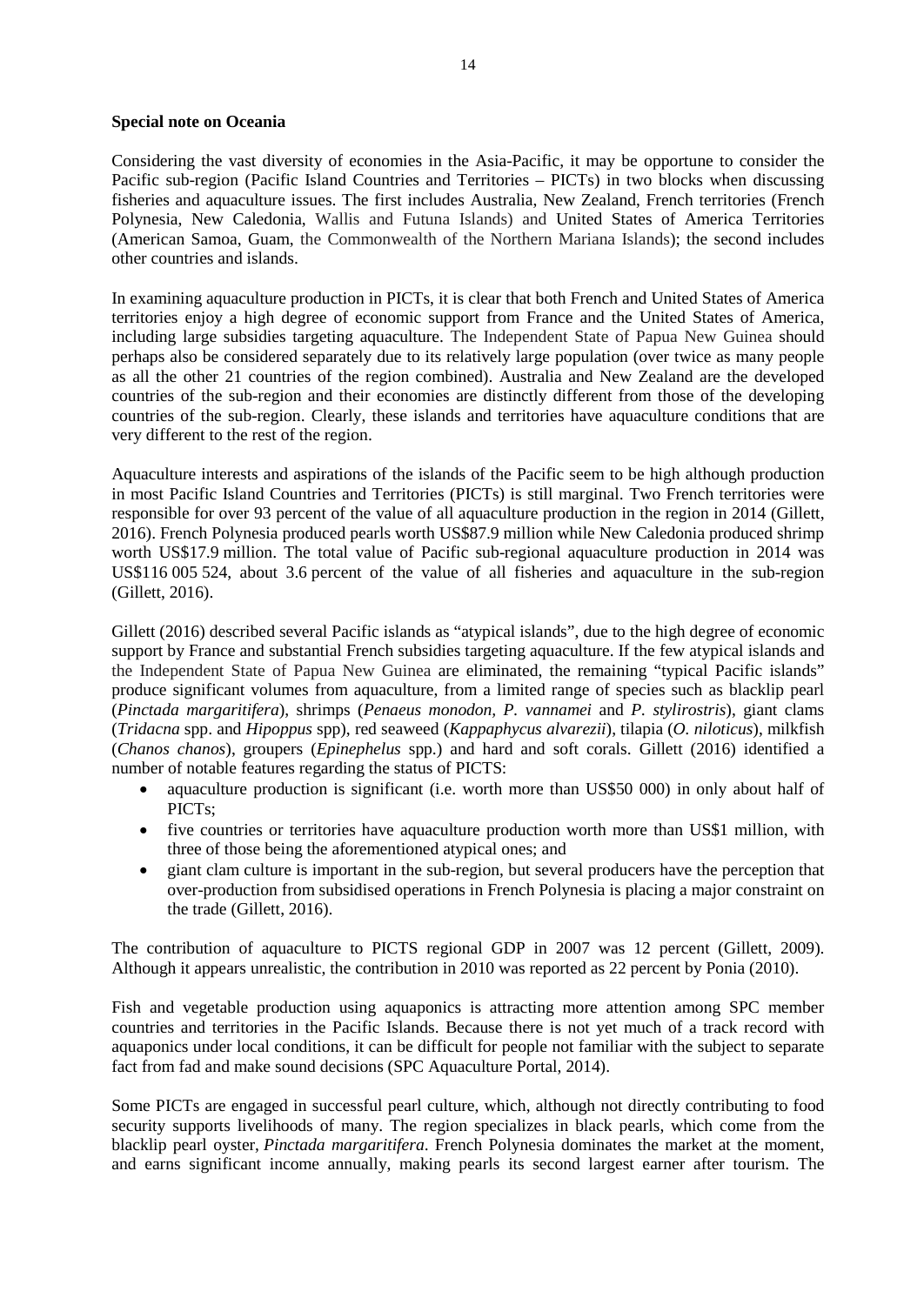Cook Islands has an established industry and the Republic of Fiji and the Kingdom of Tonga are also involved in pearl production.

#### **Special note on Central Asia (Other Asia)**

Although the total fish production in the in the five Central Asian republics had started to show signs of recovery and development in the recent past, their total inland fisheries and aquaculture production still accounted for a negligible share in global inland and aquaculture productions. Changes in aquaculture species diversity have been small and the main aquaculture species continue to be common carp, grass carp, silver carp, bighead carp and black carp.

It has been recognized that the Central Asian region needs technological infrastructure improvements and capacity building for sustained development through efficient institutional and operational frameworks, which might be facilitated through regional cooperation. In an effort to develop fish production through aquaculture and inland fisheries, the Central Asian and Caucasus Regional Fisheries and Aquaculture Commission (CACFish), a Regional Fisheries Management Organization (RFMO), was established in 2010 under article XIV of the FAO Constitution to promote the development, conservation, rational management and best utilization of living aquatic resources, as well as the sustainable development of aquaculture in Central Asia and the Caucasus.

### **3.3 Highlights of regional and sub-regional trends in aquaculture production in the Asia-Pacific region**

- Asia-Pacific aquaculture production (animals and plants) continued to increase from 37.6 million tonnes in 2010 to 92.3 million tonnes in 2014.
- Asia-Pacific aquaculture production (excluding aquatic plants) continued to increase from 28.4 million tonnes in 2010 to 65.2 million tonnes in 2014.
- Total value of Asia-Pacific regional aquaculture (aquatic plants and animals) in 2014 was US\$127.2 billion.
- The annual percent rate of growth (APR) of aquaculture (excluding aquatic plants) in the region between 2010 and 2014 was 5.7.
- Southeast Asia recorded the highest annual percent rate of growth (7.6) of aquaculture (excluding aquatic plants) between 2010 and 2014.
- The People's Republic of China's percentage contribution to the regional production (excluding aquatic plants) reduced from 77 percent in 2010 to 70 percent in 2014.
- Five countries in the region produced over a million tonnes of aquatic animals in 2014.
- Seven out of the ten highest aquaculture producers in the world are in the Asia-Pacific region.
- Much of the aquaculture growth in South Asia is based on freshwater species while Southeast Asian culture growth has been based on shrimps and catfishes (mainly pangasiid catfish species).
- Annual percent rate of growth of aquaculture in the People's Republic of China during 2010- 2014 (7.60 percent) nearly regained the APR during 2001–2005 (7.98 percent), after a reduced rate of growth during 2006–2010 (5.68 percent).
- The People's Republic of China produced 1.7 million tonnes of tilapia in 2014 to remain as the world leader.
- Southeast Asia's growth continued to be dominated by seaweeds followed by molluscs and high-value marine finfish.
- Oceania, while registering negative APR, produced 0.19 million tonnes of aquatic animals in 2014. This production mostly came from New Zealand and Australia.
- South Asia's aquaculture production has seen major increases in the last 25 years, from 1.1 million tonnes in 1988 to 7.1 million tonnes in 2014. The majority of production comes from freshwater herbivorous finfish.
- Shrimp production in the People's Republic of China and Southeast Asia declined during 2010– 2013 due to an outbreak of a new disease, AHPND. Production in the People's Republic of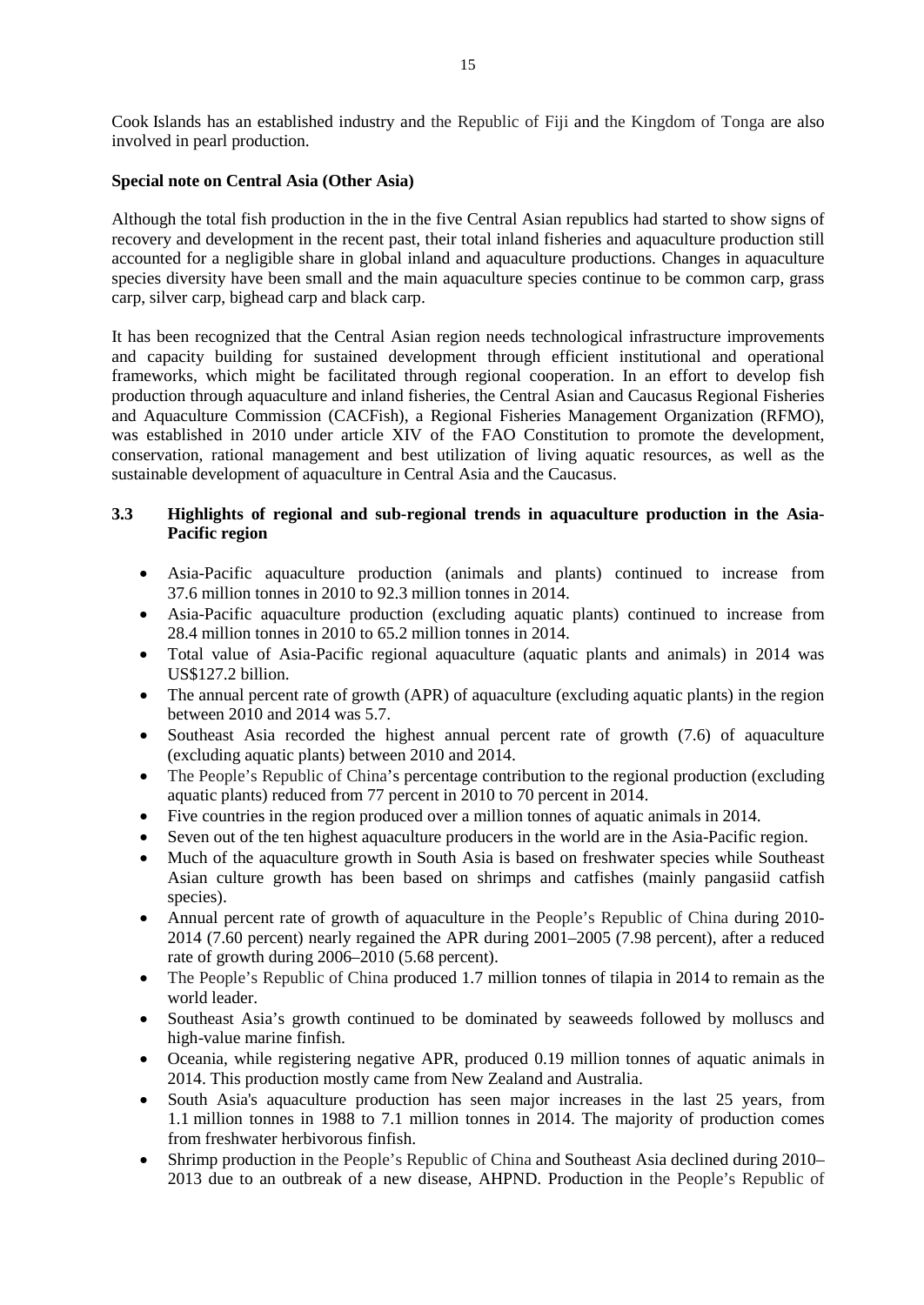China, the Kingdom of Thailand, Malaysia and the Socialist Republic of Viet Nam are now achieving almost pre-AHPND levels.

- The production of aquatic plants has shown strong growth. *Kappaphycus* sp. is still the most widely cultured aquatic plant in the region, with a production of 9 million tonnes in 2014.
- Highest seaweed-producing countries in the region are the Republic of Indonesia and the Republic of the Philippines.
- Highest production of shrimp in the region was recorded in 2014, owing to an increase of *P. vannamei* (whiteleg shrimp) production between 2008 and 2014 by about a million tonnes.
- No notable change in top culture species in the region.

### **3.4 Outstanding issues and success stories**

Aquaculture development in Asia is a success story, although very few PICTS have reached the level of their Asian counterparts. The sector in Asia progressively improved and matured over the past four decades and has remained ahead of the rest of the world. Use and utilization of land and water in different environments has been impressive. Species composition in Asia-Pacific aquaculture is diverse, reflecting the huge regional diversity. Research into aquaculture and the application of scientific findings in practice has improved massively, with strong private sector participation. Environmental impacts of aquaculture in Asia-Pacific have been reduced significantly and sectoral sustainability, shrimp aquaculture in particular (Portley, 2016), has been increased significantly. The sector is being intensified, looking for higher per unit productivity and reduced costs of production.

There are several outstanding issues concerning the future. There is a need to accelerate the development and expansion of mariculture in the region. Mariculture sector growth is not as impressive as that of freshwater finfish and crustaceans. The major reasons include (a) insufficient hatcheryproduced seed; (b) lack of affordable formulated feed; (c) inadequate investment; and (d) low levels of technology transfer, state priority and patronage. Although Asia produces nearly 90 percent of global aquaculture, the efficiency of aquaculture is low and this should be improved through intensification and applying novel technologies. There is a need to protect small-scale aqua farmers by providing technical and financial support and empowering them to improve their production systems and practices to be competitive with those of larger producers. There is also a need to further improve data and statistics on aquaculture to enable the planning that is vital for its sustainability.

### **3.5 The way forward**

Asian aquaculture is poised to expand (in countries where land and freshwater are not scarce) and intensify (in countries where aquaculture is well established), with increased involvement of the private sector. Unfortunately, similar development, expansion and intensification of aquaculture did not happen at the same level in the Pacific sub-region over the past two decades, owing to many identifiable reasons. Ponia (2010) in his review of aquaculture in the Pacific Islands concluded that that growth in aquaculture is continuing in PICTs, although slow, and provided the following indicators as evidence:

- commercial harvesting of pearls in the Independent State of Papua New Guinea and increased production of pearls in the Republic of Fiji;
- recovery of New Caledonia shrimp from the 2007 slump; and increased exports of shrimp to the United States of America from the Commonwealth of the Northern Mariana Islands and to the Republic of Fiji from the Independent State of Papua New Guinea;
- widespread uptake of Nile tilapia in inland Independent State of Papua New Guinea;
- increasing exports of cultured corals;
- the Republic of Fiji has begun exporting artificial live rock; and
- increases in export of *Kappaphycus* seaweed from Solomon Islands (400 tonnes/year) and the Republic of Fiji.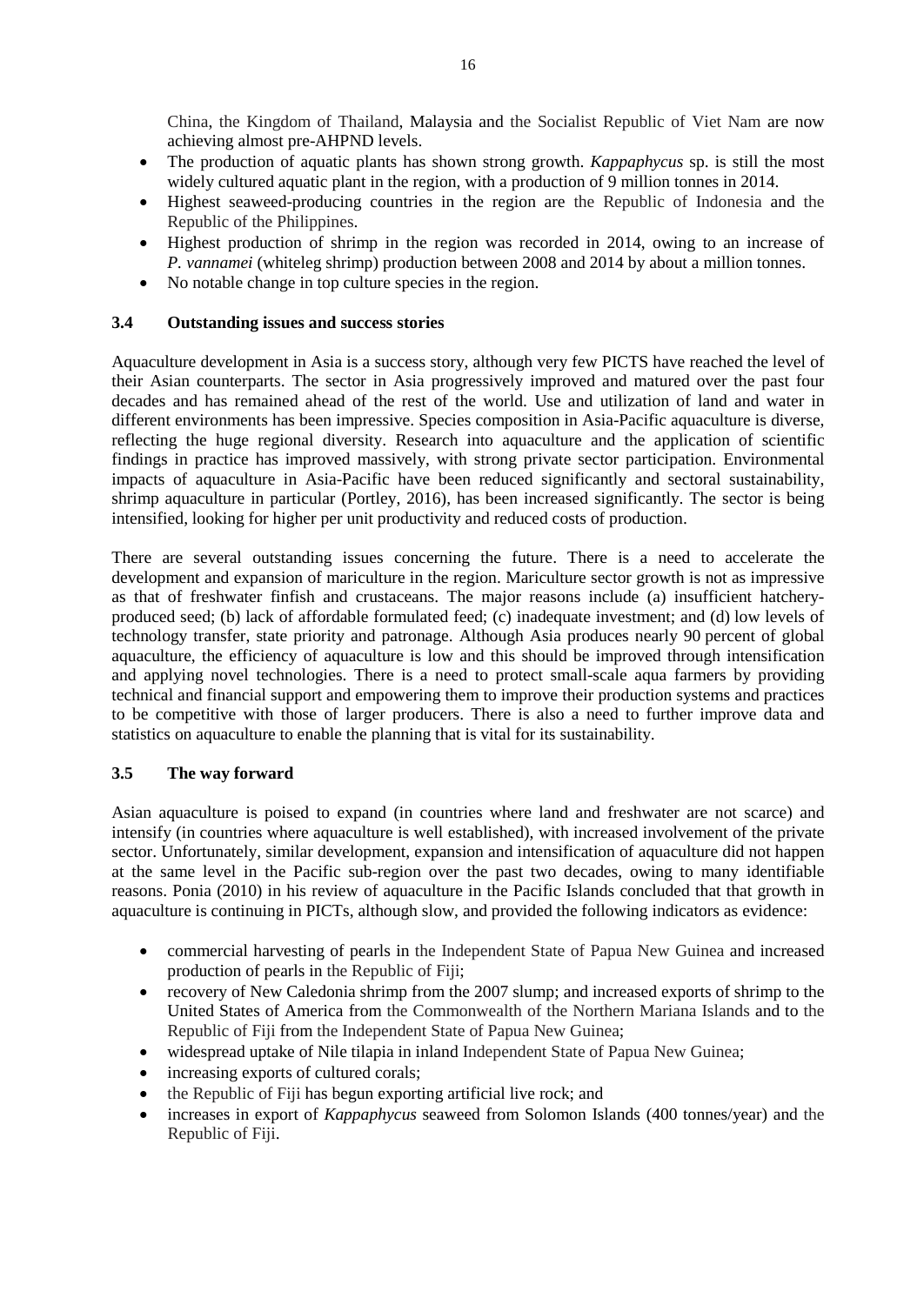Production in Asia is expected to increase in order to meet the growing global and regional demand for fish in the coming decade. The sector will increase and improve its sustainability providing increasing quantities of aquatic food that is safer to eat, while providing significant social benefits with reduced environmental impacts.

### **4. RESOURCES, SERVICES AND TECHNOLOGIES**

#### **4.1 Status and trends**

#### *4.1.1 Land and water resources*

Land and freshwater resources available for aquaculture in Asia-Pacific region are becoming increasingly scarce. The main reason has been the expansion of aquaculture itself as well as the demand for land and water for other human activities (FAO/NACA, 2011). Available freshwater resources are also becoming polluted through pesticide runoff and other land-based activities, while coastal and nearshore brackish and marine areas are becoming congested by artisanal fisheries and human populations. Many countries in the region prioritise agriculture as the main use of their freshwater resource (second to drinking) thus making freshwater availability a continuing issue for expansion of aquaculture. As a consequence, some countries, the People's Republic of China in particular, are moving some aquaculture offshore where appropriate.

### *4.1.2 Feed*

Although the world produces an array of aquatic animal herbivores, omnivores and carnivores, the current trend is to provide supplementary feed to many species grown in commercial systems. In the coming decades, not only feeding the world, but also feeding aquaculture, has become an important issue. Since nearly 90 percent of global aquaculture production is from the Asia-Pacific region, the issue of aquaculture feeds is an important regional subject.

Asia is the largest user of farm-made and industrially produced aquafeeds in the world. There are many controversies associated with feeds, primarily regarding the use of fishmeal and fish oil in aquaculture (Han *et al.*, 2016). Asian aquaculture has its share of these, given its large and increasing utilization of fishmeal and trash/low-value fish (De Silva and Turchini, 2009).

In nutritionally wholesome aquafeed, the protein component is the costliest, often accounting for more than 60 percent of the cost of feed. Of all the protein sources, fishmeal is the preferred protein source for feeds of aquatic animals because of the balanced amino acid profile, phospholipid and favourable fatty acid composition, palatability and easy digestion and absorption. A recent study in the People's Republic of China indicated that imported fishmeal usage in Chinese aquaculture has been stable from 2000 to 2014, despite the sharp increase of aquafeed production in the country (Han *et al.*, 2016).

The Asia-Pacific region will continue to produce more fish and fish feed and will certainly utilise more feed resources than it does now. However, research into replacement of scarce and expensive ingredients, such as fishmeal and fish oil, is producing less costly alternatives. Thus the use of fisheries resources for feeding the fish will not grow exponentially.

The People's Republic of China is moving away from monoculture of species high in food chain toward producing fish through polyculture and ecological aquaculture in wetland culture systems (Han *et al.*, 2016). These options will provide alternate pathways to bring cheaper food fish for humans at a reduced overall use of fishmeal from wild fisheries in the People's Republic of China (Wang *et al.,* 2016). This scenario is being increasingly practiced elsewhere in the region. In the future, world aquatic food will come mostly from aquaculture (FAO, 2016a), and aquaculture is now destined to reduce demand on wild fisheries even further by reducing the use of low-value fish as feed.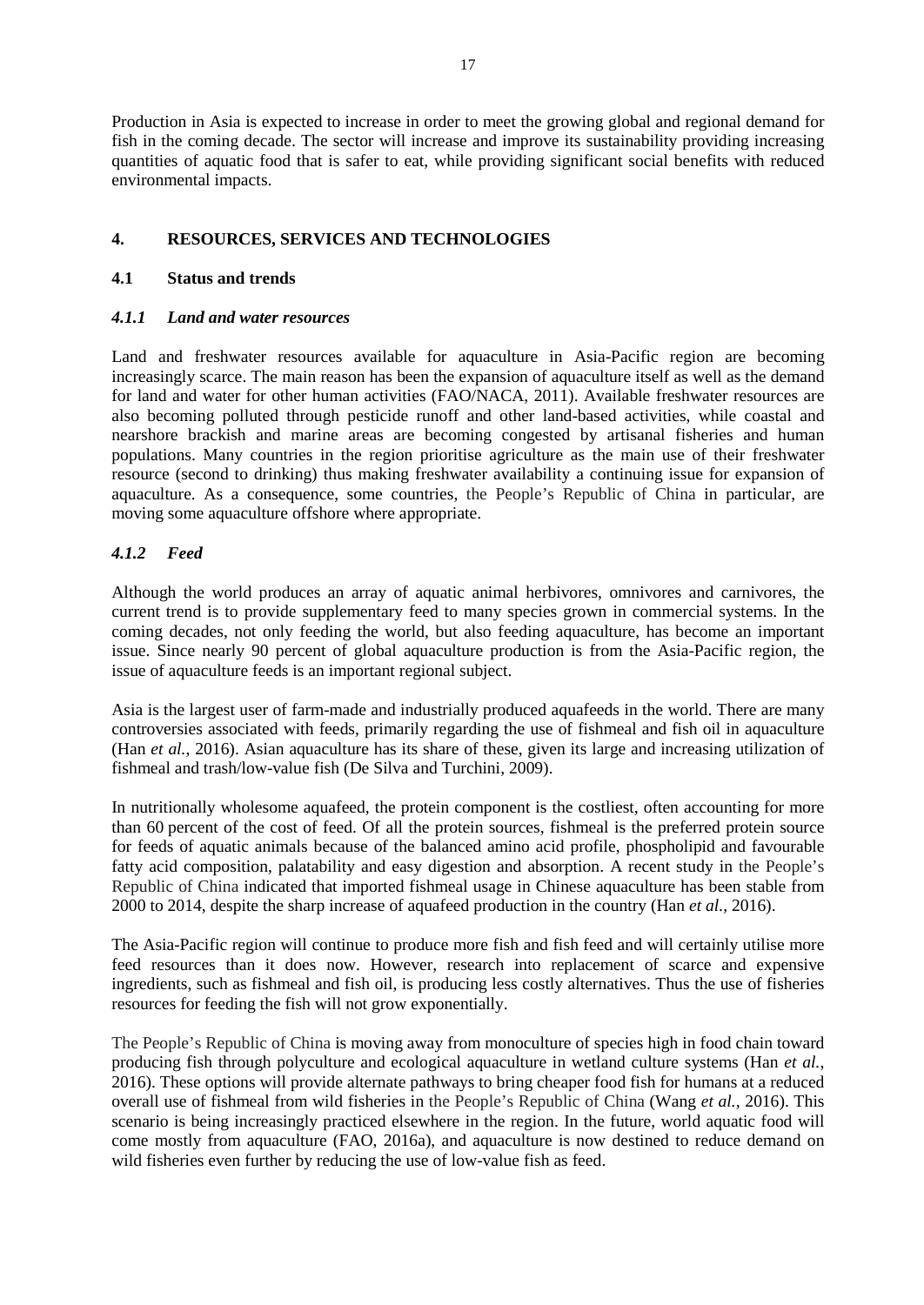### *4.1.3 Seed*

The availability of hatchery-produced, good quality fish, shrimp and prawn seed in Asia-Pacific has, on the whole, been on the rise over the past two decades. Although quality, quantity and availability may not be even across the region, in general, as hatchery produced seed is becoming more and more accessible, use of wild caught seed is becoming minimal. Exceptions include seed for eels, southern bluefin tuna, some grouper species and milkfish, which are still sourced from the wild. Use of wildcaught shrimp seed is almost non-existent. In fact, it has now become almost general practice to use not only hatchery produced shrimp (both *Penaeus monodon* and *Penaeus vannamei*) but also hatcheryproduced, specific pathogen-free (SPF) post-larvae in shrimp culture, to avoid several important viral diseases during culture period.

Life cycles of the important crab and lobster species have been experimentally closed but commercial production of their seed is still rudimentary. Hatchery production of giant clam seed in several Pacific Islands is well established and is used for the commercial production of the clam for export as well as for stock enhancement programmes. Seed production of sea cucumber is also well established in several Pacific Island states and the technology has been successfully transferred to several other Asian countries.

Research into genetics and the application of genetics in aquaculture have contributed considerably to seed quality and quantity in Asia-Pacific. Both the GIFT (Genetic Improvement of Farmed Tilapia) tilapia and domesticated SPF shrimp (*P. monodon* and *P. vannamei*) now play important roles in the continued increase in regional aquaculture production.

Aquaculture seed production in many countries in the region (mainly the lower-producing countries in South and Southeast Asia) is still practiced as a state sector activity. Seed is produced in government hatcheries and distributed and/or sold to private farmers or stocked in lakes and reservoirs. This practice is changing. Aquaculture seed production is currently being privatised in some of those countries. FAO, as part of its Blue Growth programme supporting aquaculture intensification in the Asia-Pacific, is currently assisting the government of the Democratic Socialist Republic of Sri Lanka in developing appropriate hatchery systems for tilapia, to be operated by reservoir fishers to stock their waterbodies; the initiative is a part of the national reservoir fisheries co-management programme. The trend is expected to continue in several other countries in the region in the coming years.

### *4.1.4 Aquatic animal health management*

Epizootic-level incursion and spread of disease is not a novel phenomenon in Asian aquaculture. Many reviews and analyses are available on diseases in Asian aquaculture, although reliable and accurate data and information on economic impacts are still scarce. Diseases affecting aquaculture can be categorized into three kinds: (1) diseases that are important to trade (OIE list of diseases) and governed by international standards, which includes diseases of important traded species (e.g. finfish, crustaceans, molluscs) for which reporting/notification is required during an outbreak; (2) diseases that consistently affect aquaculture species at the hatchery, nursery and grow-out levels (e.g. bacteria, parasites, fungi, virus); and (3) emerging diseases, which are often known diseases that are spreading to new geographical areas or infecting new susceptible species or diseases of yet unknown aetiology. Countries need to be able to manage and contain the impacts of these diseases.

One of the earliest epizootics in the region was Epizootic Ulcerative Syndrome (EUS) in freshwater fish. It and subsequent shrimp viral diseases have greatly increased awareness of the importance of aquatic animal health management in the region and helped to develop regional human capacity and infrastructure; however, such developments have never kept pace with the expansion and intensification of aquaculture. A significant addition to the long list of aquatic diseases/pathogens severely affecting the aquaculture sector is Acute Hepatopancreatic Necrosis Disease (AHPND), which devastated shrimp aquaculture in several Asian countries (e.g. the People's Republic of China, Malaysia, the Republic of the Philippines, the Kingdom of Thailand) more than five years ago. The loss of revenue due to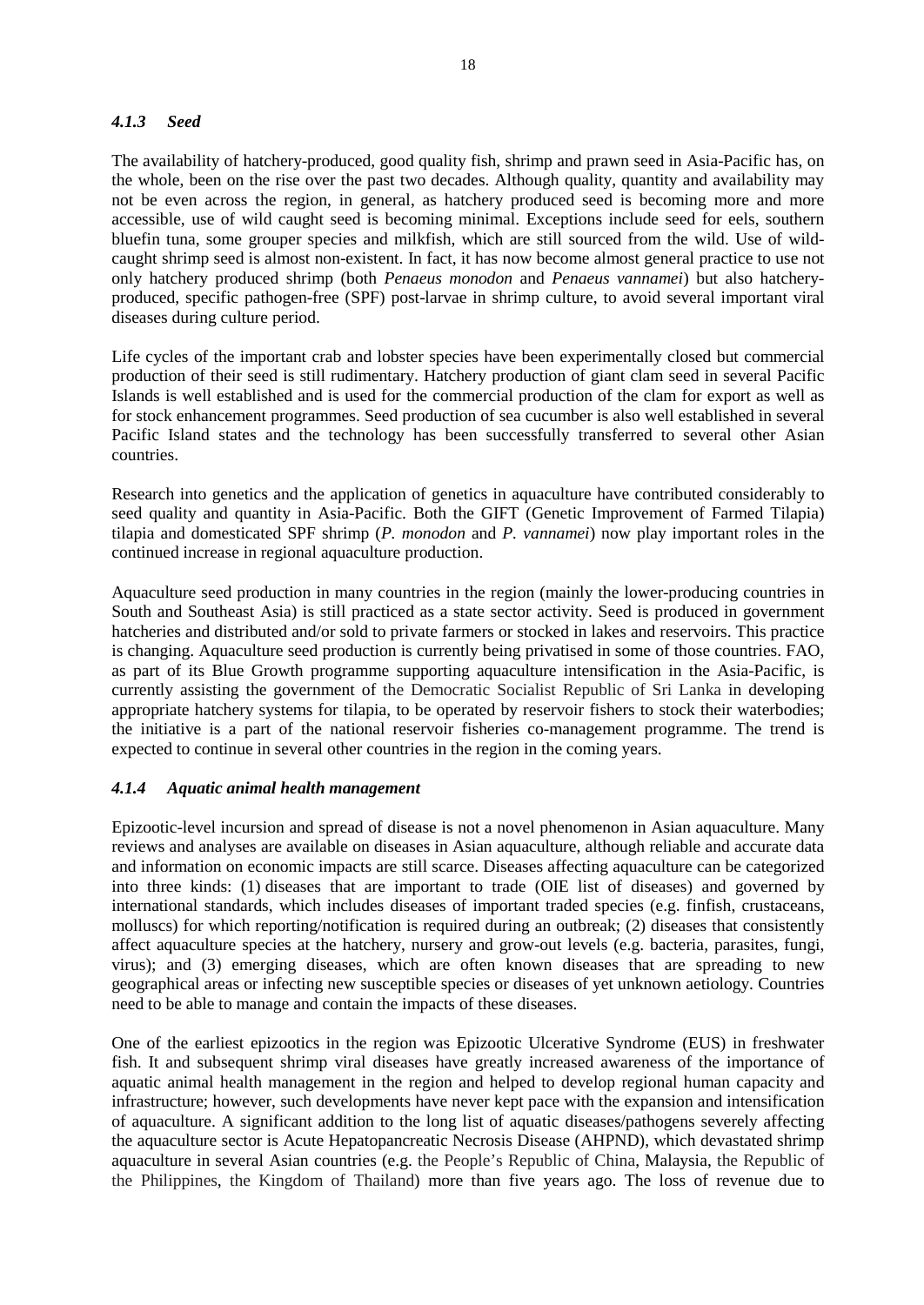AHPND in Southeast Asia has so far been estimated at over four billion United States of America dollars. The causative agent is a virulent strain of *Vibrio parahaemolyticus*, an aquatic bacterium commonly found in coastal waters.

Countries must be vigilant regarding other emerging diseases (e.g. *Enterocytozoon hepatopenaei* (EHP) in shrimps and tilapia lake virus (TiLV) in Nile tilapia) with the potential to severely impact the sector if not diagnosed and contained in a timely manner. Prevention, supported by good aquaculture and biosecurity practices, is still the key. Strengthening biosecurity governance at all levels of the aquaculture value chain is essential to deal with aquatic animal disease emergencies. It is less costly to detect, identify and prevent the emergence or spread of diseases than to eradicate them.

Other important emerging issues that countries need to be aware of include the misuse and abuse of antimicrobials and other veterinary drugs, concerns about residues and development of drug resistant pathogens. With the recent approval of the Global Action Plan on Antimicrobial Resistance (AMR), spearheaded by WHO, it is now appropriate for countries to initiate development action plans on aquatic AMR to be integrated into the global action plan.

### *4.1.5 Technology*

The scientific and business communities, not only in Asia-Pacific but also at the global level, have been responding to the challenges and opportunities inherent in the growing aquaculture sector with research efforts generating novel technologies that mirror the diversity of the industry. For example, the introduced species *P. vannamei* is now overtaking regional shrimp production that has been dominated by the native shrimp, *P. monodon* (Figure, 9).



**Figure 9.** Trends in shrimp (*P. monodon* and *P vannamei)* production in Asia-Pacific from 1990 to 2014

*Source:* FAO (2016b).

Remarkable improvements have been made in genetics and breeding, both in finfish and shrimp. SPF and SPR shrimp (*P. monodon* and *P. vannamei*), GIFT tilapia, some carp species with better growth performance, and also commercial-scale production of various species of grouper, pompano and cobia could be listed as success stories. There have also been significant technological improvements in the feed and nutrition sector and in health management and disease control, including a new vaccine for *Streptococcus* infections in tilapia. Advancements in production systems, including recirculation technologies, cages and integrated multi-trophic aquaculture, are also contributing to intensification, industry expansion and sustainability.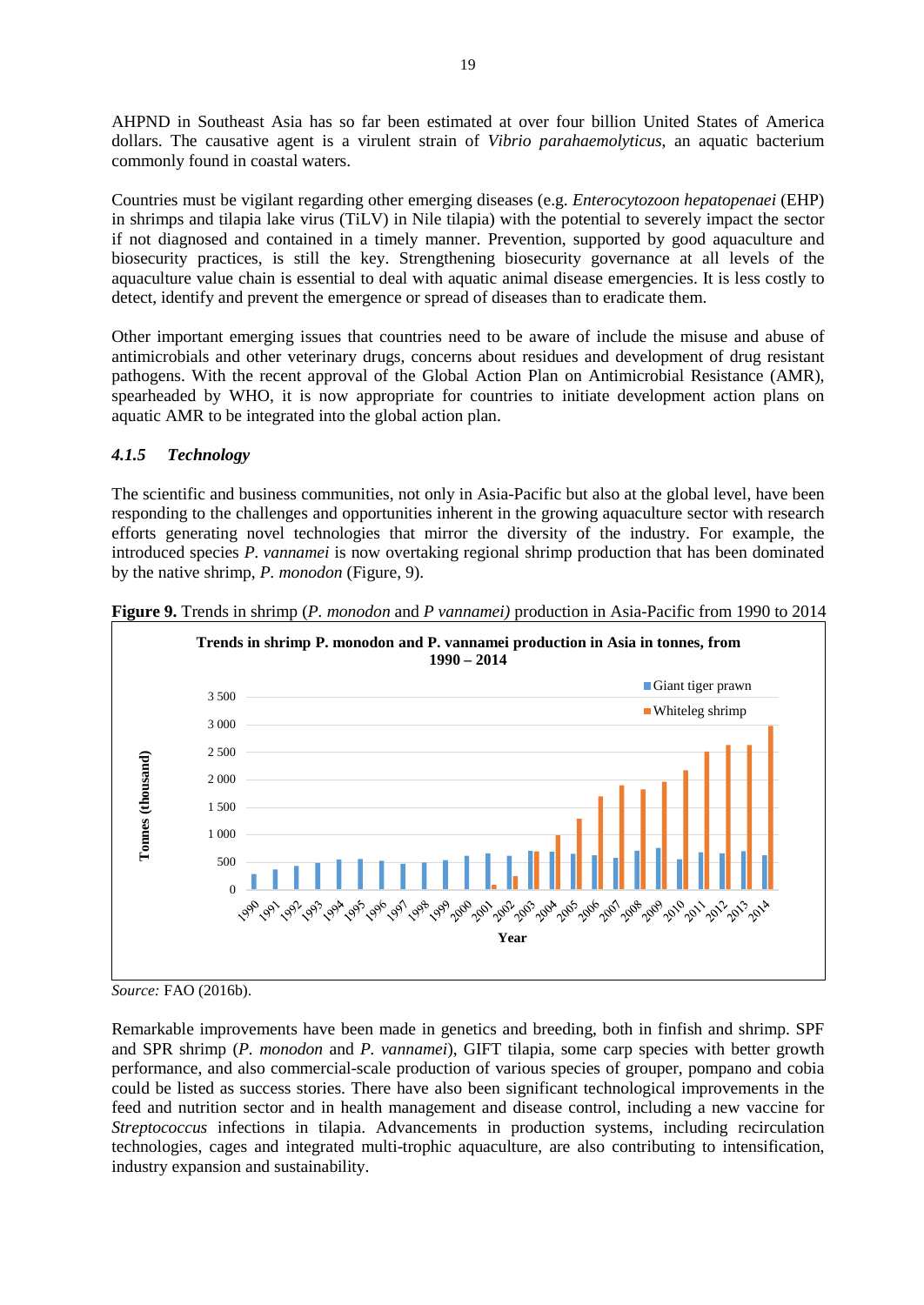One of the most promising experiences in the field of aquatic animal health management in Asian aquaculture is the overwhelming response to the recent outbreak of AHPND in penaeid shrimp. Although the disease was first observed in 2009 in the People's Republic of China, the aetiology and the causative agent were confirmed only in 2013 and several diagnostic procedures and tools subsequently developed. Stringent international trading regulations, strict food safety standards, government policies and regulations and massive awareness campaigns on the importance of food safety have reduced antibacterial use in aquaculture remarkably. Organizing small-scale shrimp farmers into clusters and empowering them to follow certain technical standards and BMPs have resulted in significantly reducing disease incidents in shrimp culture in the People's Republic of Bangladesh and the Republic of India in particular. These developments have not only improved final product quality, but have also tripled production and increased profit from shrimp aquaculture in regions of the People's Republic of Bangladesh.

### **4.2 Outstanding issues and success stories**

While the Asia-Pacific regional aquaculture sector has performed well with the available resources and services (Asia sub-region in particular), all aquaculture service sectors (seed, feed and health in particular) require continued improvement. In particular, the growing direct use of low-value fish/trash fish for marine aquaculture should be seriously addressed and more efficient formulated feed, targeted to specific species and affordable to farmers, should be produced. Research into further commercialization of marine seed should be prioritised as continued collection of wild marine fish seed will further deplete the wild resource.

### **4.3 The way forward**

Asian aquaculture still does not overly suffer from lack of major resources. Support services have been improving and kept phase with sectoral development. As the sector is continually being intensified, further advances and support services are necessary to increase sector efficiency. More research into seed, feed, health, engineering, etc. is essential to keep phase with sectoral development. In particular, aquatic animal health should be considered vital to the sector and all efforts should be made to reduce risks of disease in Asian aquaculture. Aquaculture development in the PICTs is considered important for their economy and food security; thus concerted action is necessary to move forward.

### **5. AQUACULTURE AND ENVIRONMENTAL INTEGRITY**

### **5.1 Status and trends**

Aquaculture is still the fastest growing food producing sector in the world. Cultured production has increased six fold over the past 25 years, and it is envisaged that current production will double by 2050. The Asia-Pacific region is expected to continue its contribution of the lion's share of global aquaculture production. The impressive growth of aquaculture in Asia-Pacific has had its costs. During the 1990s, some negative social and environmental impacts of aquaculture took place in isolated pockets in the world and stimulated a serious environmental lobby against aquaculture, particularly targeting shrimp aquaculture. Consequently, aquaculture policies and regulatory frameworks of the region have been gradually strengthened and refined to reduce negative environmental impacts. These policy and regulatory improvements have been supported by various technological advancements.

According to Hall *et al*. (2011), environmental impacts of aquaculture varied by level of production intensity. Although recent efforts and trends in intensification visibly resulted in decreased use of land and freshwater per unit of farmed fish produced, intensification has also led to an increase in the use of energy and feed, as well as an increase in water pollution per unit of farmed fish produced. More disease impacts have been observed. These experiences led FAO to promote "sustainable intensification of aquaculture" in Asia-Pacific region, which has now become one of the major regional programmes of FAO, aiming at mitigating the negative impacts of intensification.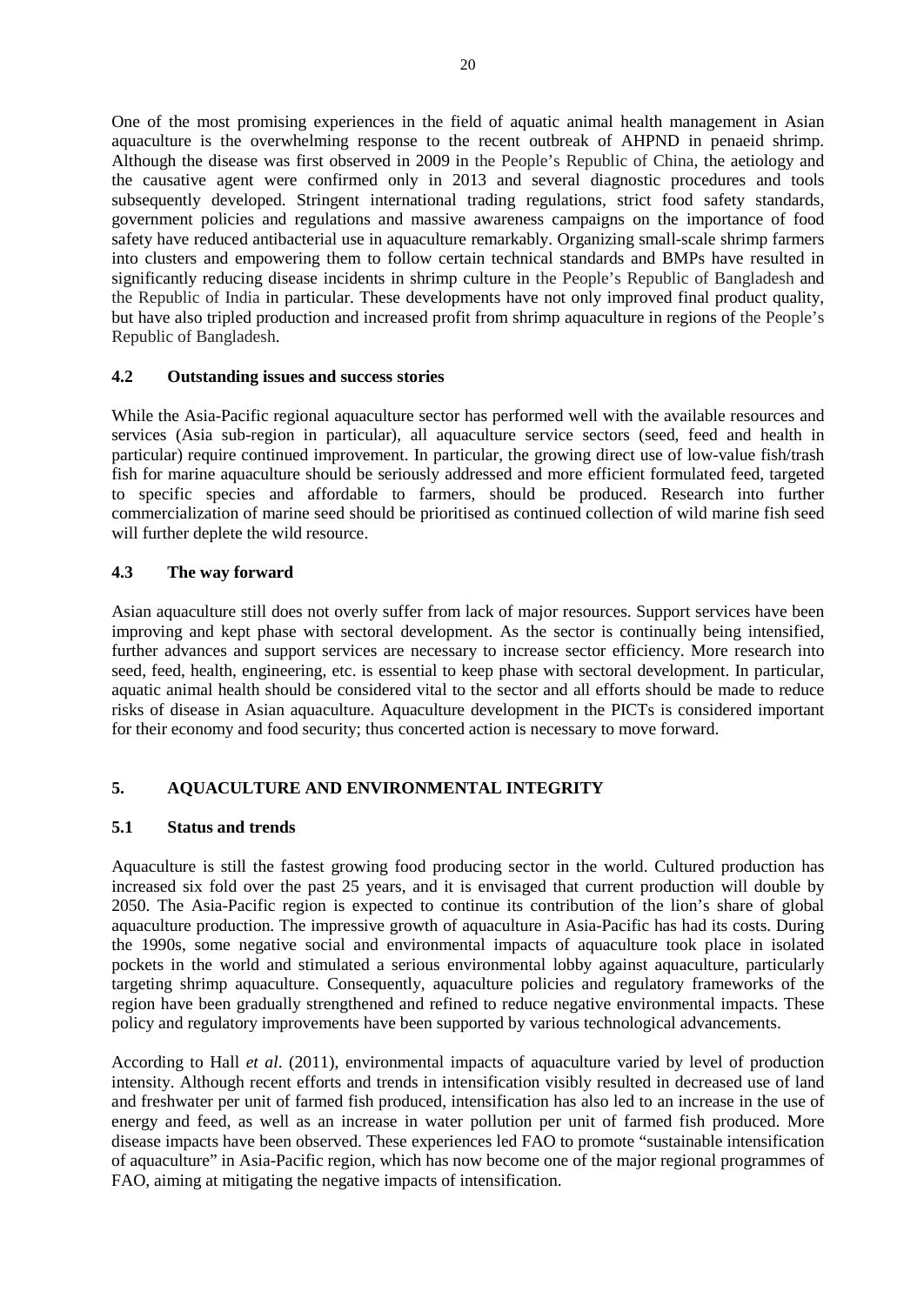Waite *et al.* (2014), responding to the question "how can the world lift constraints to aquaculture's growth while minimizing associated environmental impacts?" listed four categories of factors that have improved aquaculture's productivity and environmental performance:

- technological innovation and adoption (in breeding, feeds, production systems, disease control and environmental management);
- market forces (related to resource scarcity and price signals);
- public policy (regulation and standards spatial planning and zoning fiscal incentives publicly funded research, extension, and training), and
- private initiatives (certification programs, purchasing standards, codes of conduct, research, advocacy, service delivery).

Aquaculture has, from an ecological efficiency and environmental impact point of view, clear benefits over other forms of animal food production for human consumption. Where resources are stretched, the relative benefits of policies that promote aquaculture over other forms of livestock production should be considered.

Aquaculture in the Asia-Pacific region has generally become more environmentally friendly, a result of two decades of increasing awareness and publicity regarding the adverse impacts and perceived impacts of aquaculture on natural resources and the backlash of bad practices on the productivity and sustainability of farms. Farmers have learned that being environmentally friendly makes good business sense. Regulations have been instituted or tightened, but the most important development has been the increasing uptake of BMPs, codes of conduct or practices, and certification schemes. Almost all countries in the region now require licensing to practice aquaculture. All commercial aquaculture establishments must undertake EIAs or IEEs and register with the state authorities before commencing farming.

It has been recognised that producing fish in an environmentally sustainable (and socially acceptable) manner will generally improve market access (to international markets in particular), and increase profit, by improving compliance to WTO/SPS agreement, international trade requirements, and food safety. It is also evident that environmentally sustainable production is more cost-effective. FAO aquaculture certification guidelines (FAO, 2011) are being increasingly incorporated into third party and state aquaculture certification standards, and benchmarking systems have been developed to look into the compliance of certification schemes with these guidelines. As environmental integrity is one of the minimum substantive criteria, increasing certification will undoubtedly further improve the environmental integrity and responsibility of aquaculture in the region.

### **5.2 Outstanding issues and success stories**

In general, environmental performance in Asia during the past decade has been impressively improved, except for the few serious disease outbreaks in the shrimp sector. According to Waite *et al.* (2014), if aquaculture is to double its production by 2030, and for growth to be sustainable, the sector must improve its productivity while at the same time improving its environmental performance. Aquaculture is continuously being intensified in Asia-Pacific region. To achieve "sustainable intensification," aquaculture must: (a) advance socioeconomic development; (b) provide safe, nutritious food; (c) increase production of fish relative to the amount of land, water, feed, and energy used; and (d) minimize water pollution, fish diseases, and escapes. All these are relevant to Asian aquaculture. Aquaculture in the PICTs is still in its infancy, and environmental performance has not yet become an issue of concern. However, it is important that aquaculture development in PICTs takes due consideration of maintaining sector sustainability and addressing the potential impacts of climate change.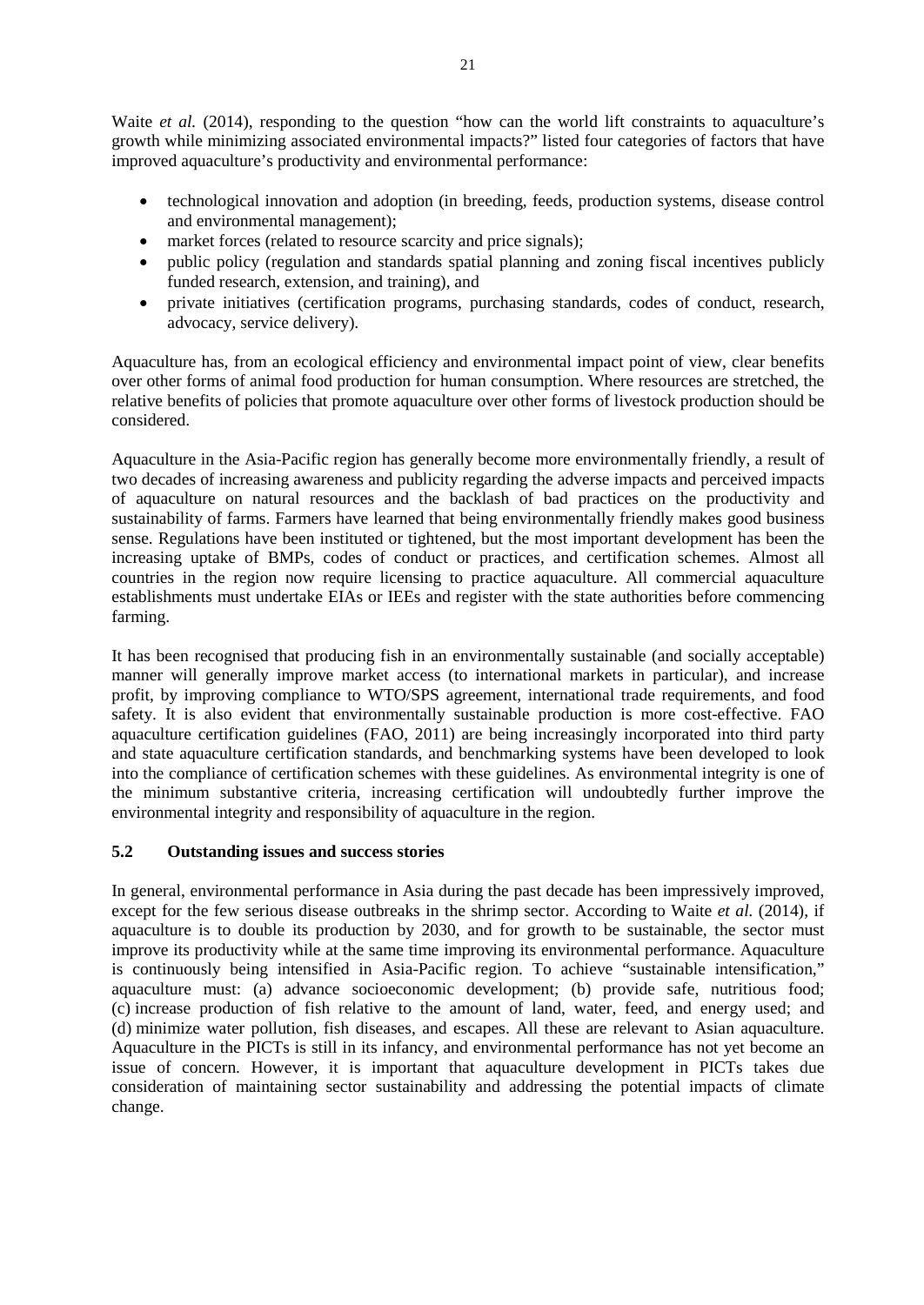#### **5.3 The way forward**

Intensification of aquaculture in Asia will continue in the coming decades. As mentioned by Waite *et al.* (2014), intensification has pulled impact indicators in two directions. It has decreased the use of land and freshwater per unit of farmed fish produced, but also led to an increase in the use of energy and commercial aquafeed including fish-based feed ingredients, as well as an increase in water pollution per unit of farmed fish produced. Disease risks have also risen in intensive systems. However, new evidence suggests that use of fish-based feed ingredients may not increase exponentially (discussed earlier). We have also witnessed considerable improvements in disease risk reduction strategies throughout the region. For Asian aquaculture to be more efficient, effective and sustainable, continuing efforts towards intensification of the sector should pay more attention not only to increasing resource efficiency but also to reducing environmental impacts to a minimum.

### **6. MARKETS AND TRADE**

### **6.1 Status and trends**

Fish and fishery products are considered the most-traded food commodity in the world. About 78 percent of seafood products are estimated to be exposed to international trade competition. Fish and fishery product trading has been expanding considerably in recent decades, driven by the growing demand for fishery products as food, combined with the increasing trend of globalized trading.

Asia-Pacific region is an important part of the global fish trade. The People's Republic of China is not only the largest producer of fish, but has also been the largest exporter of fish and fishery products since 2002. The People's Republic of China's imports of fishery products are also growing, and currently the world's third-largest importing country (FAO, 2016a). The increase in the People's Republic of China's imports is partly a result of outsourcing of processing to the People's Republic of China by other countries, but it also reflects the country's growing demand for domestic consumption of species not produced locally.

In 2014, the Socialist Republic of Viet Nam became the third major fish exporter, overtaking the Kingdom of Thailand. The Kingdom of Thailand's fish export substantially declined during the 2012 – 2013 period owing to reduced shrimp production due to disease problems (discussed in Section 4). After some recovery in 2014, its exports further declined in 2015 (by 14 percent in United States of America dollar terms and by 10 percent in terms of Thai baht) mainly because of its reduced shrimp production and lower shrimp prices (FAO, 2016a). Both these Asian countries have important processing industries, which contribute significantly to their economies through job creation and trade.

Fishery trade represents a significant source of foreign currency earnings for many developing countries, in addition to the sector's important role in income generation, employment, food security and nutrition. Increasing aquaculture production in Asia-Pacific clearly shows the increasing contribution of foreign exchange to national economies through the fish trade.

The major internationally traded species originating in Asia are marine shrimps, tilapias and pangasiid catfishes. Other commodities with sizable trade volume are seaweed and marine fish, especially reef species such as groupers and wrasses that are shipped live to China, Hong Kong Special Administrative Region and southern the People's Republic of China markets. New species such as cobia (*Rachycentron canadum*) and pompano (*Trachinotus* spp.) are also coming into international and regional markets as their production in Southeast Asia increases.

The internationally traded seaweed (*Kappaphycus* spp.) is a carageenan-yielding species*,* almost all of it originating in the Republic of the Philippines and the Republic of Indonesia. A small volume comes from the PICTs, mainly the Independent State of Papua New Guinea, the Republic of Kiribati and the Solomon Islands. Dried seaweed is traded regionally, and the People's Republic of China has continued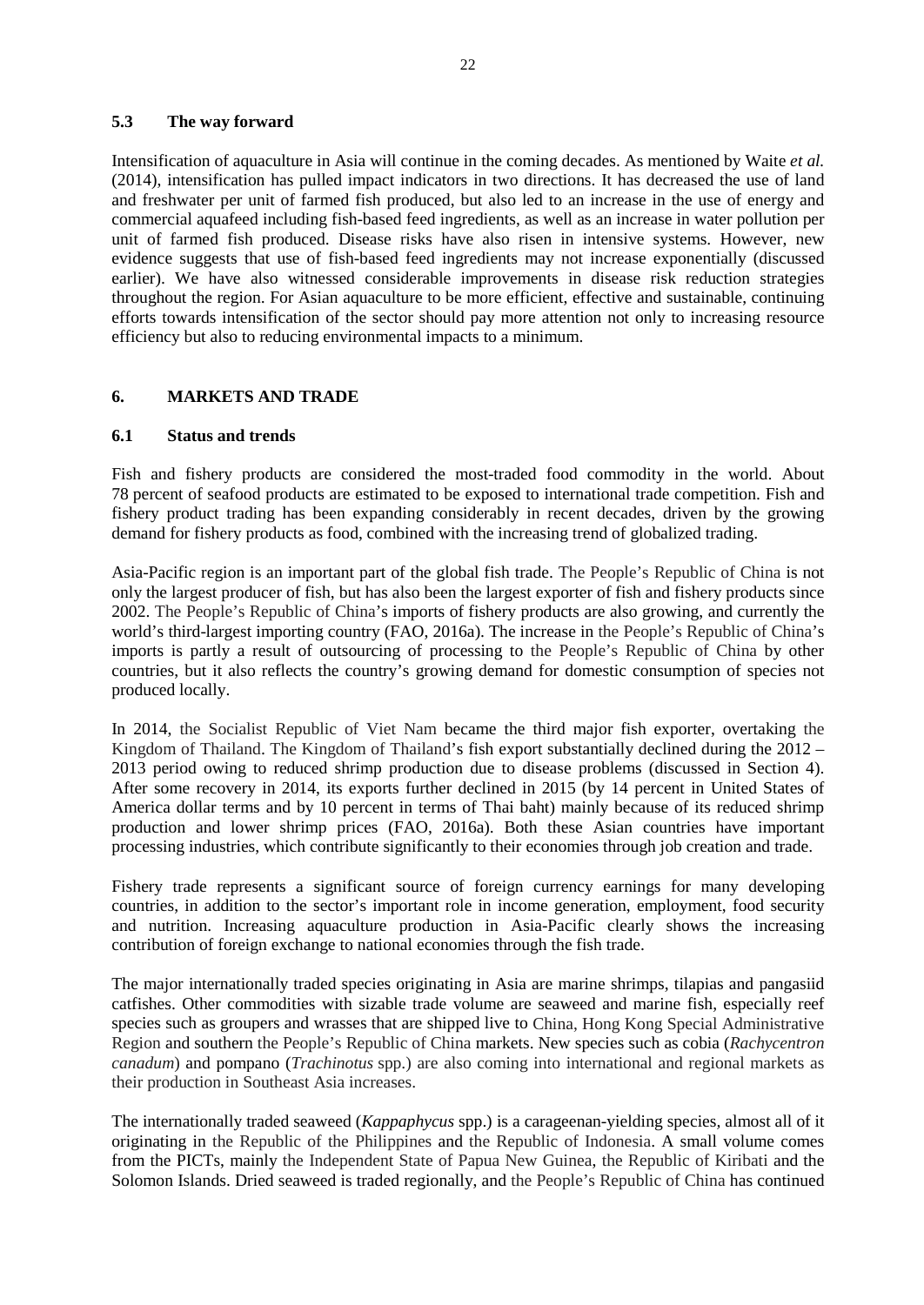to increase its imports from the Republic of the Philippines over past years; this has induced the establishment of more seaweed farms but also created concerns among local processors about the shortage of material as a result of the People's Republic of China's increasing demand. Dried raw seaweed is tariff-free in the People's Republic of China, while processed products have a high import duty (Ricohermoso, 2008).

Carp is generally not exported, although the Republic of the Union of Myanmar exports Indian carps, targeting South Asian communities in countries in the Middle East and Europe. Milkfish in small but increasing volume is exported to countries with sizeable Filipino expatriate populations. The major products exported by the PICTs are the blue shrimp (*L. stylirostris*) from New Caledonia, giant clams for the aquarium trade and cultured pearls (mainly *Pinctada margaritifera* and, in much lower quantity, *Pteria penguin* or "mabe" ("half pearl" in Japanese). Live rock and corals, the latter cultured in landbased facilities or harvested from the reefs, are also exported by Pacific Island countries. Cultured aquarium fish are gaining more importance in Asia (e.g. in the Republic of India, the Republic of Indonesia, Malaysia, the Republic of the Philippines, the Kingdom of Thailand and the Democratic Socialist Republic of Sri Lanka) and are beginning to be explored for commercial purposes in the Pacific Island countries (FAO/NACA, 2011).

### **6.2 Outstanding issues and success stories**

During the past decade, aquaculture products from Asia have found new markets while global seafood also found new markets in Asia. Successful regional and international trading is based on market access, where price is an important factor. Consumer demand will make products more marketable; however, both food quality and food safety are paramount in achieving market access. Asian aquaculture should further concentrate on improving food safety and hygiene of the products, especially those coming from the small-scale sector.

Pacific Island nations have many attributes that favour development of aquaculture and stock enhancement in the coastal zone. However, there are several constraints on such enterprises in the Pacific; they include limited domestic markets, high added-value export markets, transport problems, socio-economic factors, fragile habitats, limited fresh water, and cyclones. Some of the best opportunities for aquaculture development in the Pacific are in the aquarium trade (coral reef fish, hard corals, soft corals), the live seafood markets (e.g. groupers, spiny lobsters, abalone, crabs) and the pharmaceutical industry (e.g. algae, sponges, soft corals). In all cases, the products are of high value and can be grown in small areas with relatively simple technology.

### **6.3 The way forward**

It is apparent that more fish and shrimp are now consumed in Asia than ever. While this trend continues, the demand for improved high quality, nutritious, safer to eat and easy to cook (precooked) aquatic products will continue in the region. Asian aquaculture producers should be aware of this inevitable phenomenon. Sustainable intensification of shrimp aquaculture production could be the way forward for achieving these targets.

### **7. CONTRIBUTION OF AQUACULTURE TO FOOD SECURITY, SOCIAL AND ECONOMIC DEVELOPMENT**

Aquaculture's contribution to global food security has been highlighted many times. As the bulk of aquaculture is produced in Asia and most aquaculture employees are in Asia, the importance of aquaculture to food security and social and economic development of the region is clear. There are three major recent reviews on the subject: World Bank (2007), WorldFish (2011) and IFPRI (2015).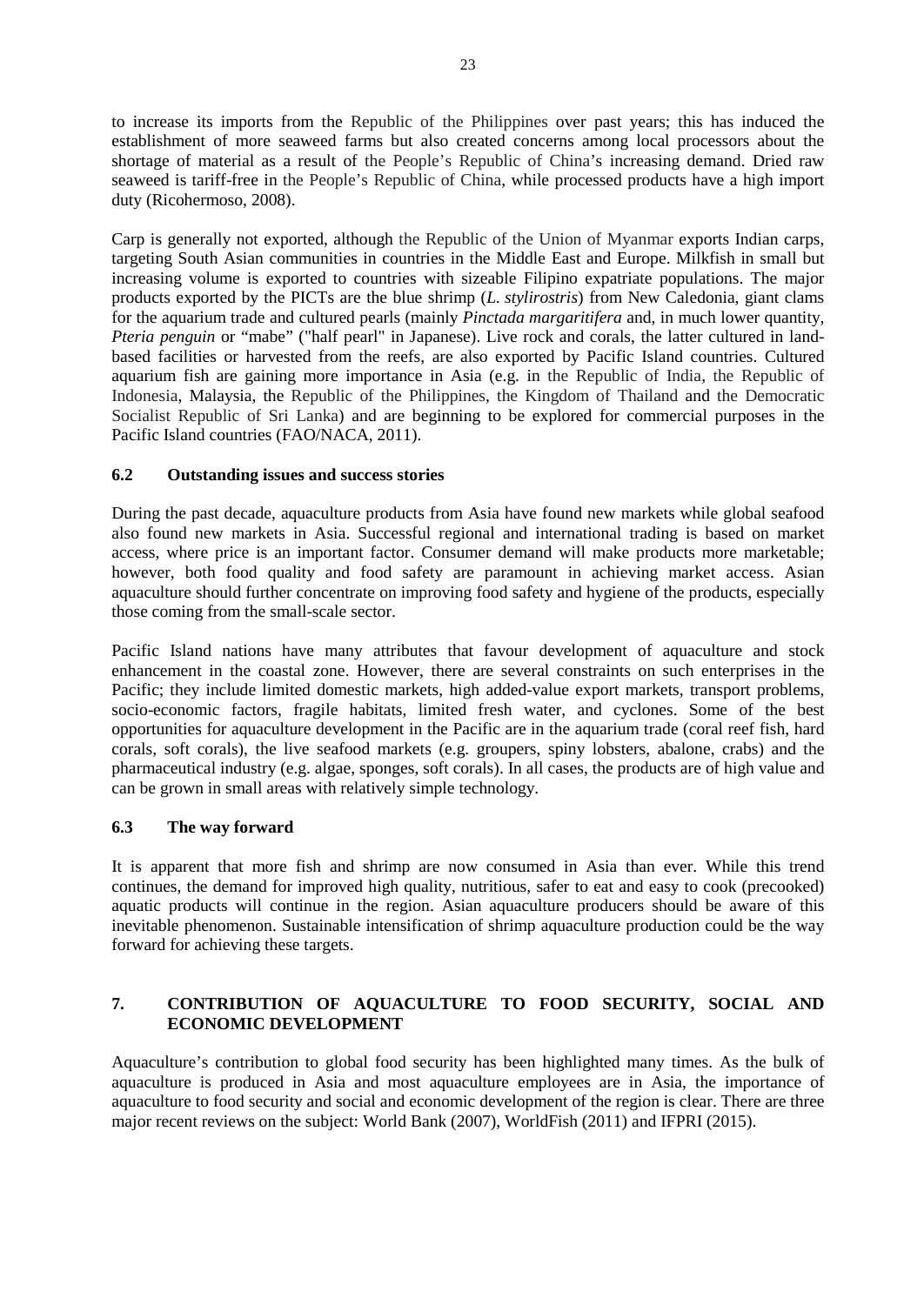### **7.1 Status and trends**

The contribution of aquaculture to food and nutrition security and social and economic development in Asia has been addressed in this volume in several previous chapters. Aquaculture contributes to better livelihoods by creating employment in the aquaculture value chain, thus increasing income and providing a nutritious and affordable animal food source to the world.

The importance of fish and fishery-based activities to food security in less-developed countries is particularly prominent in those communities engaging in small- to medium-scale operations in Africa and Asia (IFPRI, 2015). This is the result of both the consumption of fish that takes place in the households engaged in fishing and fish farming operations as well as the income that these households generate. According to FAO (2016a) 56.6 million people were engaged in the global primary sector of capture fisheries and aquaculture in 2014. From 1990 to 2014, the percentage employment in the farming sector (aquaculture) increased from 17 to 33. Small-scale operations continue to play a critical role in supporting livelihoods, particularly rural livelihoods, contributing to food security and alleviating poverty. In 2014, 84 percent of the global population engaged in the fisheries and aquaculture sector was in Asia (FAO, 2016a). More than 18 million (33 percent of all people employed in the sector) were engaged in fish farming, and 94 percent of all aquaculture engagement was in Asia. These statistics clearly indicate the important and increasing contribution of aquaculture to Asia regional food and nutrition security and socio-economic development.

Bondad-Reantaso and Prein (2009) in a series of case studies in Asia listed a number of significant contributions of small-scale aquaculture: (i) alternative employment opportunity for underemployed or otherwise idle rural labour (Vietnamese shrimp farming), (ii) additional community livelihood (seaweed farming in the Republic of the Philippines), (iii) fall-back employment to displaced labour from the commercial and industrial sector (the Kingdom of Thailand inland integrated farms), and (iv) magnet for investments from government and private sector into the rural community (shrimp farming in the Socialist Republic of Viet Nam, tilapia cage culture and seaweed culture in the Republic of the Philippines).

The role of women in aquaculture is well known in Asia (World Bank, 2007 and FAO/NACA, 2011). Women in Asia are not only directly engaged in selling fish, but are also increasingly becoming involved in fish farming. Recent examples from countries such as the People's Republic of Bangladesh clearly indicate that the number of women involved in fish farming has risen over the years and aquaculture plays an important role in rural poverty reduction and welfare (WorldFish, 2011). Aquaculture also improves nutritional status of rural poor, especially among mothers and young children (Thilsted *et al.*, 2016). Considering the increasing global population and importance of feeding the future world with a heathy diet, Bene *et al.* (2015) stressed that fish should be in everyone's plate and access to fish is a key issue in creating healthy populations, especially among rural poor, worldwide. This trend is continuing, although some issues and concerns are brewing.

One of the important factors that help in improving small-scale aquaculture and subsequent food security and income is growing local markets for fish and fishery products. It is evident from recent studies that local markets for fish are increasing worldwide, and in Asia local demand for fish has increased in almost all countries in the region (FAO, 2016c). This demand appears to be not only for the low value species, but also for high value species such as shrimp. Demand from local markets will undoubtedly improve market access for the somewhat disorganised small-scale producer sector, ensuring that they too will continue to enjoy the benefits of aquaculture.

### **7.2 Outstanding issues and success stories**

While local markets are increasing and small-scale producers are gaining better access to markets, overall costs of production in the aquaculture sector is increasing. Fuel, feed, seed and other services are becoming expensive and small-scale farmers are finding difficulties in competing in the markets with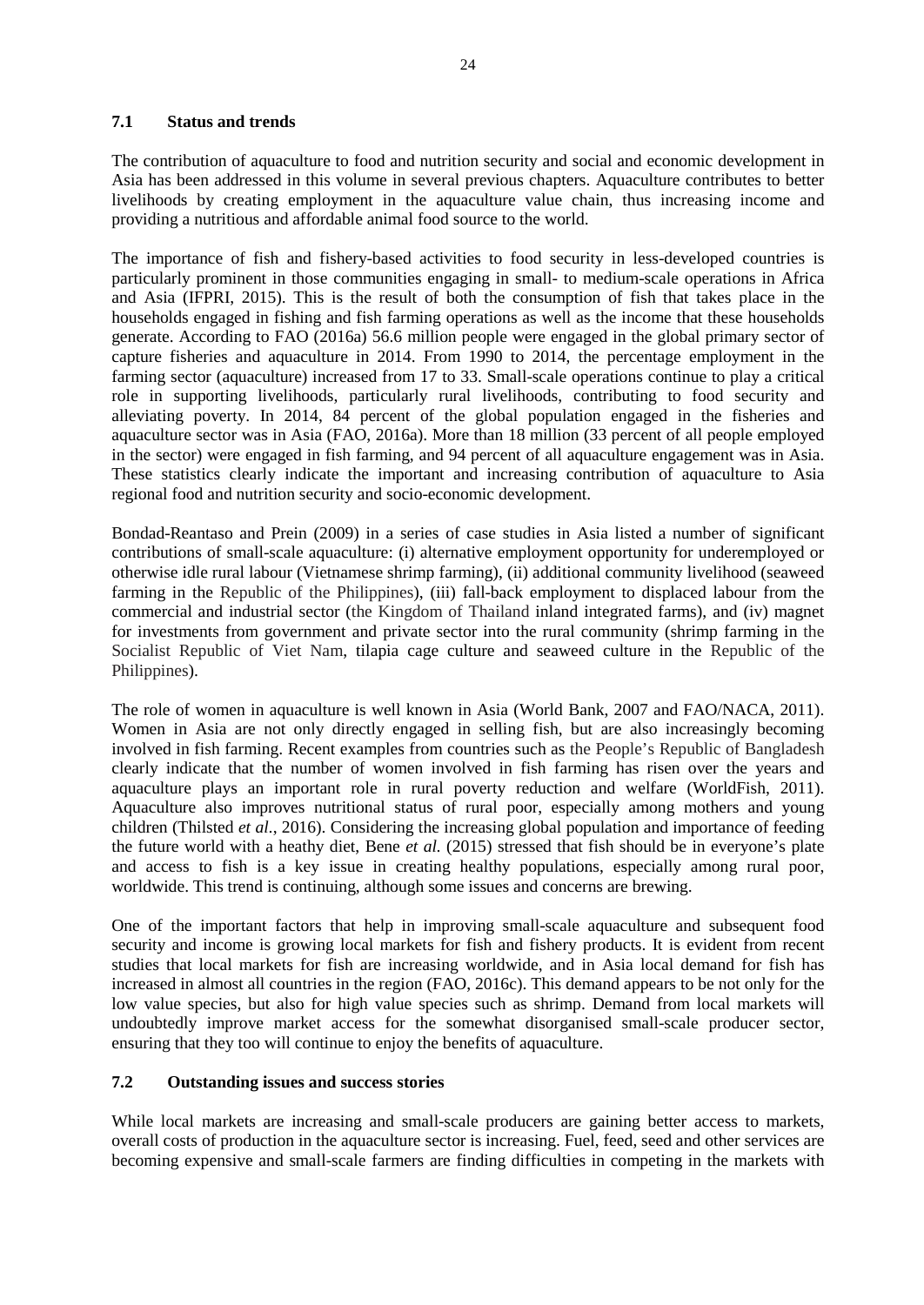integrated aquaculture industrialists. Although efficient intensification is now considered the future for sustainable aquaculture, many small-scale producers are finding it difficult to move in this direction.

Certain high value commodities such as shrimp, in particular, are providing large streams of export revenue; thus, there is a trend towards increasing production of shrimp in Asia. Farming shrimp requires more feed, especially fishmeal, and is therefore more input intensive. Considering the increasing cost of fishmeal, there is also a trend in sourcing fishmeal locally using small local species that would otherwise have been consumed directly a trade-off exists between export value and local nutrition (IFPRI, 2015).

There have been increased efforts towards organizing small-scale fish farmers by developing cluster farming systems and applying better management practices (BMPs) in several countries in Asia (the People's Republic of Bangladesh, the Republic of India, the Kingdom of Thailand and the Republic of Indonesia in particular), with considerable success (FAO, 2016c). Public-Private-Partnership arrangements in the Republic of Kiribati on giant clam farming and trade are continuing and provide an interesting example of how PPP could be used in the context of food security (FAO/NACA, 2011).

### **7.3 The way forward**

As mentioned earlier, aquaculture will continue to grow, expand and intensify in Asia. If the sector is to be sustainable, not only should environmental impacts be minimised and resource efficiency maximised, but also the benefits from aquaculture should be made equitable. It is paramount that both small-scale and large-scale aquafarmers and industrialists coexist, sharing profits and enjoying benefits. In a market economy world, this can only be achieved through better governance by enacting peoplecentred and poverty-addressing policies and regulatory frameworks. This is of course the responsibility of the state.

### **8. EXTERNAL PRESSURES ON THE SECTOR (CLIMATIC CHANGES, DISASTERS, ETC.)**

### **8.1 Status and trends**

Asia-Pacific region has faced several major natural, biological and economic hazards in the past decade. These include the tsunami of 2004 which affected several countries in Asia-Pacific as well as the tsunami in Japan in 2011, cyclones, flooding, drought, severe acute respiratory syndrome (SARS), avian influenza pandemics in livestock, and the global financial crisis of 2008 (FAO/NACA, 2011). According to a recent assessment conducted by FAO for the period 2003–2013, the agriculture sector – including fisheries and aquaculture – absorbs 22 percent of the economic impact caused by mediumand large-scale natural disasters in developing countries. More specifically, disease outbreaks have reportedly cost the aquaculture industry tens of billions dollars in the last 20 years. The fisheries and aquaculture sector is particularly vulnerable to natural disasters. Storms, floods, cyclones and droughts have cost millions of dollars and significantly affected livelihoods of many people in the Asia-Pacific region during the past few years.

Climate change has also been considered to have a range of impacts on aquaculture. Warming of waterbodies, sea-level rise, ocean acidification, weather pattern changes and extreme weather events have been listed as major drivers of such impacts (FAO/NACA, 2011). Projections indicate higher vulnerability of tropical ecosystems to climate change, with negative impacts on their dependent communities. Climate change will affect food security in Asia by the middle of the twenty-first century, with South Asia most severely affected (FAO, 2016a). Almost 90 percent of aquaculture production takes place in Asia, most of it in the tropical and subtropical belts. Using a series of indicators of exposure, sensitivity and adaptive capacity in a GIS model, one study identified the People's Republic of Bangladesh, the Kingdom of Cambodia, the People's Republic of China, the Republic of India, the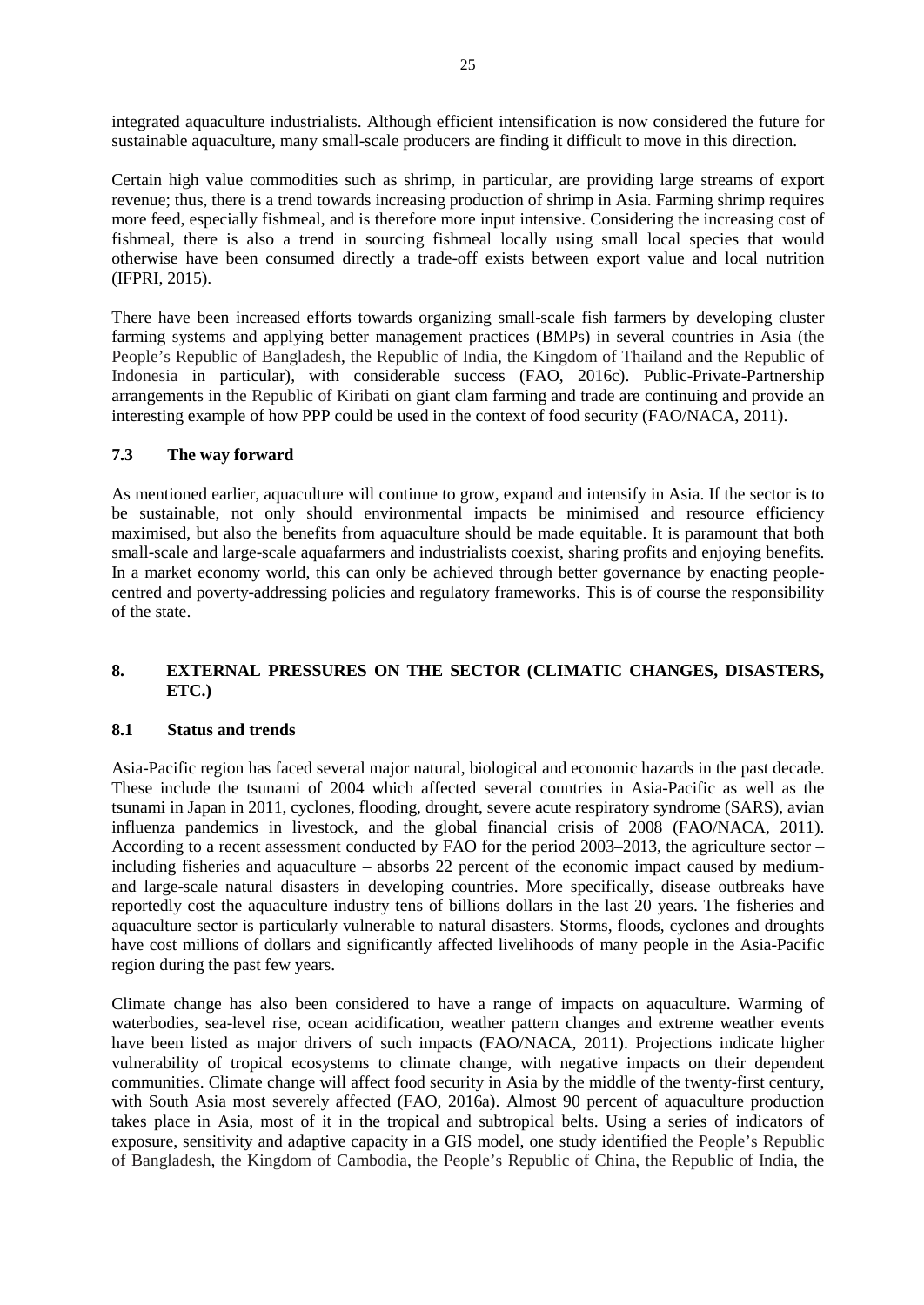Republic of the Philippines and the Socialist Republic of Viet Nam as the most vulnerable countries worldwide (FAO, 2016a).

Bell and Taylor (2015) suggested that an integrated analysis of the vulnerability of coastal PICT communities to food insecurity is required to raise awareness of the range of food production systems at their disposal and to prioritize the production of food from agriculture, fisheries and aquaculture. The analysis would integrate village population size, the area available for growing various types of root crops, fruit and vegetables (access to fresh water, soil type, topography, rainfall), area of coral reef available per capita, the distance to the nearest area suitable for deploying fish aggregating devices, suitable local conditions for pond aquaculture, distance to the nearest market and availability of social and physical capital needed to produce food and earn income.

### **8.2 Outstanding issues and success stories**

Although disaster preparedness has not been adequate in the region, the collective efforts towards responding to the disasters that have happened are considerable. All concerned have collectively supported the rehabilitation processes of the 2004 tsunami and the results are evident (Bennett *et al.*, 2006). However, what is important is to learn from past lessons and increase disaster preparedness for more efficient response to the possible events in the coming decades. This requires significant government involvement and it should increasingly be considered as state responsibility. Assistance from relevant international and regional agencies should be continued.

While there are clear indications that disasters have impacts on the fisheries and aquaculture sector, the sector tends to be under-reported in post-disaster needs assessments. Further efforts are needed to quantify and report damage and losses to the sector in order to understand and address the main challenges. At the global level, FAO is taking steps to develop a methodology to monitor damage and losses suffered by agriculture, including fisheries and aquaculture. The overall objectives are to gain a more complete and comprehensive understanding of disaster impacts on the agriculture sector and to provide appropriate responses.

Some countries are already taking action. For example, in the Socialist Republic of Viet Nam, there are efforts to select for salinity-resistant catfish strains and in the People's Republic of Bangladesh the government and its partners are exploring options such as using salinity-resistant species, deepening aquaculture ponds, using depth-adjustable cages, and integrating fish farming with agriculture.

Some areas to be addressed towards improving climate change adaptations of aquaculture in the region are aquaculture zoning, better health management, improving and enforcing ecosystem approach to aquaculture, and development and implementation of BMPs in aquaculture. These aspects as well as other nationally important areas towards improving climate change adaptations in several countries in the region are now being addressed through several Global Environmental Facility (GEF) projects executed by FAO.

### **8.3 The way forward**

As FAO (2016a) pointed out, promoting sustainable aquatic resource management through the development and implementation of ecosystem-friendly and participatory policies, strategies and practices should be given priority in order to reduce, prevent or mitigate impacts from disasters. Asia Pacific region should recognize the importance of aquaculture (and fisheries) in resilience-building and in food security and nutrition, and the sub-regions and countries should develop good practices in climate change adaptation, disaster risk reduction and management, which also involve investment. The concept, which was used during the 2004 tsunami rehabilitation – Building Back Better – is still valid and should be promoted in the efforts for rapid recovery (FAO, 2016a).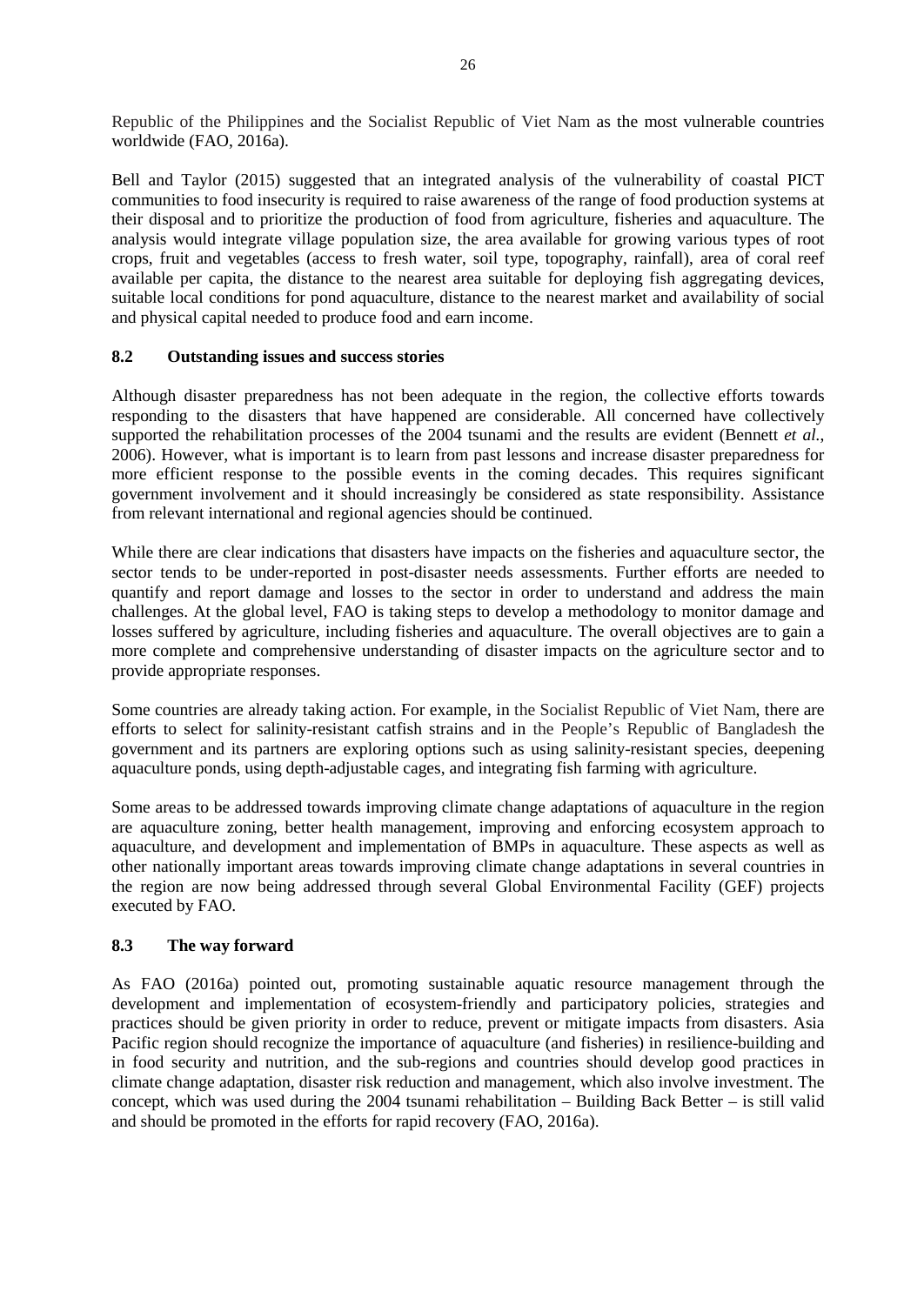#### **9. GOVERNANCE AND MANAGEMENT OF THE SECTOR**

#### **9.1 Status and trends**

Aquaculture can no longer be considered an infant economy or sector in Asia. It has been forty years since the first international conference on aquaculture, organised by FAO and UNDP, was held in Kyoto, Japan. Following the Kyoto Conference, many countries in the Asia-Pacific region and the world at large started to explore aquaculture potential at national levels and initiated policy changes and institutional and regulatory frameworks, providing opportunities for aquaculture development and better management. FAO's Code of Conduct for Responsible Fisheries (CCRF) in 1995 further strengthened this process, representing a practical tool for improving aquaculture governance worldwide. Since the turn of the century, regional governments have promulgated policy and regulations for aquaculture, harmonized laws and regulations heretofore under enforcement by separate government authorities into a coherent set of regulations that apply to aquaculture, and formulated aquaculture development strategies and plans to implement policy and achieve development goals. This is important in the region as aquaculture is highly diverse and is practiced by farmers at all levels, from small-scale resource-poor individuals and families to technically qualified workers and employees of commercial and industrial aquaculture establishments.

Several strong inter-governmental agencies have been established in support of fisheries and aquaculture development in Asia-Pacific. Dedicated international technical and financial agencies such as FAO, WorldFish, ADB, and the regional agencies such as APEC, APFIC, BOB-IGO, NACA, SEAFDEC, SPC, etc. continuously provide technical and financial assistance for the development and better management of the aquaculture sector in the region. Dedicated NGOs such as the Asian Fisheries Society have also contributed immensely through bringing science and scientific knowledge into the aquaculture sector. Many countries established private or semi-private aquaculture aquaculture sector. Many countries established private or semi-private aquaculture associations/partnerships focussing on overall aquaculture development and/or specific aspects such as trade (e.g. the Socialist Republic of Viet Nam Association for Sea Food Exports (VASEP), a semigovernmental authority facilitating marketing of cultured shrimp and catfish). Many bilaterally assisted programmes have also contributed to this endeavour and these efforts are continuing.

As aquaculture governance has improved and production increased in the region, many products have found markets internationally. Examples include marine shrimps and pangasiid catfishes. Over a period of less than 20 years, over a million and a half pangasiid catfishes, mainly from the Socialist Republic of Viet Nam, have reached international markets worldwide. As international trading in cultured aquatic products has increased, requirements for complying with international trading standards, including compliance to WTO/SPS agreement, became critical. Consequently, policy, institutional and regulatory frameworks have been developed and implemented in many states of the region, including certification of aquaculture establishments and aquatic products.

Application of BMPs, practicing GAPs, empowering small-scale farmers through organizing them into clusters, etc., have become prominent in the region, especially in South and Southeast Asian countries over the past 5–10 years. Under the FAO's regional blue growth initiative, several countries have embarked on programmes aimed at aquaculture intensification, reduction of greenhouse gas emission, use of renewable energy in aquaculture, etc., although no specific policies have been enacted. Some countries have initiated policies and regulatory frameworks providing tax rebates for importation of goods and services for aquaculture development. Policies and laws to reduce environmental impacts of aquaculture have also been strengthened over the past 5–10 years. Overall, many Asia-Pacific regional countries enjoy established strong aquaculture governance structures (policies, institutions, regulations, etc.) in support of sustainable development and management of aquaculture at all levels.

### **9.2 Outstanding issues and success stories**

Asia-Pacific region may be somewhat complacent about the improvements to aquaculture governance over the past decade. Aquaculture governance will become even more important in the future, as the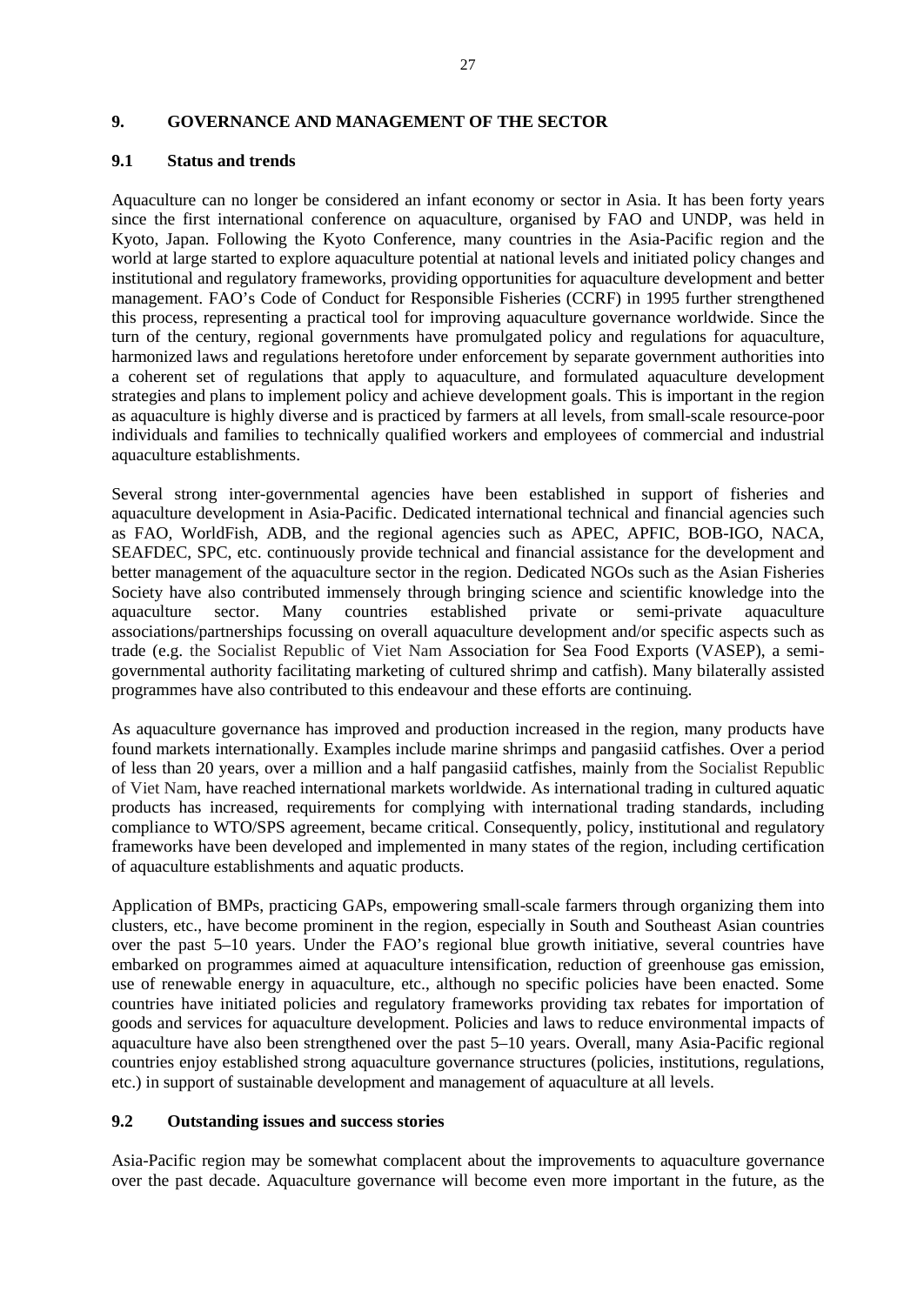sector marches ahead. All four facets of sustainability – economic, environmental, social and technical – will face challenges in the coming decades. As described by Hishamunda *et al.* (2012), some of the likely challenges that are intrinsic to the industry as it grows include the emergence of oligopolies in the production of certain species, reconciling competing claims to water and land, the need to manage aquaculture within a deteriorating ecosystem, vocal opposition from well-funded NGOs and funding of local research. These all are fully relevant to the Asia-Pacific region and should be addressed when changing/improving appropriate policies and regulatory frameworks that govern better aquaculture.

In Asia-Pacific, currently most marine aquaculture operations occur in areas under the sovereignty or national jurisdiction of the coastal state. Countries may endeavour to expand aquaculture further offshore. Although this may not happen in the immediate future, the sector will compete with other activities, particularly those related to the utilization of living and mineral resources, and to navigation and communication. Thus, one of the biggest challenges facing policy-makers in Asia-Pacific will be to establish international policy, institutional, legal and regulatory frameworks/regimes for aquaculture operations in waters beyond national jurisdiction.

### **9.3 The way forward**

While many countries in Asia-Pacific have made commendable efforts to set up policies, administrative, legal and regulatory frameworks to properly develop and manage aquaculture, some countries in the region are still lagging behind. Moreover, in some of the countries that have made conducive policies, implementation is delayed by the lack of financial and skilled human resources. Policies and regulations may be enacted, but unless there are sufficient government personnel with adequate skills and financial resources to monitor and enforce them, they will remain ineffective. This issue must be addressed without delay if the aquaculture sector in Asia-Pacific is to develop sustainably.

### **10. AQUACULTURE CONTRIBUTION TO THE FAO STRATEGIC OBJECTIVES, TO THE SDGS AND THE BLUE GROWTH INITIATIVE**

### **10.1 Status and trends**

Achieving food security for all is the heart of FAO's efforts – to ensure people have regular access to enough high quality food to lead active healthy lives. FAO's five strategic objectives pave the way for achieving this broad goal of the organization. The five strategic objectives of FAO are:

- Help eliminate hunger, food insecurity and malnutrition.
- Make agriculture, forestry and fisheries more productive and sustainable.
- Reduce rural poverty.
- Enable inclusive and efficient agricultural and food systems.
- Increase the resilience of livelihoods to threats and crises.

Fisheries and aquaculture are embodied in all these strategic objectives; thus the activities of the Fisheries and Aquaculture Department contribute to achieving the overall objective of global food security.

The 2030 Agenda for Sustainable Development and the new Sustainable Development Goals (SDGs), which succeed the MDGs, have the ambitious aim of ending poverty and hunger by 2030. Food security goes beyond guarding against hunger and malnutrition as it exists when "all people, at all times, have physical, social and economic access to sufficient, safe and nutritious food which meets their dietary needs and food preferences for an active and healthy life." The fisheries and aquaculture sector plays and can continue to play a prominent role in world food security. Fish is a vital source of food including micronutrients, particularly for many low-income populations in rural areas, and the sector also contributes to economic growth and development by being a source of employment, livelihoods and income to millions of people engaged in fish harvesting, culturing, processing and trade.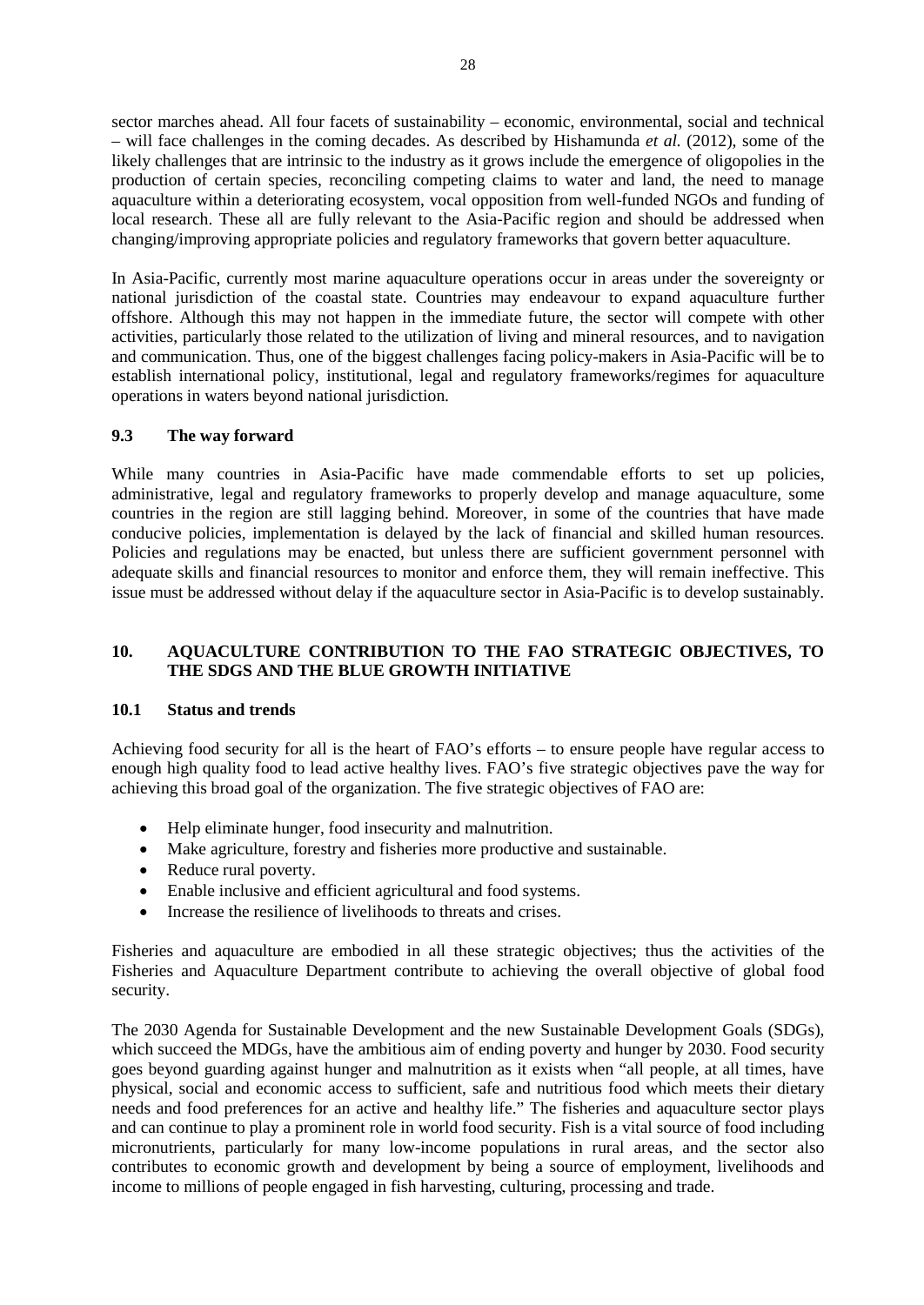With the stabilization of total capture fisheries production at 90–95 million tonnes since the mid-1990s and the rapid increase in global aquaculture production, reaching about 74 million tonnes in 2014 and outpacing all other food-producing systems, fish as a commodity and aquaculture as a production sector directly contribute to achieving the MDGs, in particular the MDG2, reducing hunger.

The FAO Blue Growth Initiative, endorsed by FAO member countries in 2014, aims to secure or restore the potential of oceans, lagoons and inland waters by introducing responsible and sustainable approaches that reconcile economic growth and food security with conservation of aquatic resources. The concept of a "blue economy" came out of the 2012 Rio+20 Conference and emphasizes conservation and sustainable management, based on the premise that healthy ocean ecosystems are more productive and a must for sustainable ocean-based economies. To support a shift to this new approach, FAO launched the Blue Growth Initiative, through which it will assist countries in developing and implementing blue economy and growth agendas. Fisheries and aquaculture is an integral part of FAO's Blue Growth Initiative.

The blue growth approach emphasizes improved health of aquatic ecosystems through the development, testing and application of new and innovative technologies in control and management of fishing and aquaculture operations. These approaches can minimize damage to aquatic and atmospheric environments and harness the potential benefits of improved habitats to increase biodiversity and enhance ecosystem services. A key pathway to accessing these benefits is through enhanced partnerships between FAO and key regional and sub-regional organizations to accelerate action and uptake of Blue Growth initiatives.

Blue growth looks to further harness the potential of oceans, seas and coasts to:

- Eliminate harmful fishing practices and overfishing and instead **incentivize approaches which promote growth, improve conservation, build sustainable fisheries** and end illegal, unreported and unregulated fishing
- Ensure tailor-made measures that **foster cooperation between countries**
- Act as a **catalyst for policy development**, investment and innovation in support of food security, poverty reduction, and the sustainable management of aquatic resources
- **Aquaculture** promote policies and good practices for farming of fish, shellfish and marine plants in a responsible and sustainable manner
- **Capture fisheries** support implementation of the Code of Conduct for Responsible Fisheries (CCRF) and related instruments to restore fish stocks, combat IUU and promote good fish production practices and growth in a sustainable manner
- **Seafood systems** promote efficient seafood value chains and improved livelihoods
- **Eco-system services** Promote regulatory regimes and approaches to restore vital coastal habitats, biodiversity and eco-system services (incl. carbon capture, storm and wave defences, tourism etc.)

### **10.2 Outstanding issues and success stories**

Although PICTs are included in the Asia-Pacific region, aquaculture is of little commercial significance to many Pacific Islands. Exceptions include black pearl farming in the Cook Islands and eastern Polynesia. However, there is significant interest in aquaculture in the sub-region with visible development in several PICTs over the past decade. Shrimp (*Penaeus* spp.) farming has been a focus of commercial development in several islands with varying degrees of success; tilapia (*Oreochromis niloticus*) aquaculture has entered the subsistence economy in some areas, and seaweed (*Kappaphycus* spp.) is a future commercial export prospect. The culture of other marine and freshwater species is, however, generally still at the experimental or "backyard" stage. The expansion of aquaculture in the Pacific will depend on providing better production methods for species currently being farmed, and techniques for propagating and growing the "new" species described above. These methods and techniques should be simple and flexible so that they can be adapted to the context of the Pacific Islands environment and to market constraints (local and export markets). This approach should favour systems integrating fisheries and mariculture with low investment and operating costs and simple technical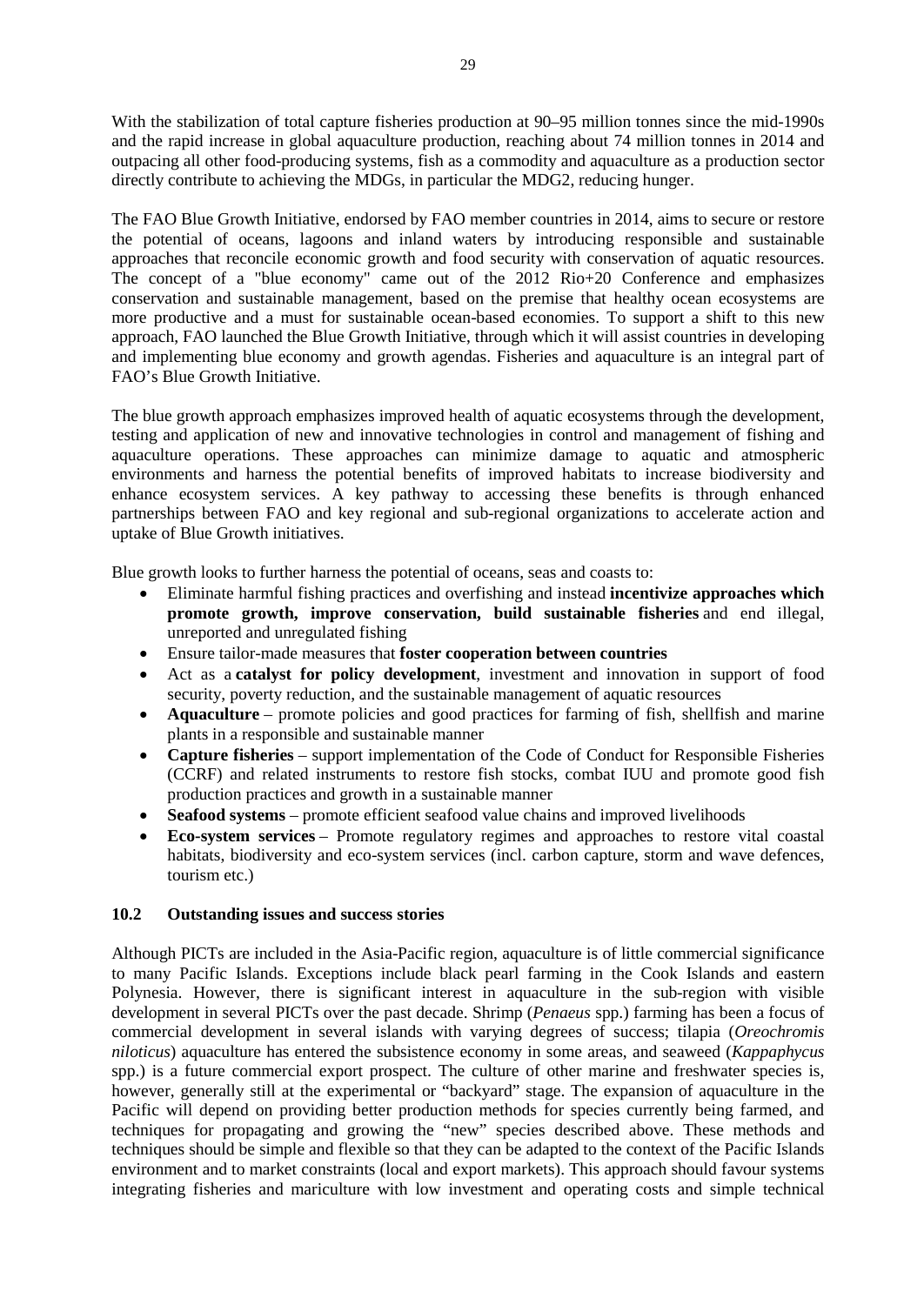production processes. This should be done in association with pilot commercial-scale operations to test and demonstrate the economic viability of the methods proposed. The task will require research combined with assistance, training and education programmes.

A critical bottleneck facing the region is inducing the private sector to invest in aquaculture. Outside the French territories, growth to date has been fuelled by only a handful of entrepreneurs. The lesson learned from French territories is that long-term approaches and a high level of government policy support are required to attract investors and stabilise production. Such support will be difficult for PICTs with small economies. Key decisions for the region involve, first, getting the balance right between government-led development of aquaculture and providing incentives for the private sector, and second, identifying the appropriate scale of operations for the region. The government-led approach is beginning to pay dividends for large-scale commercial aquaculture in developed countries.

There is a contrasting model in Asia (which accounts for 90 per cent of the world's production), where economies of scale are achieved through numerous small-scale producers able to dynamically alter their product according to market shifts. The strategy for the Pacific is still evolving, but a middle-of-theroad approach where government maintains regulatory oversight and provides an investment climate focusing on small to medium sized enterprises (SMEs) as a way to 'break out' commercially is probably a prudent approach for the immediate future (Ponia, 2010).

The 22 Pacific Island Countries and Territories (PICTs) span much of the tropical and subtropical Pacific Ocean and their exclusive economic zones (EEZs) exceed 27 million square kilometres. Because of their wide geographical range, the PICTs encompass approximately 28 percent of global EEZs, and include some of the most productive tuna fisheries in the western and central Pacific Ocean. Several PICTs are interested in developing the tropical Pacific tuna fishery within the limits set by regional and international agreements. FAO shows that "there is potential for improved sustainable revenue sharing benefits to PICTs from access fees paid by vessels from Distant Water Fishing Nations, trans-shipment fees, export duties and taxes." In addition, there is associated economic development from Pacific island-owned or joint-venture industrial fishing operations and onshore processing plants as well as the employment opportunities that these create (FAO, 2016a).

### **10.3 The way forward**

Blue Growth is securing increasing recognition and popularity among the regional countries. At the 32<sup>nd</sup> FAO Regional Conference for Asia and the Pacific held in Ulaanbaatar, Mongolia in March 2014 (APFIC, 2014), member countries endorsed the regional initiative on sustainable intensification of aquaculture for blue growth – improving fish supply for food and nutrition, increasing livelihood opportunities and contributing to blue growth of economy through more efficient and sustainable use of aquaculture resources. The objectives of the regional initiative are:

- Improve the utilization efficiency to aquaculture resources.
- Improve production efficiency with reduced impacts on the environment.
- Increase the resilience of farmers and the sector.
- Improve the equity and social acceptability along the aquaculture value chain.

Major areas of work of the regional initiative include:

- Support member countries in identifying options for addressing key governance issues in achieving sustainable aquaculture growth through appropriate regional and national consultation process; develop relevant regional and national policy, strategy and action plans.
- Increase farmers' adaptability to climate change impact and resilience to natural disasters and socioeconomic risks through development and promotion of innovative aquaculture management concepts and practices.
- Reduce negative environmental and social impacts of aquaculture intensification.
- Through promoting innovative farming technologies and management practices, establishing effective aquaculture bio-security and disease surveillance and control system, and applying appropriate planning and management tools and responsible use of resources.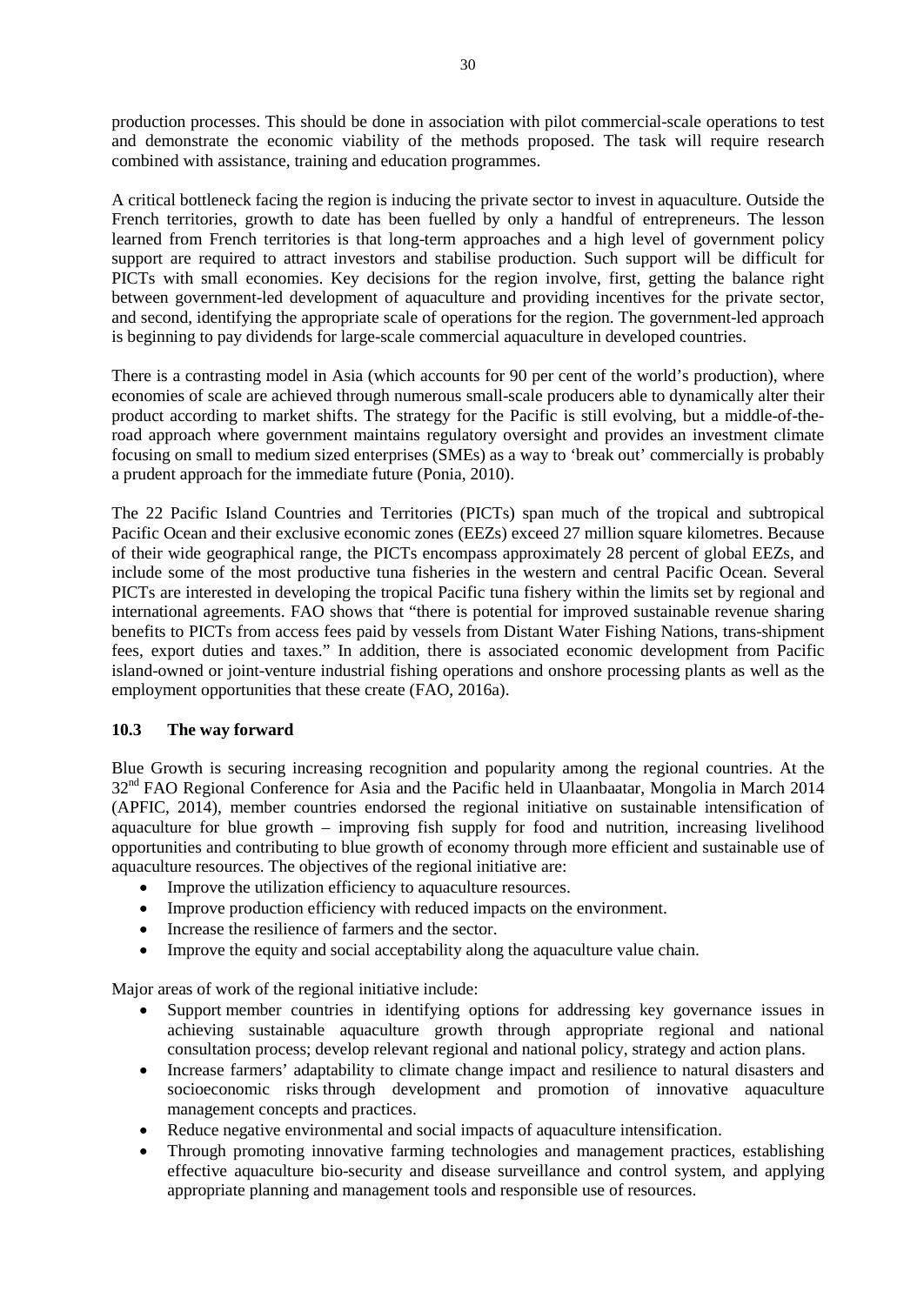- Support member governments in improving the access of poor rural aquaculture farmers to quality production inputs, sustainable production technology and markets for improved productivity and economic efficiency.
- Improve management of forestry (mangrove), water, land and tenure that will contribute to sustainable intensification of aquaculture.

#### **11. REFERENCES**

- **ADB.** 2013. Asian Development Bank. Food security in Asia and the Pacific. Mandaluyong City, Republic of the Philippines: Asian Development Bank, 2013.
- **Asia-Pacific Fishery Commission (APFIC).** 2014. *Regional overview of aquaculture trends in the Asia-Pacific Region 2014,* RAP Publication 2014/26. Bangkok, FAO. 45 pp.
- **Bell, J. & Taylor, M.** 2015. Building climate-resilient food systems for Pacific Islands. Penang, Malaysia: WorldFish. Program Report: 2015–15.
- **Bene, C., Barange, M., Subasinghe, R., Pinstrup-Andersen, P., Marino, G., Hemre, G. & Williams, M.** 2015. Feeding 9 billion by 2050 – putting fish back on the menu. Food Security, 7 (2): 261–274.
- **Bennett, J., Bertrand, W., Harkin, C., Samarasinghe, S. & Wickramatillake, H.** 2006. Coordination of international humanitarian assistance in tsunami-affected countries. London: Tsunami Evaluation Coalition.
- **Bondad-Reantaso, M.B. & Prein, M. eds.** 2009. *Measuring the contribution of small-scale aquaculture: an assessment.* FAO Fisheries and Aquaculture Technical Paper No. 534. Rome, FAO. 179 pp.
- **Han, D., Shan, X., Zhang, W., Chen, Y., Wang, Q., Li, Z., Zhang, G., Xu, P., Li, J., Xie, S, Mai, K., Tang, Q. & De Silva, S.S.** 2016. A revisit to fishmeal usage and associated consequences in Chinese aquaculture. Reviews in Aquaculture (2016) 0, 1–15.
- **De Silva, S.S. & Phillips, M.J.** 2007. A review of cage aquaculture: Asia (excluding China). *In*  M. Halwart, D. Soto & J.R. Arthur, eds. *Cage aquaculture – Regional reviews and global overview*, pp. 18–48. FAO Fisheries Technical Paper No. 498. Rome, FAO. 241 pp.
- **De Silva, S.S. & Turchini, G.M.** 2009. Use of wild fish and other aquatic organisms as feed in aquaculture – a review of practices and implications in the Asia-Pacific. In M.R. Hasan and M. Halwart (eds). Fish as feed inputs for aquaculture: practices, sustainability and implications. FAO Fisheries and Aquaculture Technical Paper. No. 518. Rome, FAO. pp. 63–127.
- **ESCAP.** 2016. Economic and social survey of Asia and the Pacific 2016. Nurturing productivity for inclusive growth and sustainable development. United Nations publication. Bangkok. 177 pp.
- **ESCAP.** 2013. *Statistical yearbook for Asia and the Pacific 2013*. ESCAP, Bangkok. Thailand. 300 pp.
- **FAO.** 2016a. *The State of World Fisheries and Aquaculture 2016. Contributing to food security and nutrition for all.* Rome, FAO. 200 pp.FAO. 2016b. FAO, Fish StatJ Database. FAO Fisheries and Aquaculture Department. Rome, Italy.
- **FAO.** 2016b. 2016 *Global aquaculture production dataset 1950-2014* (Fishstat*).*Available at: www.fao.org/fishery/statistics/software/fishstatj/en
- **FAO.** 2016c. *Aquaculture Big Numbers*, by Michael Phillips, Rohana P. Subasinghe, Nhuong Tran, Laila Kassam and Chin Yee Chan. FAO Fisheries and Aquaculture Technical Paper No. 601. Rome, Italy. (in press).
- **FAO.** 2011. Technical guidelines on aquaculture certification. Rome, FAO. Rome. 122 pp.
- **FAO/Network of Aquaculture Centres in Asia-Pacific (NACA).** 2011. Regional Review on Status and Trends in Aquaculture Development in Asia-Pacific – 2010. *FAO Fisheries and Aquaculture Circular*. No. 1061/5. Rome, FAO. 89 pp.
- **FAO/SAP and SPC.** 2010. *Building on progress: aquaculture in the Pacific.* A note prepared for an informal meeting on Pacific Aquaculture, 23 September 2010, Phuket, Thailand. 16 pp.
- **Gillett, R.** 2016. Fisheries in the economies of Pacific island countries and territories. Pacific Community. Noumea, New Caledonia. 666 pp.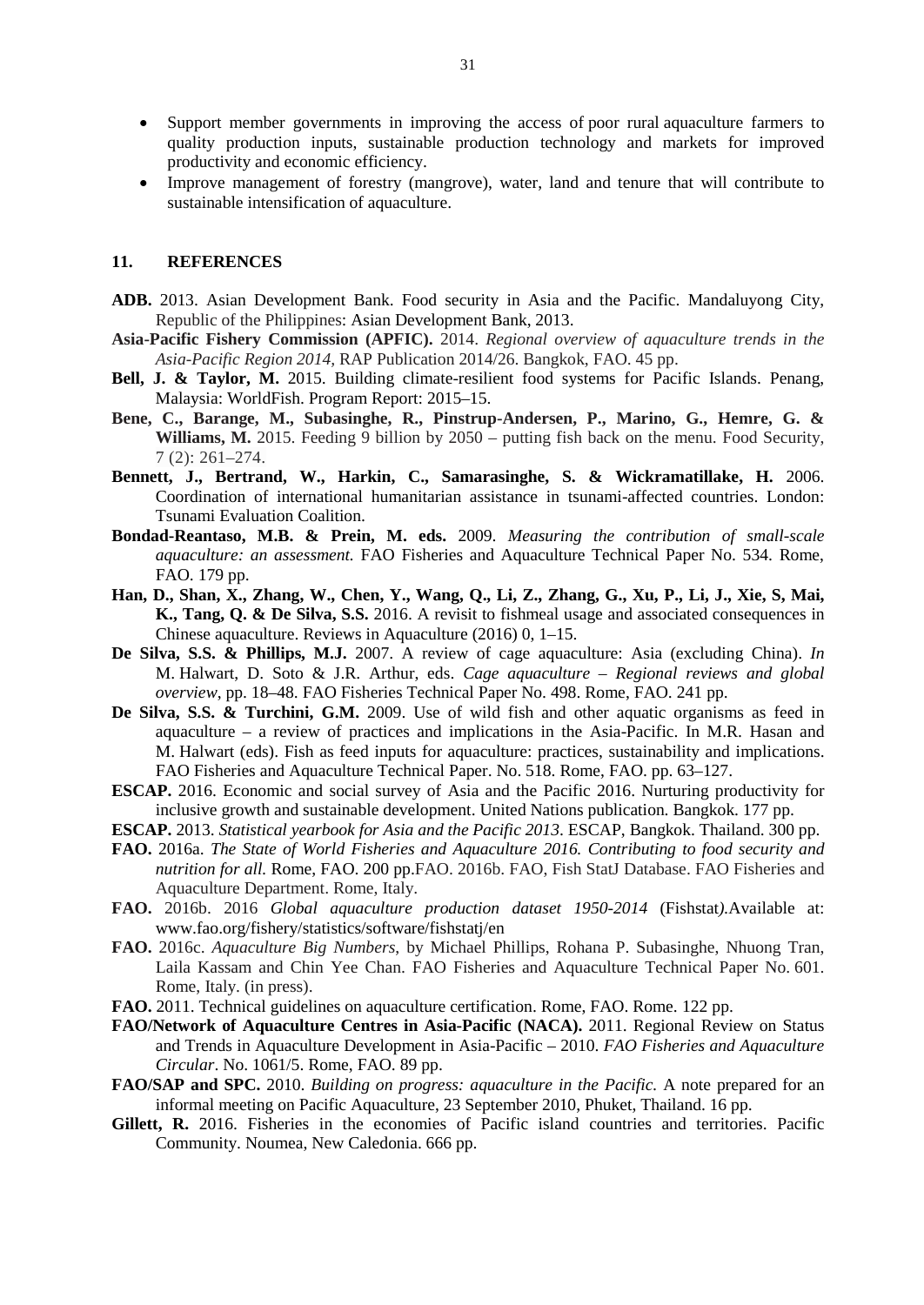- **Gillett, R.** 2009. Some Thoughts on the Interface between Fisheries and Household Income and Expenditure Surveys in the Pacific Islands. Secretariat of the Pacific Community. Noumea, New Caledonia.
- **Hall, S.J., Delaporte, A., Phillips, M.J., Beveridge, M. & O'Keefe, M.** 2011. Blue Frontiers: Managing the Environmental Costs of Aquaculture. The WorldFish Center, Penang, Malaysia.
- **Hishamunda, N., Ridler, N., Bueno, P., Satia, B., Kuemlangan, B., Percy, D., Gooley, G., Brugere, C. & Sen, S.** 2012. Improving aquaculture governance: what is the status and options? In R.P. Subasinghe, J.R. Arthur, D.M. Bartley, S.S. De Silva, M. Halwart, N. Hishamunda, C.V. Mohan & P. Sorgeloos, eds. Farming the Waters for People and Food. Proceedings of the Global Conference on Aquaculture 2010, Phuket, Thailand. 22–25 September 2010. pp. 233–264. FAO, Rome and NACA, Bangkok.
- **IFPRI.** 2015. Rise of aquaculture: the role of fish in global food security. In 2014–2015 Global Food Policy Report. Chapter 8. International Food Policy Research Institute (IFPRI), Washington DC, USA. 61–72 pp. Also available at:

http://ebrary.ifpri.org/utils/getfile/collection/p15738coll2/id/129072/filename/129283.pdf

- **OECD.** 2016. *Economic Outlook for Southeast Asia, China and India 2016: Enhancing Regional Ties*, OECD Publishing, Paris.
- **Ponia, B.** 2010. A Review of Aquaculture in the Pacific Islands 1998–2007. SPC Aquaculture Technical Papers. Secretariat of the Pacific Community. Noumea, New Caledonia.
- Portley, N. 2016. SFP Report on the Shrimp Sector: Asian Farmed Shrimp Trade and Sustainability. Sustainable Fisheries Partnership Foundation. 22 pp. Available from www.sustainablefish.org.
- **Ricohermoso, M.** 2008. Report of the inception workshop on the project Sustainability and Competitiveness of Small-scale Farmers in selected ASEAN Countries*.* NACA-ASEAN Foundation. 28 pp. Also available at:
	- library.enaca.org/inland/reports/asean\_project\_workshop.pdf\)
- **SPC.** 2014. Is aquaponics viable in the Pacific Islands. SPC Aquaculture Portal. Monday 16<sup>th</sup> June 2014. https://www.spc.int/aquaculture/index.php?option=com\_content&view=article&id=93:isaquaponics-viable-in-the-pacific-islands-&catid=15:articles
- **Thilsted, S.H., Thorne-Lyman, A., Webb, P., Bogard, J.R., Subasinghe, R., Phillips, M.J. & Allison, E.H.** 2016. Sustaining healthy diets: The role of capture fisheries and aquaculture for improving nutrition in the post-2015 era. Food Policy 61. Elsevier. 126–131 pp.
- **Waite, R., Beveridge, M., Brummett, R., Castine, S., Chaiyawanakarn, N., Kaushik, S., Mungkun, R., Nawapakpilai, S., & Phillips, M.** 2014. "Improving Productivity and Environmental Performance of Aquaculture." Working Paper, Instalment 5 of *Creating a Sustainable Food Future*. Washington, DC: World Resources Institute. Accessible at www.worldresourcesreport.org.
- **Wang, Q., Liu, J., Zhang, S., Lian, Y., Ding, H. & Du, X.** 2016. Sustainable farming practices of the Chinese mitten crab (*Eriocheir sinensis*) around Hongze lake, lower Yangtze river basin, the People's Republic of China. *Ambio* **45:** 361–373.
- **World Bank.** 2007. *Changing the face of the waters: the promise and challenge of sustainable aquaculture.* Washington DC, The World Bank. 188 pp.
- **World Bank.** 2013. Fish to 2030. Prospects for Fisheries and Aquaculture. World Bank Report No. 83177-GLB. Washington D.C. 80 pp.
- **World Bank.** 2016. World Bank national accounts data, and OECD National Accounts data files http://data.worldbank.org/indicator/NY.GDP.MKTP.CD.
- **WorldFish.** 2011. Aquaculture, fisheries, poverty and food security. Working Paper 2011–65. The WorldFish Center, Penang, Malaysia. 60 pp.